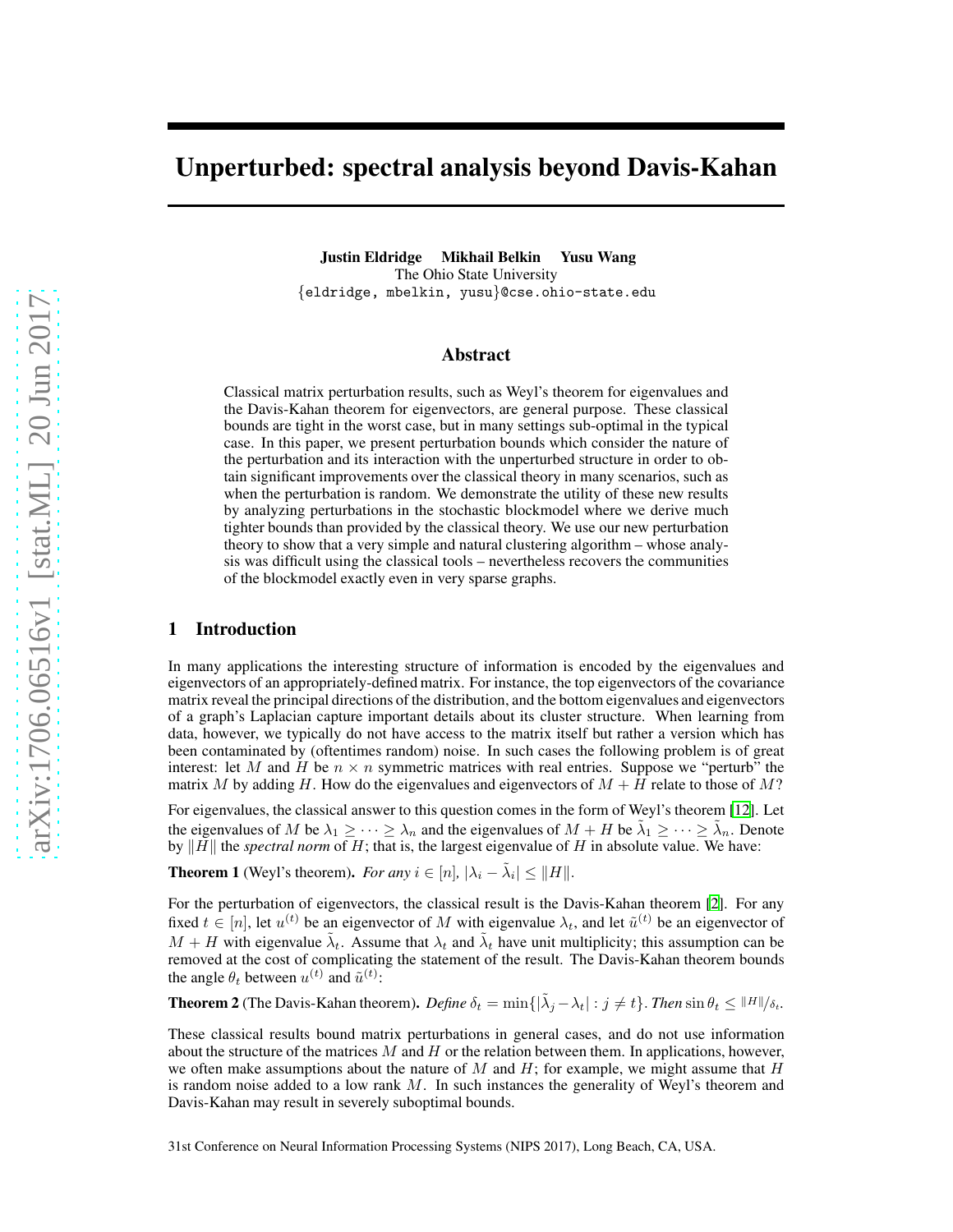In this work we present perturbation bounds which incorporate knowledge of the interaction between H and the eigenvectors of  $M$ . We obtain significant improvements over the classical theory in settings where this interaction is weak, such as when the perturbation  $H$  is random. In Section [3,](#page-4-0) we present an eigenvalue perturbation bound in the following spirit:

"Theorem" 1. In many settings,  $|\tilde{\lambda}_t - \lambda_t|$  is on the order of  $|\langle u^{(t)}, H u^{(t)} \rangle| \ll ||H||$ .

 $\sqrt{\log n}$ , whereas Weyl's theorem gives a bound on the order of  $\sqrt{n}$ . Next, in Section [4,](#page-5-0) we develop We will show that when  $H$  is random the perturbation of the top eigenvalues is on the order of a theory of eigenvector perturbations in  $\infty$ -norm which is informally stated as follows:

**"Theorem" 2.** In many settings,  $\|\tilde{u}^{(t)} - u^{(t)}\|_{\infty}$  is on the order of  $\left\|\sum_{p\geq 1}^{\infty} (H/\lambda_t)^p u^{(t)}\right\|_{\infty}$ . ∞

We will show that when H is random and the top eigenvectors of M have small  $\infty$ -norm (which, for example, is the case when  $M$  has block-constant structure), the perturbation is also small. In many natural settings, our perturbation result improves upon the classical theory by a factor of  $1/\sqrt{n}$ .

Among the techniques used to derive the above results, we highlight the importance of what we call the *Neumann trick* – a particular expansion of the perturbed eigenvector which diminishes the effect of components whose interaction with  $H$  is hard to bound. To see the utility of the trick, consider bounding some norm of the perturbation  $u^{(1)} - \tilde{u}^{(1)}$ : Begin by writing  $\tilde{u}^{(1)}$  as  $\alpha u^{(1)} + \beta u^{\perp}$ , where  $u^{\perp}$  is some unit vector orthogonal to  $u^{(1)}$ . In the usual approach, controlling the norms of  $Hu^{(1)}$ and  $Hu^{\perp}$  are crucial in bounding the size of  $u^{(1)} - \tilde{u}^{(1)}$ . In the worst case these norms are bounded by  $||H||$ . It turns out that  $||Hu^{(1)}||_2$  is often close to this worst-case bound in practice, but that  $\Vert Hu^{(1)} \Vert_{\infty}$  can be much smaller than  $\Vert H \Vert$ , particularly when H is random. As a result, analyzing the interaction between H and  $u^{(1)}$  often leads to an improved perturbation bound in  $\infty$ -norm.

However, while obtaining a tighter bound on  $\Vert Hu^{(1)}\Vert_{\infty}$  is often possible, it can be difficult to derive an improved bound on  $\|Hu^{\perp}\|_{\infty}$ . Specifically, note that  $u^{(1)}$  is a fixed vector independent of the perturbation H, but  $u^{\perp}$  depends on H. If H is random, for instance, then  $u^{\perp}$  is a random vector depending on H and the statistical interaction between H and  $u^{\perp}$  can be hard to analyze. As a result, we often cannot bound the norm of  $Hu^{\perp}$  any better than by the spectral norm of H. The Neumann trick allows us to replace the hard-to-analyze norm of  $Hu^{\perp}$  with  $\lambda_2$ ; if  $\lambda_2$  is smaller than  $\Vert H \Vert$  the Neumann trick presents significant advantages over the classical approach, as we will see.

We believe that the Neumann trick has the potential to substantially improve eigenvector perturbation bounds in many settings. As an example, we use it to analyze perturbations in the stochastic blockmodel and obtain much finer bounds than provided by the classical theory. It was observed in [\[11](#page-9-2)] that perhaps the most natural spectral algorithm for blockmodel clustering is via low rank approximation of the matrix of edge probabilities, but that analyzing this method is difficult. However, with the perturbation tools we introduce the analysis becomes straightforward. We prove that this natural algorithm indeed recovers the correct clustering of even very sparse graphs in blockmodels with an arbitrary (constant) number of blocks. This result may be of independent interest.

Related work. Improving classical perturbation bounds has been the subject of recent interest. In [\[4](#page-9-3)] the  $\infty$ -norm perturbation of singular vectors is bounded under the assumption that M is low rank and incoherent. Our theory does not place either of these assumptions on M. Moreover, we will obtain improved bounds in some settings where [\[4](#page-9-3)] does not apply, such as in the stochastic blockmodel. Both [\[10\]](#page-9-4) and [\[7](#page-9-5)] consider the case where H is random and M is low rank and present bounds in 2-norm which improve upon Davis-Kahan in certain settings. In contrast, our results are for the  $\infty$ -norm, we do not assume that M is low rank, and H needs not be random. Furthermore, in certain settings where  $M$  is low rank – such as in the case of the blockmodel – the results of the aforementioned papers do not necessarily improve upon the classical theory, while ours will. We note that the eigenvalue perturbation analysis in [\[7](#page-9-5)] bears resemblance to that presented herein, but ours will hold for full-rank  $M$  and non-random  $H$ .

Also related to the present work are the theories of random graphs and matrices. Perhaps most relevant is [\[3](#page-9-6)], which analyzes the spectral statistics of Erdős-Rényi graphs using the Neumann trick. In contrast, we will develop the Neumann trick into a tool for analyzing general perturbations. Another related work is [\[6](#page-9-7)], which bounds the  $\infty$ -norm perturbation of the top eigenvector of an Erdős-Rényi graph and provides a simple algorithm for clustering a sparse stochastic blockmodel with two communities. However, it is not clear how to generalize this method beyond the first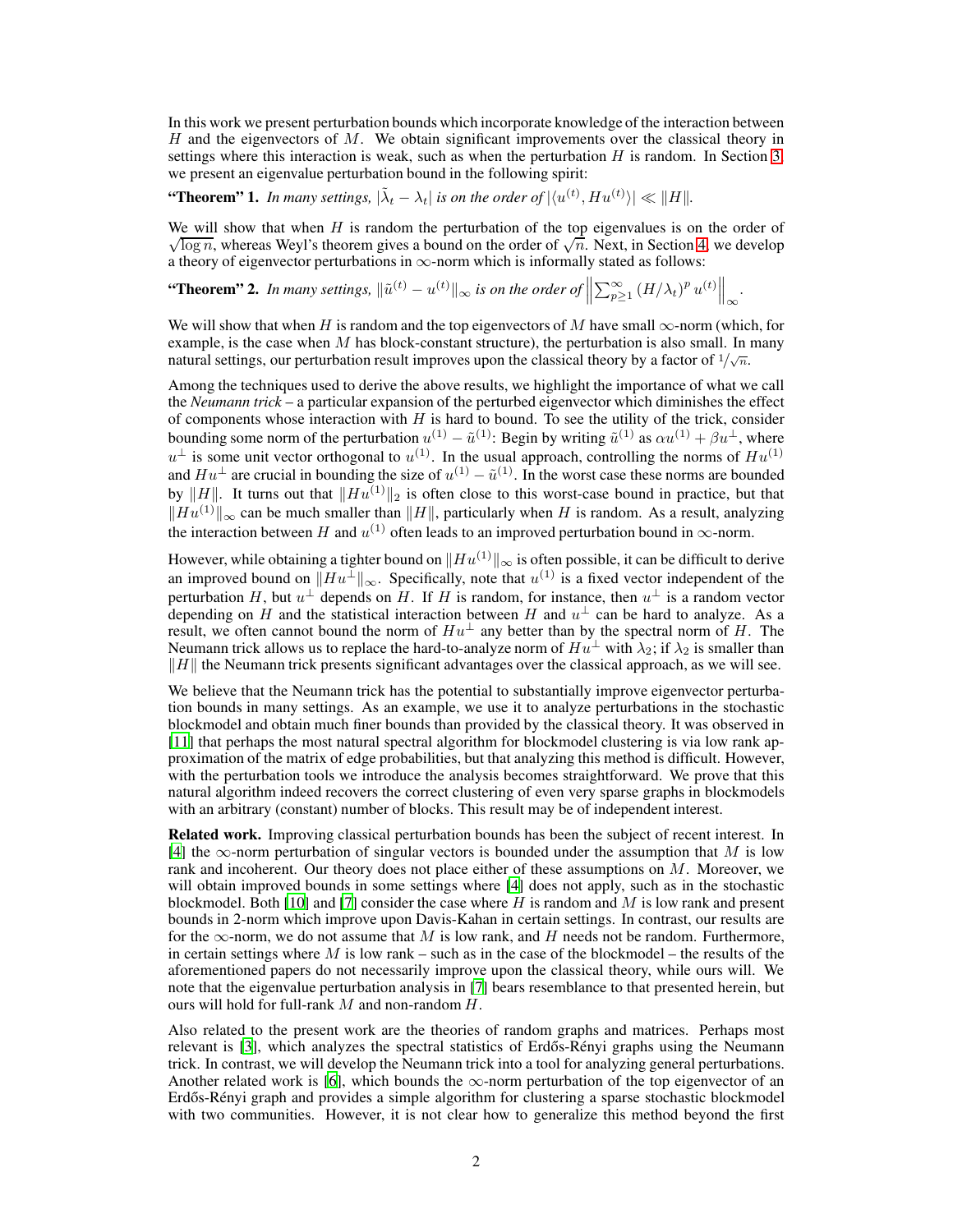eigenvector and therefore to blockmodels with  $K > 2$  communities. In contrast, our method will give useful bounds on the top  $K$  eigenvectors, and our algorithm will work on models with an arbitrary (but constant) number of communities.

The stochastic blockmodel has been well-studied; see [\[1](#page-9-8)] for a survey. A problem of particular interest is that of exact recovery of the latent communities in a sparse blockmodel. It is well-known that exact recovery is possible in the balanced 2-block model if the expected node degrees are superlogarithmic; when they are logarithmic, recovery is possible for some choices of constant factors but not for others. Recently, [\[11\]](#page-9-2) analyzed an algorithm based on the SVD which recovers clusters exactly all the way down to the  $\log n$  degree barrier. We will use our perturbation results to analyze a related algorithm which exactly recovers the communities of graphs with polylogarithmic degree. While our algorithm does not improve on that of [\[11](#page-9-2)] in terms of performance, it is very natural and simple, and the guarantee of its correctness is the byproduct of our general perturbation results. It is also easy to generalize our method to blockmodels with a super-constant number of communities, and to models in which the block sizes scale at different rates.

**Conventions and notations.** We write  $[n]$  to denote the set  $\{1, \ldots, n\}$ . If  $X^{(n)}$  is a sequence of random variables indexed by n, we say  $X = O(f(n))$  with high probability (w.h.p.) if there exists a constant C such that  $\mathbb{P}(|X^{(n)}| \leq Cf(n)) \to 1$  as  $n \to \infty$ . We adopt the analogous definitions for the other asymptotic notations, such as  $\Theta(f(n))$ . We assume that eigenvectors have unit 2-norm.

## <span id="page-2-2"></span>2 Application: the stochastic blockmodel

Our perturbation results are sometimes rather technical when stated in their full generality. Hence in this section we begin by assuming the setting of the *stochastic blockmodel* – a popular random graph model with community structure. In this setting, our results have simpler statements and we are able to bound the perturbation of eigenvalues and eigenvectors much more finely than the classical theory. These finer bounds will allow us to analyze a simple clustering algorithm whose analysis was difficult with the classical theory. Our main general perturbation results will be given in Sections [3](#page-4-0) and [4.](#page-5-0) First, we formally define the  $K$ -block model:

**Definition 1.** An  $(n, K)$ -stochastic blockmodel is a pair  $(z, P)$ , where  $z : [n] \rightarrow [K]$  is a surjective map and P is a  $K \times K$  symmetric matrix of rank K, with  $P_{ij} \in [0,1]$ . We call z the *assignment* and P the *inter-community edge probability matrix*. The *edge probability matrix* M is the  $n \times n$ symmetric matrix with entries  $M_{ij} = P_{z(i),z(j)}$ .

To generate a graph  $G$  from a blockmodel we sample to obtain its symmetric adjacency matrix  $A = A_G$ , where the upper triangular entries  $(j \ge i)$  are such that  $A_{ij} \sim \text{Bernoulli}(M_{ij})$  and the lower triangular entries  $(j < i)$  are constrained to  $A_{ij} = A_{ji}$ . We view the random matrix A as a perturbation of M by the symmetric random matrix  $H = A - M$ , so that  $A = M + H$ . In what follows, let the eigenvectors and eigenvalues of M be  $u^{(1)}_1, \dots, u^{(n)}$  and  $\lambda_1 \geq \dots \geq \lambda_n$ ; similarly, let the eigenvectors and eigenvalues of A be  $\tilde{u}^{(1)}, \ldots, \tilde{u}^{(n)}$  and  $\tilde{\lambda}_1 \geq \cdots \geq \tilde{\lambda}_n$ .

We will study sequences of blockmodels in which the expected node degree is permitted to grow sublinearly in the size the network; this is the *sparse* régime. For simplicity, we assume that every community has the same number of nodes, and that  $P$  is shared by all blockmodels in the sequence up to a density scaling factor of  $\rho$ . More precisely, we will adopt the following setting:

<span id="page-2-0"></span>**Setting 1** ( $\rho$ -sparse balanced blockmodel). Let  $K \in \mathbb{N}^+$  and fix a  $K \times K$ inter-community edge probability matrix  $P^{(0)}$ . Assume for simplicity that each of the eigenvalues of  $P^{(0)}$  is positive and unique. Let  $\rho$ :  $\mathbb{N}^+ \to (0, 1]$  be such that  $\rho = \Omega(1/n)$ . For any  $m \in \mathbb{N}^+$ , let  $n = mK$ and define  $P^{(m)} = \rho(n) \cdot P^{(0)}$ . Consider a sequence of blockmodels  $((z^{(m)}, P^{(m)}))_{m=1}^{\infty}$  in which  $z^{(m)} : [n] \rightarrow [K]$  is an assignment of n nodes into  $K$  communities such that each is of size  $m$ .

<span id="page-2-1"></span> $\Vert H \Vert$   $O(\Vert \nabla \cdot \mathbf{C} \Vert)$  $\sqrt{\rho n}$  $\mathbb{E}(\ddot{H}_{ij})$ <sup>2</sup>  $\Theta(\rho)$  $\rho \qquad \qquad \Omega(1/n)$  $\lambda_t$   $\Theta(\rho n)$  $||u^{(t)}||_{\infty}$   $\Theta(1/$  $\sqrt{n}$ Table 1:  $t \in [K]$ 

The sequence of blockmodels has associated sequences of edge probability matrices  $M^{(m)}$ , random adjacency  $A^{(m)}$  matrices, and so forth. For conciseness, we often omit the sequence index. We also remark that the assumptions on the eigenvalues of  $P^{(0)}$  are made to simplify the exposition; the following results will hold in general with minor modification.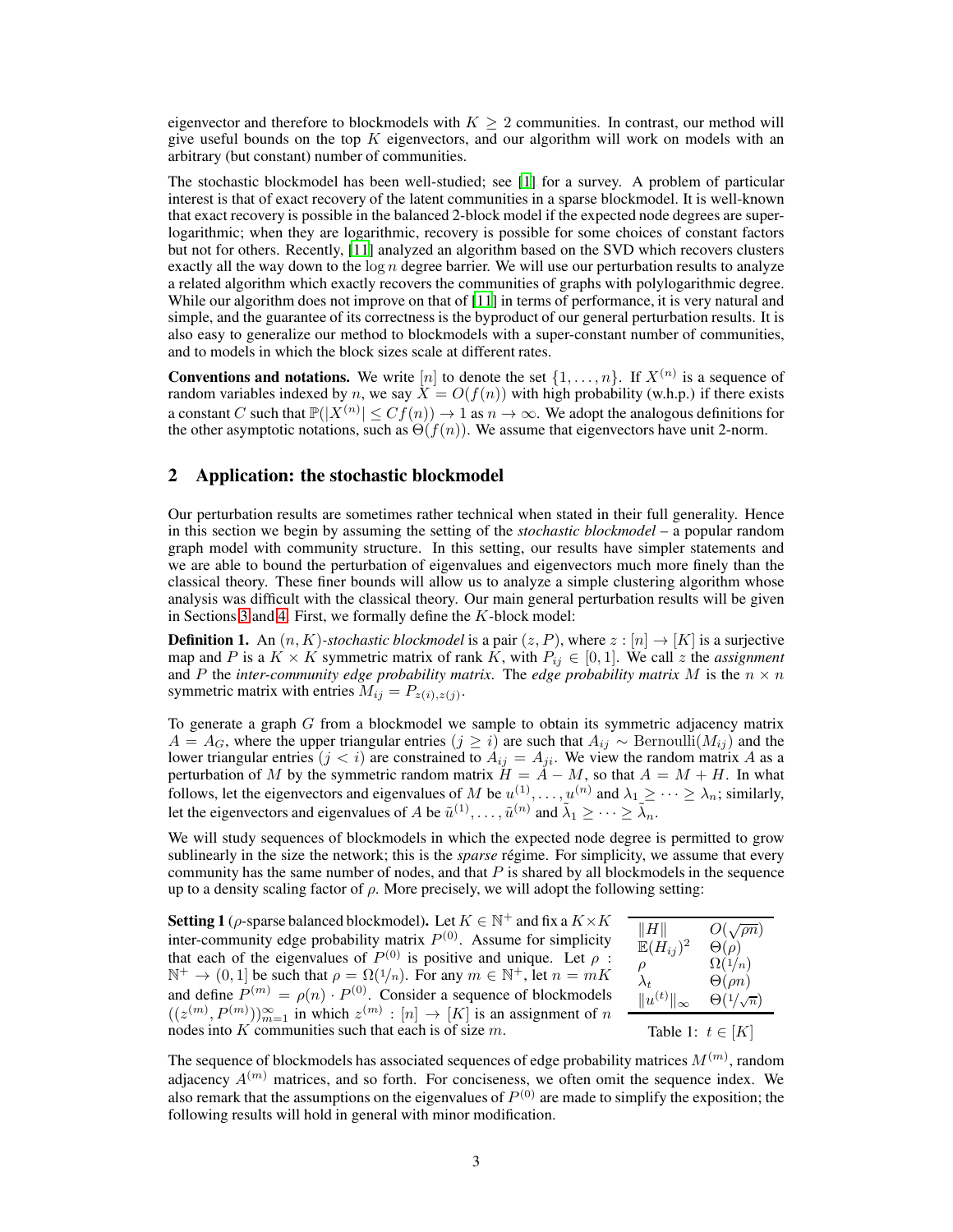<span id="page-3-1"></span>

Figure 1: Empirical eigenvalue perturbations.

Figure 2: Empirical eigenvector perturbations.

The asymptotic behaviors of the important quantities of Setting [1](#page-2-0) are collected in Table [1](#page-2-1) for  $t \in [K]$ . The bound on HH follows from a result of random matrix theory (see Theorem [14](#page-22-0) in Appendix [D.1\)](#page-22-0). The nonzero eigenvalues of M are the eigenvalues of P scaled by  $\rho n$ , and hence  $\lambda_t = \Theta(m)$  for any  $t \in [K]$ . It can also be shown that an eigenvector u of M which corresponds to a nonzero eigenvalue is constant on each block; i.e.,  $z(i) = \overline{z}(j) \Rightarrow u_i = u_j$ . Since each community has m members, it follows from the normalization constraint that  $||u^{(t)}||_{\infty} = \Theta(1/\sqrt{m}) = \Theta(1/\sqrt{n}).$ 

The predictions of the classical matrix perturbation theory as applied in this setting are collected in Table [2:](#page-3-0) Weyl's theorem bounds the eigenvalues and Davis-Kahan bounds the eigenvectors. To assess the quality of these bounds, the perturbation in the top eigenvalue and eigenvector of a sequence of growing blockmodels  $(K = 1, \rho =$  $1, P = 1/2$ ) was measured; the results are shown in Figures [1](#page-3-1) and [2.](#page-3-1) In the case of eigenvalues, we see that the actual perturbation is much smaller than Weyl's bound of  $\Vert H \Vert$ . For eigenvectors, the

<span id="page-3-0"></span>

|                                          | Classical                    | Ours                                              |
|------------------------------------------|------------------------------|---------------------------------------------------|
| $ \lambda_t - \lambda_t $                | $O(\sqrt{\rho n})^{\dagger}$ | $O(\sqrt{\log n})$                                |
|                                          | $\Theta(\rho n)$             |                                                   |
| $\sin \angle(\tilde{u}^{(t)}, u^{(t)})$  | $O(1/\sqrt{\rho n})$         |                                                   |
| $\ \tilde{u}^{(t)} - u^{(t)}\ _2$        | $O(1/\sqrt{\rho n})$         |                                                   |
| $\ \tilde{u}^{(t)} - u^{(t)}\ _{\infty}$ | $O(1/\sqrt{\rho n})$         | $O\left(\frac{\log^{\xi} n}{n\sqrt{\rho}}\right)$ |
| Table 2: $t \in [K]$ ,                   |                              | $\dagger : t \in [n]$                             |

perturbation in 2-norm is close to the bound provided by the Davis-Kahan theorem, but the perturbation in  $\infty$ -norm is much smaller than predicted. Our general perturbation theory will explain both of these phenomena. In particular, our results will imply the following:

<span id="page-3-2"></span>**Theorem 3.** Assume Setting [1;](#page-2-0) i.e., the *ρ*-sparse balanced stochastic blockmodel with  $K \geq 1$ . *Suppose that*  $\rho = \Omega(n^{-1} \log^{\epsilon} n)$  *for some*  $\epsilon > 2$ *. Let*  $1 < \xi < \epsilon/2$ *. Then there exist constants*  $C_1, C_2$ *such that for any blockmodel in the sequence and all*  $t \in [K]$ *, with high probability as*  $n \to \infty$ *:* 

$$
|\lambda_t - \tilde{\lambda}_t| \leq C_1 \sqrt{\log n}
$$
 and  $||u^{(t)} - \tilde{u}^{(t)}||_{\infty} \leq \frac{C_2 (\log n)^{\xi}}{n \sqrt{\rho}}$ .

These bounds are compared to their classical counterparts in Table [2.](#page-3-0) The proof of Theorem [3](#page-3-2) will be given as two examples in later sections which serve to demonstrate how the more general perturbation results can be applied to specific settings. The eager reader can find the proof of the eigenvalue perturbation in Section [3,](#page-4-0) Example [1](#page-5-1) and the proof for eigenvectors in Section [4,](#page-5-0) Example [2.](#page-7-0)

The fact that the eigenvectors of the blockmodel can be recovered to such precision suggests the very simple clustering algorithm in Algorithm [1.](#page-3-3) The method first computes a rank-K approximation  $\hat{M}$ 

<span id="page-3-4"></span>of M using the top K eigenvectors of A ordered by the magnitude of their eigenvalues. It then clusters together all columns which are within a threshold  $\tau$  in  $\infty$ -norm. Intuitively, the correctness of the algorithm relies on the assumption that  $\tilde{M}$  is close to M entrywise. The following lemma proves that this is indeed the case; the algorithm's consistency is a corollary. The proofs of both are located in Appendix [A.](#page-10-0)

<span id="page-3-3"></span>

| <b>Algorithm 1</b> Blockmodel clustering                                                            |
|-----------------------------------------------------------------------------------------------------|
| <b>Require:</b> Adjacency matrix $A, \tau \in \mathbb{R}^+, K \in \mathbb{N}^+$                     |
| $\tilde{\lambda}_{s_1}, \ldots, \tilde{\lambda}_{s_K} \leftarrow$ top K eigvals of A by magnitude   |
| $\tilde{u}^{(s_1)}, \ldots, \tilde{u}^{(s_K)} \leftarrow$ corresponding eigvecs of A                |
| $\hat{M} \leftarrow \sum_{i=1}^K \tilde{\lambda}_{s_i} \tilde{u}^{(s_i)} \otimes \tilde{u}^{(s_i)}$ |
| $E \leftarrow \{(i, j) :   \hat{M}_i - \hat{M}_j  _{\infty} < \tau\}$                               |
| $G \leftarrow$ graph with node set [n], edge set E                                                  |
| return connected components of $G$                                                                  |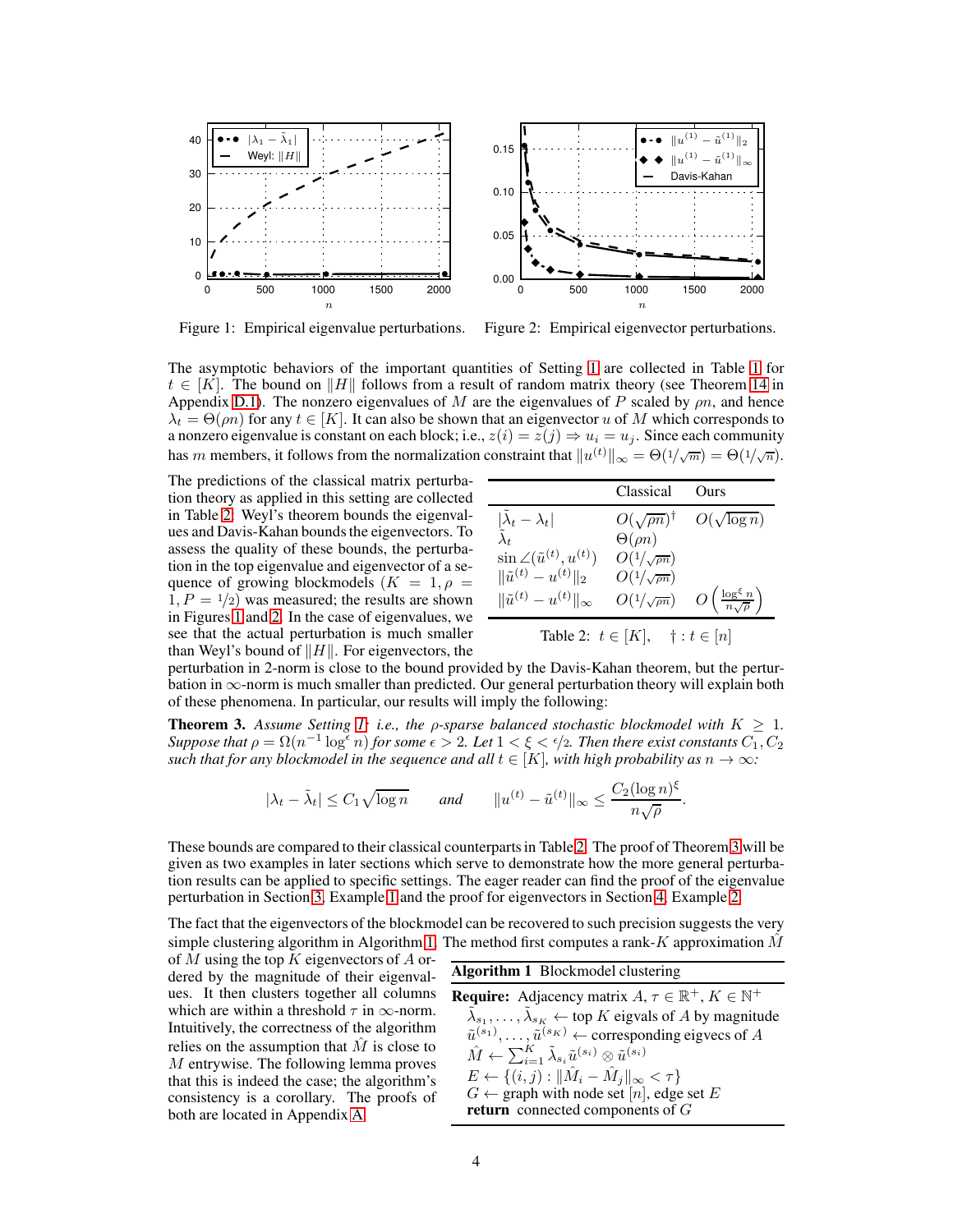**Lemma [1.](#page-3-3)** Suppose that the assumptions of Theorem [3](#page-3-2) hold. Define  $\hat{M}$  as in Algorithm 1. Then  $\|\hat{M} - M\|_{\text{max}} = O(\sqrt{\rho/n} \cdot \log^{\xi} n)$  *with high probability.* 

<span id="page-4-2"></span>Theorem 4 (Consistency of Algorithm [1\)](#page-3-3). *Suppose that the assumptions of Theorem [3](#page-3-2) hold. Let*  $\tau = \omega(\sqrt{\rho/n} \cdot \log^{\xi} n)$  and  $\tau = o(\rho)$ . Define  $\Gamma = \{z^{-1}(k)\}_{k=1}^K$  to be the partition of  $[n]$  into *the ground-truth communities, and let* Γˆ *be the clustering returned by Algorithm [1](#page-3-3) with inputs* A*,*  $\tau = \tau(n)$ , and K. Then  $\mathbb{P}(communities\ received\ exactly) = \mathbb{P}(\Gamma = \hat{\Gamma}) \to 1$  as  $n \to \infty$ .

<span id="page-4-3"></span>Remark 1. It was noted in [\[11\]](#page-9-2) that Algorithm [1](#page-3-3) is very natural, but difficult to analyze. With the perturbation tools presented in this paper, however, the analysis becomes straightforward. One reason for this is that the classical perturbation theory only provides a useful bound on the Frobenius norm of  $M - M$ . It turns out that this is not sufficient for exact recovery. Our theory instead provides a tight bound on  $||M - \hat{M}||_{\text{max}}$ , which *is* sufficient. See Appendix [A.3](#page-11-0) for details.

## <span id="page-4-0"></span>3 Eigenvalue perturbation

In this section we derive an eigenvalue perturbation bound that is stated in terms of the interaction between the perturbation matrix  $H$  and the eigenvectors of the base matrix  $M$ . We will see that in many cases, particularly when  $H$  is random, this bound is much tighter than Weyl's. The perturbation for eigenvectors is much more sophisticated to analyze, and will be given in Section [4.](#page-5-0)

To see how incorporating the interaction between  $H$  and the eigenvectors of  $M$  may lead to improved bounds, consider the following informal analysis of the perturbation in the first eigenvalue. As usual, let M and H be  $n \times n$  and symmetric. The eigenvalues and eigenvectors of M are  $\lambda_1 \geq \cdots \geq \lambda_n$ and  $u^{(1)}, \ldots, u^{(n)}$ , and the eigenvalues/vectors of  $M + H$  are  $\tilde{\lambda}_1 \geq \cdots \geq \tilde{\lambda}_n$  and  $\tilde{u}^{(1)}, \ldots, \tilde{u}^{(n)}$ . We have  $\lambda_1 = \langle u^{(1)}, M u^{(1)} \rangle$  and  $\tilde{\lambda}_1 = \langle \tilde{u}^{(1)}, (M + H) \tilde{u}^{(1)} \rangle$ . Intuitively, if  $\tilde{u}^{(1)}$  is close to  $u^{(1)}$ then  $\tilde{\lambda}_1 \approx \langle u^{(1)}, (M + H) u^{(1)} \rangle$ ; hence  $\tilde{\lambda}_1 - \lambda_1 \approx \langle u^{(1)}, H u^{(1)} \rangle$ . In the worst case  $|\langle u^{(1)}, H u^{(1)} \rangle|$ can be as large as  $||H||$  and we recover Weyl's bound. However,  $|\langle u^{(1)}, H u^{(1)} \rangle|$  could be much smaller than  $||H||$ . For example, suppose that the entries of H are independent random variables with standard Gaussian distribution. Then  $\langle u^{(1)}, H u^{(1)} \rangle$  is the sum of centered and independent random variables and therefore concentrates around zero. In this case the spectral norm of  $H$  is  $O(\sqrt{n})$  while  $|\langle u^{(1)}, Hu^{(1)}\rangle|$  is much smaller at  $O(\sqrt{\log n})$ ; this leads to an  $O(\sqrt{\log n})$  bound on the eigenvalue perturbation instead of Weyl's bound of  $O(\sqrt{n})$ .

We now formalize this argument. We use the following well-known characterization of eigenvalues.

**Theorem 5** (Courant-Fischer-Weyl min-max/max-min principles [\[5\]](#page-9-9)). Let B be an  $n \times n$  *symmetric matrix with eigenvalues*  $\mu_1 \geq \ldots \geq \mu_t \geq \ldots \mu_n$ *. For any*  $d \in \{1, \ldots, n\}$ *, write*  $V_d$  *for the set of* d*-dimensional subspaces of* R <sup>n</sup>*. Then*

$$
\mu_t = \min_{\substack{V \in \mathcal{V}_{n-t+1}}} \max_{\substack{x \in V \\ \|x\|=1}} \langle x, Bx \rangle = \max_{\substack{V \in \mathcal{V}_t \\ \|x\|=1}} \min_{\substack{x \in V \\ \|x\|=1}} \langle x, Bx \rangle.
$$

We will use the max-min principle to get a lower bound on the perturbed eigenvalue and the min-max principle to obtain an upper bound. We prove the lower bound here to provide intuition:

<span id="page-4-1"></span>**Theorem 6** (Eigenvalue lower bound). Let  $T \in [n]$  and h be such that  $|\langle x, Hx \rangle| \leq h$  for all  $x \in \text{Span}(\{u^{(1)}, \ldots, u^{(T)}\})$ *. Then*  $\tilde{\lambda}_t \geq \lambda_t - h$  for all  $t \leq T$ *.* 

*Proof.* The max-min principle tells us that

$$
\tilde{\lambda}_t = \max_{V \in \mathcal{V}_t} \min_{\substack{x \in V \\ \|x\|=1}} \langle x, (M+H)x \rangle.
$$

Let  $V^* = \text{Span}(\{u^{(1)}, \dots, u^{(T)}\})$ . Then the above is lower-bounded by:

$$
\min_{\substack{x \in V^*\\ \|x\|=1}} \langle x, (M+H)x \rangle \ge \min_{\substack{x \in V^*\\ \|x\|=1}} \langle x, Mx \rangle - \max_{\substack{x \in V^*\\ \|x\|=1}} \langle x, Hx \rangle.
$$

The first term is minimized by taking  $x = u^{(t)}$ , such that  $\langle x, Mx \rangle = \langle u^{(t)}, M u^{(t)} \rangle = \lambda_t$ . The magnitude of the second term is bounded by  $h$ . П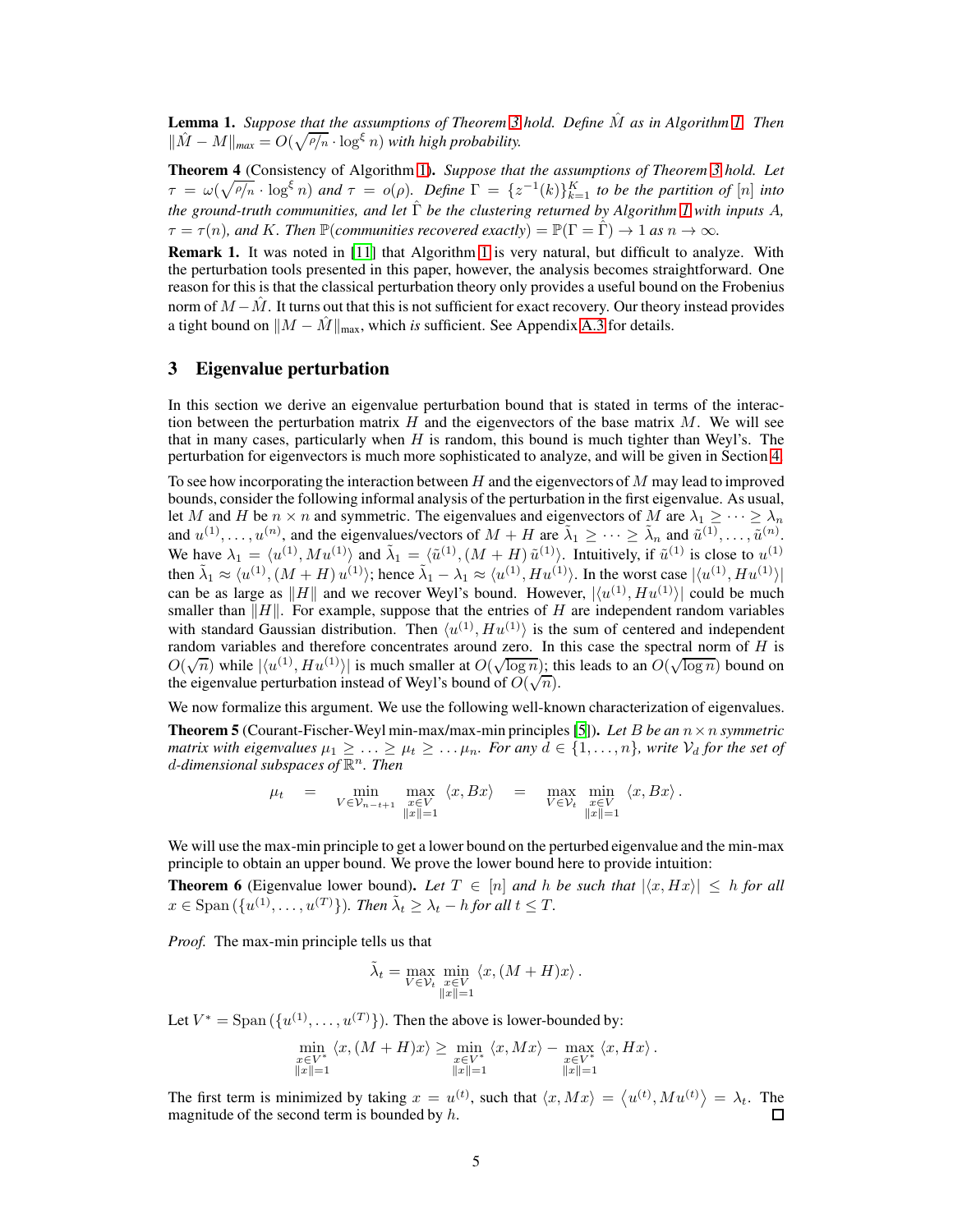<span id="page-5-2"></span>The proof of the following upper bound is more involved and is therefore located in Appendix [B.1.](#page-12-0) **Theorem 7** (Eigenvalue upper bound). Let  $T \in [n]$  and h be such that  $|\langle x, Hx \rangle| \leq h$  for all  $x \in \text{Span}(\{u^{(1)}, \ldots, u^{(T)}\})$ *. Let*  $t \leq T$  *and suppose that*  $\lambda_t - \lambda_{T+1} > 2||H|| - h$ *. Then:* 

$$
\tilde{\lambda}_t \leq \lambda_t + h + \frac{\|H\|^2}{\lambda_t - \lambda_{T+1} + h - \|H\|}.
$$

Similar lower and upper bounds can be obtained for eigenvalues at the bottom of the spectrum by negating  $M$  and  $H$ . For ease of reference, the statement of that result is located in Appendix [B.2.](#page-14-0)

Interactions with random perturbations. Theorems [6](#page-4-1) and [7](#page-5-2) show that a tighter bound on eigenvalue perturbations can be obtained when  $|\langle x, Hx \rangle| \ll ||H||$  for any x in a subspace spanned by the top (or bottom) eigenvectors of M. We now show that this is often the case when H is random. The following is an application of the usual Hoeffding inequality; the proof is located in Appendix [D.2.](#page-22-1)

<span id="page-5-3"></span>**Lemma 2.** Let  $u, v$  be any two fixed unit vectors in  $\mathbb{R}^n$ . Let H be an  $n \times n$  symmetric random *matrix with independent entries along the upper-triangle such that for all*  $j \geq i$ ,  $\mathbb{E}H_{ij} = 0$  *and*  $H_{ij}$ *is sub-Gaussian with parameter*  $\sigma_{ij} \leq \sigma$ . Then  $\mathbb{P}(|\langle u, Hv \rangle| \geq \gamma) \leq 2\exp\{-\gamma^2/(8\sigma^2)\}.$ 

Lemma [2](#page-5-3) applies generally to many types of random perturbation, including Gaussian noise and Bernoulli noise, as well as the random graph noise encountered in the stochastic blockmodel example in Section [2.](#page-2-2) We typically integrate the lemma with Theorems [6](#page-4-1) and [7](#page-5-2) in the following way: We first partition the spectrum into a top (large positive) and the remainder (small positive and negative) by choosing  $T \in [n]$  such that  $\lambda_T \gg \lambda_{T+1}$ . We then apply Lemma [2](#page-5-3) to argue that  $|\langle u^{(i)}, H u^{(j)} \rangle|$  is small  $(\leq h)$  with high probability for any indices  $i, j \leq T$ . It follows that  $|\langle x, Hx \rangle| \leq T h$  for any unit vector x lying within the span of the top  $T$  eigenvectors of  $M$ ; see Lemma [5](#page-23-0) in Appendix [D.3](#page-23-0) for a proof. To bound the negative eigenvalues we negate  $M$  and  $H$  and repeat the above process.

<span id="page-5-1"></span>Example 1. *Proof of eigenvalue perturbation bound stated in Theorem [3.](#page-3-2)* To demonstrate the application of our eigenvalue perturbation results, we will prove that in the blockmodel setting as-sumed in Theorem [3,](#page-3-2)  $|\tilde{\lambda}_t - \lambda_t| \leq C \sqrt{\log n}$  for  $t \in [K]$ . We begin by applying Lemma [2.](#page-5-3) Since  $\lambda_{K+1}, \ldots, \lambda_n$  are zero, we naturally choose  $T = K$  such that  $\lambda_T - \lambda_{T+1} = \lambda_T = \Theta(\rho n)$ . Each entry along the diagonal and in the upper triangle of  $H$  is bounded and hence sub-Gaussian with a variance parameter upper-bounded by some constant  $\sigma$ . Choosing  $\gamma = \sqrt{C \log n}$  in Lemma [2,](#page-5-3) we find that  $|\langle u^{(i)}, Hu^{(j)}\rangle| \leq \sqrt{C \log n}$  for all  $i, j \leq T$  w.h.p. Thus  $|\langle x, Hx \rangle| \leq T\sqrt{C \log n} = O(\sqrt{\log n})$ for all  $x \in \text{Span}(\{u^{(s)} : s \leq T\})$ . We therefore bound h by  $O(\sqrt{\log n})$  w.h.p. in Theorems [6](#page-4-1) and [7.](#page-5-2) It follows from the assumption that  $\rho = \omega(n^{-1} \log n)$  and the results in Table [1](#page-2-1) that  $\lambda_t + h - ||H||$  is dominated by  $\lambda_t$ , and therefore  $\Theta(\rho n)$ . Hence the second term in Theorem [7](#page-5-2) is  $O(||H||^2/\lambda_t) = O(1)$ , and both the upper and lower bounds are dominated by  $h = O(\sqrt{\log n})$ .  $\Box$ 

## <span id="page-5-0"></span>4 Eigenvector perturbation

We now study how a tigher bound on eigenvector perturbations might be achieved by analyzing the interaction between  $H$  and eigenvectors of  $M$ . Proofs of results in this section are rather technical and mostly in appendices. To build intuition, we make a series of simplifying assumptions; our formal theory will be much more general. First suppose that all eigenvalues of  $M$  are nonnegative and that  $\lambda_1 \gg \lambda_2$ . By writing  $\tilde{u}^{(1)}$  as  $\alpha u^{(1)} + \beta u^{\perp}$  for some unit vector  $u^{\perp}$  orthogonal to  $u^{(1)}$  and using the definition of an eigenvector, we obtain:  $\tilde{u}^{(1)} = \tilde{\lambda}_1^{-1} (M + H) \tilde{u}^{(1)} =$  $\tilde{\lambda}_1^{-1}(\alpha \lambda_1 u^{(1)} + \beta M u^{\perp} + \alpha H u^{(1)} + \beta H u^{\perp})$ . Note that  $||Mu^{\perp}||_2 \le ||Mu^{(2)}||_2 = \lambda_2 \ll \lambda_1$ . If  $\lambda_2$  is sufficiently small, the contribution of  $\beta M u^{\perp}$  to  $\tilde{u}^{(1)}$  is negligible. Assume that this is so, that  $\tilde{\lambda}_1 \approx \lambda_1$ , and that  $\alpha \approx 1$  such that  $\beta \ll 1$ . Then  $u^{(1)} - \tilde{u}^{(1)} \approx \lambda_1^{-1} (Hu^{(1)} + \beta Hu^{\perp})$ . Therefore we see that to bound the norm of the perturbation it suffices to control the norms of  $Hu^{(1)}$  and  $Hu^{\perp}$ .

The classical approach is to bound these quantities by the spectral norm of  $H$ . For instance, to derive a bound in 2-norm we observe that  $||Hu^{(1)}||_2 \leq ||H||$  and that  $||\beta Hu^{\perp}||_2 \leq ||\beta H||$ , and therefore  $\|\tilde{u}^{(1)} - u^{(1)}\|_2 \lesssim \lambda_1^{-1} \|H\|_1$ . Furthermore, since the 2-norm upper-bounds the  $\infty$ -norm, we get a bound of  $\|\tilde{u}^{(1)} - u^{(1)}\|_{\infty} \lesssim \lambda_1^{-1} \|H\|$  "for free". However, the spectral norm does not utilize information about the interaction between  $H$  and  $M$ . Our hope is that by analyzing this interaction, tighter bounds on the norms of  $Hu^{(1)}$  and  $Hu^{\perp}$  might be obtained.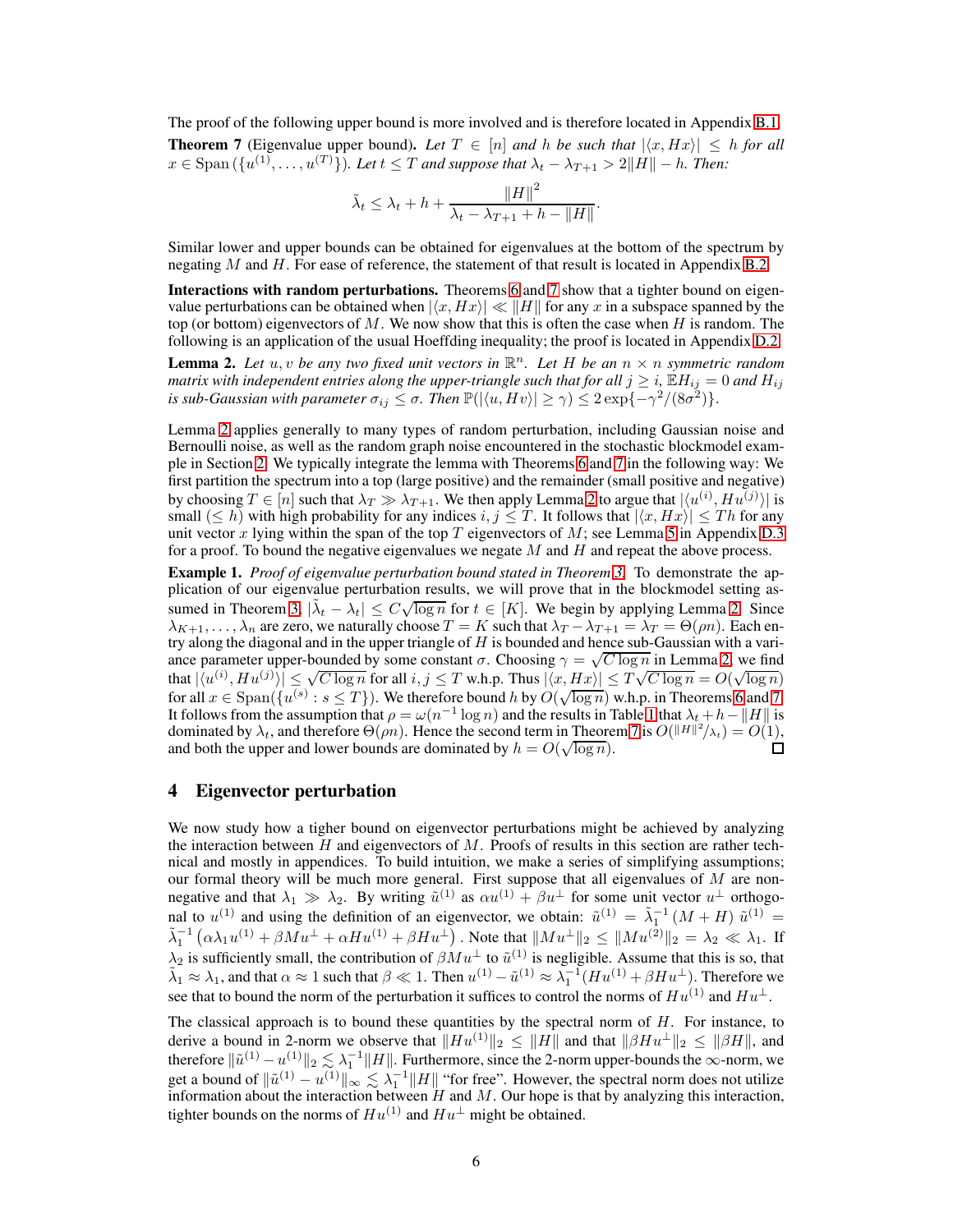In particular, consider a random, centered H and  $u^{(1)}$  (which is independent of H). Unfortunately,  $\|Hu^{(1)}\|_2$  is typically on the same order as  $\|H\|$  and analyzing the interaction does not improve the bound. On the other hand,  $||Hu^{(1)}||_{\infty}$  is often much smaller than  $||H||$  and analyzing the interaction leads to much tighter bounds. To see why, note that  $||Hu^{(1)}||_2^2 = \sum_{i=1}^n (\sum_{j=1}^n H_{ij}u_j^{(1)}$  $j^{(1)}$ )<sup>2</sup>. As the summand of the outer sum is squared and thus non-negative, it does not concentrate around zero. In contrast, the sum in  $|[Hu^{(1)}]_i| = |\sum_{j=1}^n H_{ij}u_j^{(1)}|$  *does* concentrate around zero, and is often much less than the worst-case bound of  $\Vert H \Vert$ . For example, if H is the random Gaussian matrix described above then  $[Hu^{(1)}]_i$  is on the order of one, and a union bound over the n entries results in a high-probability bound of  $||Hu^{(1)}||_{\infty} \leq \sqrt{\log n}$ . On the other hand,  $||H|| = O(\sqrt{n})$ .

In this case and in others,  $\|Hu^{(1)}\|_{\infty}$  can be bounded to be much smaller than  $\|H\|$ . Can a similar analysis be used to show that  $\|Hu^{\perp}\|_{\infty}$  is much smaller than  $\|H\|$ ? It turns out that this is difficult for a subtle reason: while  $u^{(1)}$  is fixed,  $u^{\perp}$  depends on the perturbation. When H is random,  $u^{\perp}$  is also random and statistically dependent on H. As such, the interaction between H and  $u^{\perp}$  is often difficult to analyze, and we must resort to using the worst-case bound of  $||Hu^{\perp}||_{\infty} \le ||H||$ , giving:

<span id="page-6-0"></span>
$$
||u^{(1)} - \tilde{u}^{(1)}||_{\infty} \lesssim \tilde{\lambda}^{-1} \left( ||Hu^{(1)}||_{\infty} + ||\beta H|| \right).
$$
 (1)

In many cases  $\|\beta H\|$  is small enough that it is dominated by our bound on  $\|Hu^{(1)}\|_{\infty}$  and we have  $||u^{(1)} - \tilde{u}^{(1)}||_{\infty} \lesssim \tilde{\lambda}^{-1} ||Hu^{(1)}||_{\infty}$ . For example, it can be shown that in the sparse stochastic block-model described in Setting [1,](#page-2-0)  $\|\widetilde{H}u^{(1)}\|_{\infty} = O(\sqrt{\rho \log n})$  w.h.p., while  $\|\beta H\| = O(1)$ . Therefore, if  $\rho = \Omega(1/\log n)$  (recall we allow  $\rho$  to be much smaller to be  $\omega(\log n/n)$ ), the bound on  $\|Hu^{(1)}\|_{\infty}$ dominates and we have  $\|\tilde{u}^{(1)} - u^{(1)}\|_{\infty} = O(\rho^{-1/2} n^{-1} \sqrt{\log n})$ . Comparing this to the trivial bound of  $O(1/\sqrt{pn})$  implied by Davis-Kahan, we see that analyzing the interaction leads to a  $\tilde{O}(1/\sqrt{n})$ improvement over the classical theory.

The Neumann trick. There are important settings, however, in which using the spectral norm to bound  $Hu^{\perp}$  is sub-optimal; for instance, in the blockmodel described above when  $\rho = o(1/\log n)$ (recall we allow  $\rho$  to be much smaller to  $\omega(\log n/n)$ ). In this sparser régime,  $\|\beta H\| = O(1)$ dominates our bound on  $\|Hu^{(1)}\|_{\infty}$  and we find that  $\|\tilde{u}^{(1)} - u^{(1)}\|_{\infty} = O(1/\lambda_1) = O(1/\rho n)$ , which is not tight. In general, if  $\|Hu^{(1)}\|_{\infty}$  can be bounded to be much smaller than  $\|\beta H\|$ , the latter term dominates Equation [\(1\)](#page-6-0). Therefore, while the simple approach described in the previous section improves upon the classical bound, the presence of the hard-to-control  $Hu^{\perp}$  limits its effectiveness.

It turns out that we can often obtain a better bound by applying what we call the *Neumann trick*, which we now describe for  $\tilde{u}^{(1)}$ . From the definition of an eigenvector, we have  $(M + H)\tilde{u}^{(1)}$  =  $\tilde{\lambda}_1 \tilde{u}^{(1)}$ , which implies  $(\tilde{\lambda}_1 - H) \tilde{u}^{(1)} = M \tilde{u}^{(1)}$ . If  $\tilde{\lambda}_1$  is not an eigenvalue of H we may invert  $(\tilde{\lambda}_1 - H)$  to obtain  $\tilde{u}^{(1)} = \tilde{\lambda}_1^{-1} (I - H/\tilde{\lambda}_1)^{-1} M \tilde{u}^{(1)}$ . Expanding the inverse in a Neumann series and decomposing  $\tilde{u}^{(1)}$  as above, we find:  $\tilde{u}^{(1)} = \tilde{\lambda}_1^{-1} \sum_{p \geq 0} (H/\tilde{\lambda}_1)^p [\alpha \lambda_1 u^{(1)} + \beta M u^{\perp}]$ . Assuming that  $\alpha \approx 1$  and  $\lambda_1 \approx \tilde{\lambda}_1$ , we have:

$$
u^{(1)} - \tilde{u}^{(1)} \approx \left[ \sum_{p \ge 1} \left( H/\tilde{\lambda}_1 \right)^p u^{(1)} \right] + \left[ \frac{\beta}{\tilde{\lambda}_1} \sum_{p \ge 0} \left( H/\tilde{\lambda}_1 \right)^p M u^{\perp} \right]. \tag{2}
$$

If the series involving  $u^{\perp}$  converges, it is dominated by its first term:  $Mu^{\perp}$ . Since  $u^{\perp}$  lies in the subspace orthogonal to  $u^{(1)}$ ,  $||Mu^{\perp}||_2$  is upper-bounded by  $\lambda_2$ , and hence so is  $||Mu^{\perp}||_{\infty}$ . Hence:

<span id="page-6-1"></span>
$$
||u^{(1)} - \tilde{u}^{(1)}||_{\infty} \lesssim \left\| \sum_{p \ge 1} (H/\tilde{\lambda}_1)^p u^{(1)} \right\|_{\infty} + |\beta| \lambda_2 / \tilde{\lambda}_1. \tag{3}
$$

Thus the contribution of  $u^{\perp}$  is bounded here by  $\tilde{\lambda}_1^{-1}|\beta|\lambda_2$ . Comparing this to the previous result of Equation [\(1\)](#page-6-0) in which the contribution of  $u^{\perp}$  was bounded by  $\tilde{\lambda}_1^{-1}|\beta| \cdot ||H||$ , we see that the Neumann trick permits us to replace  $||H||$  with the top eigenvalue corresponding to the subspace orthogonal to  $u^{(1)}$ . The tradeoff is that we must now analyze the interaction between all powers of H and  $u^{(1)}$  in order to bound the first term in Equation [\(3\)](#page-6-1).

The Neumann trick allows us to tighten the eigenvector perturbation bound in the sparse stochastic blockmodel discussed above. We have seen that the first approach of Equation [\(1\)](#page-6-0) leads to a bound of  $\|\tilde{u}^{(1)}-u^{(1)}\|_{\infty} = O(1/\rho n)$  when  $\rho = o(1/\log n)$ . Now if we use Neumann trick, we can show that the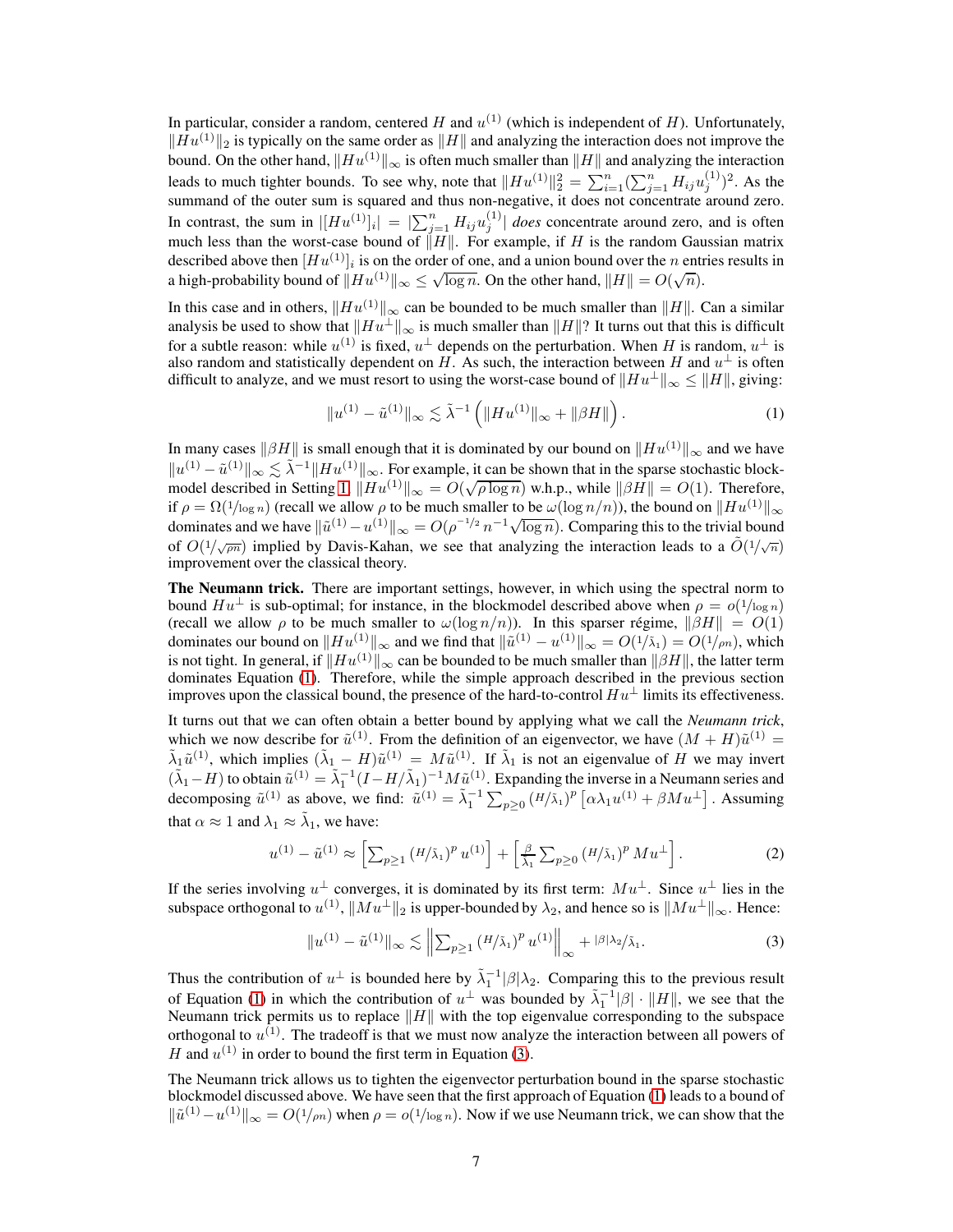norm of the series in Equation [\(3\)](#page-6-1) is  $O(\log^{\xi} n/(\sqrt{\rho}n))$ , where  $\xi > 1$ . Assume the blockmodel has only one block (for multiple blocks we will use the more general results in Theorem [8\)](#page-7-1). Then  $\lambda_2 = 0$ and the second term in Equation [\(3\)](#page-6-1) disappears. We thus have  $\|\tilde{u}^{(1)} - u^{(1)}\|_{\infty} = O(\log^{\xi} n/(\sqrt{\rho}n)),$ which significantly outperforms  $O(1/m)$  in this sparse régime (where  $\rho = o(1/\log n)$ ).

<span id="page-7-1"></span>We now formally state the general *Neumann trick*. See Appendix [C.1](#page-14-1) for the proof.

**Theorem 8** (Neumann trick). *Fix a*  $t \in [n]$ . *Suppose that*  $||H|| < |\tilde{\lambda}_t|$ . *Then:* 

$$
\tilde{u}^{(t)} = \sum_{s=1}^n \lambda_s / \tilde{\lambda}_t \cdot \langle \tilde{u}^{(t)}, u^{(s)} \rangle \sum_{p \geq 0} (H / \tilde{\lambda}_t)^p u^{(s)}.
$$

Observe that the contribution of  $u^{(s)}$  is filtered by its eigenvalue,  $\lambda_s$ . In the special case when M is rank-K,  $\tilde{u}^{(t)}$  is expressed totally in terms of  $u^{(1)}, \ldots, u^{(K)}$ . The Neumann trick can be used in combination with Weyl's theorem and the Davis-Kahan theorem to obtain a tighter bound on the elementwise perturbation of eigenvectors.

The following theorem states the result in its full generality, where  $M$  may be full-rank with nondistinct eigenvalues. Its proof in Appendix C.4 is a corollary of Theorem [12](#page-15-0) in Appendix [C.2.](#page-15-0) Let  $u_{\alpha}$  denote the  $\alpha$ -th entry of vector u.

<span id="page-7-2"></span>**Theorem 9.** *For any*  $s \in [n]$ *, let*  $\Lambda_s = \{i : \lambda_i = \lambda_s\}$ *. Define*  $d_s = |\Lambda_s|$ *, and let the gap be defined*  $as\ \delta_s=\min_{i\not\in \Lambda_s}|\lambda_s-\lambda_i|$ . Let  $\Delta_{s,t}^{-1}=\min\{d_i/\delta_i\}_{i\in\{s,t\}}$ . Define  $\lambda_t^*=\vert\lambda_t\vert-\Vert H\Vert$ . There exists an *orthonormal set of eigenvectors*  $u^{(1)}, \ldots, u^{(n)}$  *satisfying*  $Mu^{(s)} = \lambda_s u^{(s)}$  *such that for all*  $t \in [n]$ *:* 

<span id="page-7-4"></span>
$$
\left|\tilde{u}_{\alpha}^{(t)} - u_{\alpha}^{(t)}\right| \leq \left|u_{\alpha}^{(t)}\right| \cdot \left(8d_{t}\left[\frac{\|H\|}{\delta_{t}}\right]^{2} + \frac{\|H\|}{\lambda_{t}^{*}}\right) + \left(\frac{|\lambda_{t}|}{\lambda_{t}^{*}}\right)^{2} \cdot \zeta_{\alpha}(u^{(t)}; H, \lambda_{t}) + \frac{2\sqrt{2}\cdot\|H\|}{\lambda_{t}^{*}}\sum_{s \neq t} \frac{|\lambda_{s}|}{\Delta_{s,t}}\left[|u_{\alpha}^{(s)}| + \frac{|\lambda_{t}|}{\lambda_{t}^{*}} \cdot \zeta_{\alpha}(u^{(s)}; H, \lambda_{t})\right],
$$
\n(4)

*where*  $\zeta(u;H,\lambda)$  *is the n-vector whose*  $\alpha$ *th entry is defined to be*  $\zeta_{\alpha}(u;H,\lambda) = \Big|$  $\left[\sum_{p\geq 1} \left(\frac{H}{\lambda}\right)^p u\right]$ α   .

**Interactions with random perturbations.** The interaction between the eigenvectors of  $M$  and the perturbation H appears in Theorem [9](#page-7-2) through  $\zeta$ ; in many applications  $\zeta$  will dominate the bound. It turns out that when H is random and the eigenvectors of M have small  $\infty$ -norm,  $\zeta$  is also small. The following result makes this precise. See Appendix E.3 for the proof.

<span id="page-7-3"></span>**Theorem 10.** Let H be an  $n \times n$  symmetric random matrix with independent entries along the *diagonal and upper triangle satisfying*  $\mathbb{E}H_{ij} = 0$ . Suppose  $\gamma$  is such that  $\mathbb{E}|H_{ij}/\gamma|^p \le 1/n$  for all  $p \ge 2$ *. Choose*  $\xi > 1$  *and*  $\kappa \in (0,1)$ *. Let*  $\lambda \in \mathbb{R}$  *and suppose that*  $\gamma < \lambda(\log n)^{\xi}$  *and*  $\lambda > ||H||$ *. Fix*  $u \in \mathbb{R}^n$ . Then: with probability  $1 - n^{-\frac{1}{4}(\log_b n)^{\xi - 1}(\log_b e)^{-\xi} + 1}$ , where  $b = \left(\frac{\kappa + 1}{2}\right)^{-1}$ .

<span id="page-7-5"></span>
$$
\left\| \sum_{p\geq 1} \left( \frac{H}{\lambda} \right)^p u \right\|_{\infty} \leq \frac{\gamma (\log n)^{\xi}}{\lambda - \gamma (\log n)^{\xi}} \cdot \|u\|_{\infty} + \frac{\|H/\lambda\|^{\frac{\kappa}{8}(\log n)^{\xi} + 1]}}{1 - \|H/\lambda\|} \cdot \|u\|_{2}.
$$
 (5)

In some cases it is possible to achieve a finer bound on individual entries of  $\zeta$  as opposed to  $\|\zeta\|_{\infty}$ . The analogous Theorems [15](#page-24-0) and [16](#page-24-1) are given in Appendix [E.3.](#page-39-0)

<span id="page-7-0"></span>Example 2. *Proof of eigenvector perturbation bound stated in Theorem [3.](#page-3-2)* Consider again the set-ting of Theorem [3.](#page-3-2) We will use Theorems [9](#page-7-2) and [10](#page-7-3) to derive the bound of  $||u^{(t)} - \tilde{u}^{(t)}||_{\infty} =$  $O(\rho^{-1/2} n^{-1} \log^{\xi} n)$  w.h.p. for all  $t \in [K]$ .

First note that all but  $K - 1$  terms of the sum in Equation [\(4\)](#page-7-4) vanish due to  $\lambda_s$  being zero; only the terms corresponding to  $s \in [K]$  remain. Referring to Table [1,](#page-2-1) we find that for any  $s \in [K]$ :  $||H|| = O(\sqrt{\rho n})$ ,  $\lambda_t^* = \Theta(\rho n)$ ,  $\delta_t = \Theta(\rho n)$ , and  $||u^{(s)}||_{\infty} = \Theta(\frac{1}{\sqrt{n}})$ . Substituting these bounds into Equation [\(4\)](#page-7-4) and assuming that Z is an upper bound for  $\|\zeta(u^{(s)}; H, \lambda_t)\|_{\infty}$  for all  $s \in [K]$ , we see that the first term in Theorem [9](#page-7-2) is  $O(n^{-1}\rho^{-1/2})$ , the second term is  $O(Z)$  and the third term is  $O(n^{-1}\rho^{-1/2} + (\rho n)^{-1/2}Z)$ . Therefore  $||u^{(t)} - \tilde{u}^{(t)}||_{\infty} = O(n^{-1}\rho^{-1/2} + Z)$  with high probability. We now bound Z. It can be shown that there exists a constant C such that setting  $\gamma = C \sqrt{\rho n}$  results

in  $\mathbb{E}|H_{ij}/\gamma|^k \leq 1/n$  for all  $k \geq 2$  w.h.p. Since  $\rho = \omega(n^{-1} \log^{\epsilon} n)$  and  $\epsilon > 2\xi$  by assumption,  $\lambda_t - \gamma (\log n)^{\xi}$  is dominated by  $\lambda_t$  and so the first term in Equation [\(5\)](#page-7-5) is  $O(\lambda_t^{-1} \gamma \cdot ||u^{(s)}||_{\infty}$ .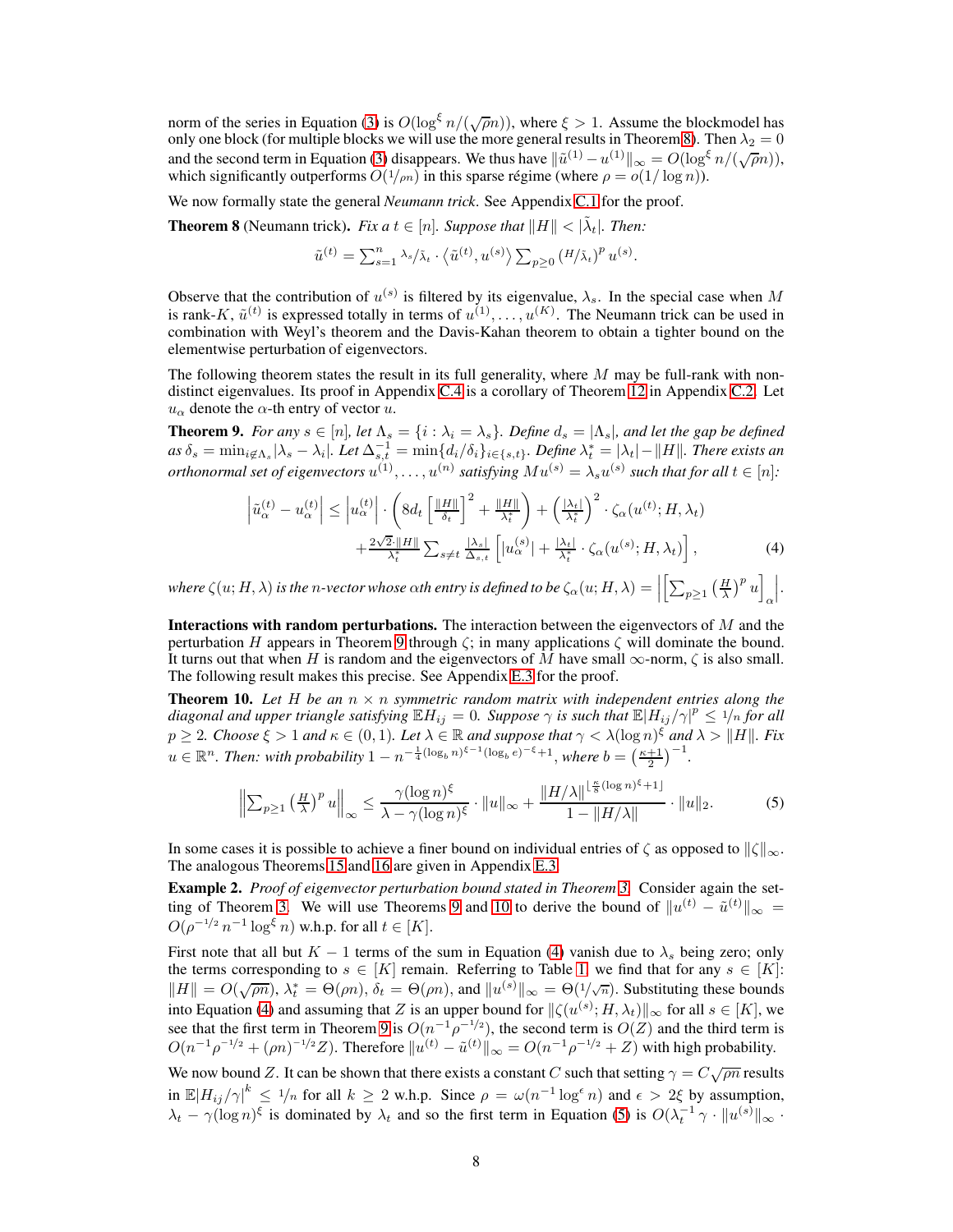$\log^{\xi} n$ ) =  $O(\log^{\xi} n/(\sqrt{\rho}n))$ . Next, we have  $||H/\lambda_t|| = O(1/\sqrt{\rho n})$  w.h.p. Since  $\kappa$  and  $\xi$  are fixed constants, the exponent  $\frac{\kappa}{8} \log^6 n$  is unbounded as  $n \to \infty$  and hence the second term is dominated by the first. Using this result as Z, we find that  $||u^{(t)} - \tilde{u}^{(t)}||_{\infty} = O(\log^{\xi} n / (\sqrt{\rho}n))$  w.h.p.

Acknowledgements. This work was supported by NSF grants CCF-1422830, DMS-1547357, & RI-1550757. It was done in part while the authors were visiting the Simons Institute for the Theory of Computing.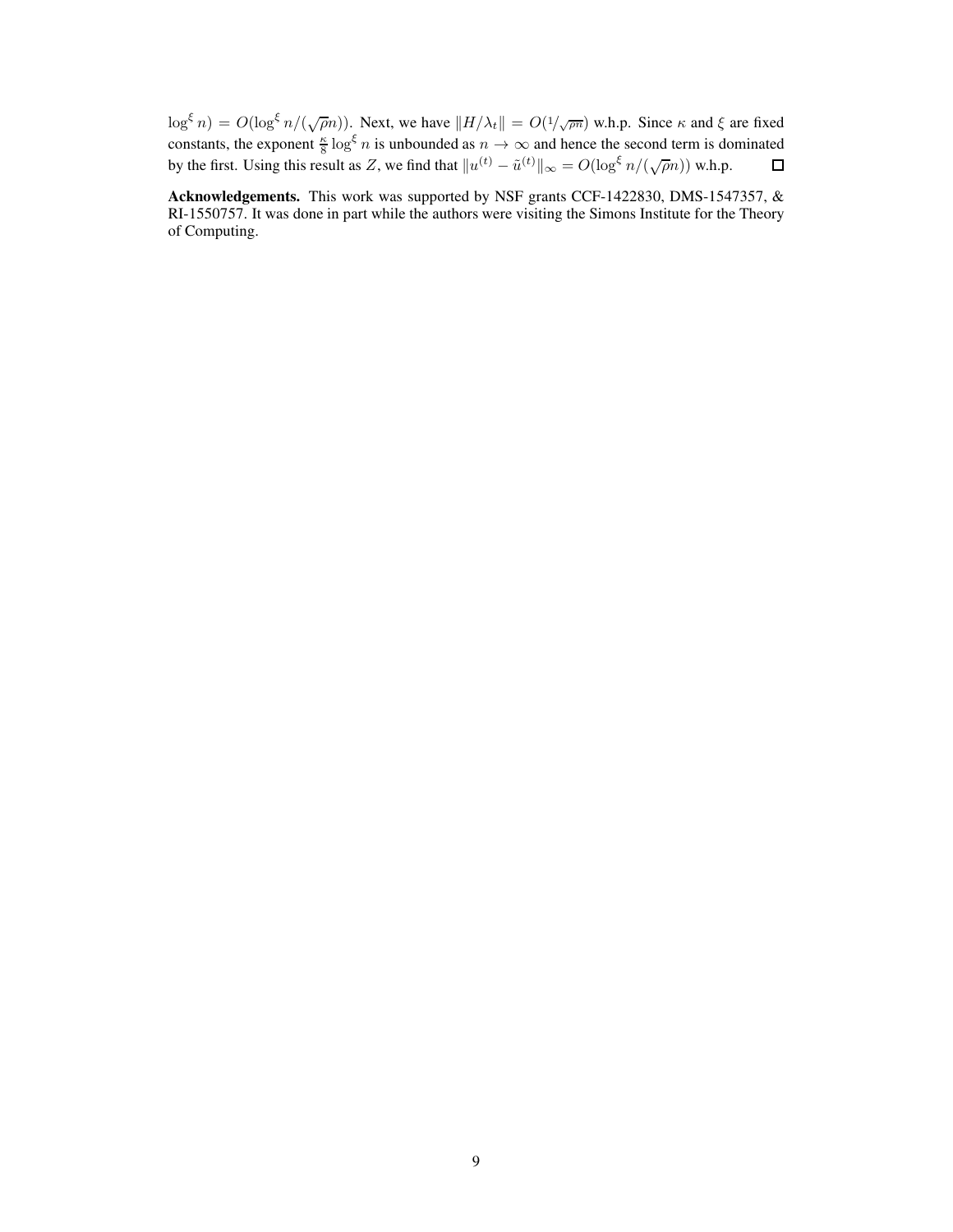## References

- <span id="page-9-8"></span>[1] E. Abbe. Community detection and stochastic block models: recent developments. 29 Mar. 2017, 1703.10146. arXiv preprint.
- <span id="page-9-1"></span>[2] C. Davis and W. M. Kahan. Some new bounds on perturbation of subspaces. *Bull. Am. Math. Soc.*, 75(4):863–868, July 1969.
- <span id="page-9-6"></span>[3] L. Erdős, A. Knowles, H.-T. Yau, and J. Yin. Spectral statistics of Erdős-Rényi graphs i: Local semicircle law. 9 Mar. 2011, 1103.1919. arXiv preprint.
- <span id="page-9-3"></span>[4] J. Fan, W. Wang, and Y. Zhong. An  $\ell_{\infty}$  eigenvector perturbation bound and its application to robust covariance estimation. 11 Mar. 2016, 1603.03516. arXiv preprint.
- <span id="page-9-9"></span>[5] R. A. Horn and C. R. Johnson. *Matrix Analysis*. Cambridge University Press, 22 Oct. 2012.
- <span id="page-9-7"></span>[6] P. Mitra. Entrywise bounds for eigenvectors of random graphs. *Electron. J. Comb.*, 16(1):R131, 31 Oct. 2009.
- <span id="page-9-5"></span>[7] S. O'Rourke, V. Vu, and K. Wang. Random perturbation of low rank matrices: Improving classical bounds. 12 Nov. 2013, 1311.2657. arXiv preprint.
- <span id="page-9-13"></span>[8] R. Vershynin. Introduction to the non-asymptotic analysis of random matrices. 12 Nov. 2010, 1011.3027. arXiv preprint.
- <span id="page-9-12"></span>[9] V. Vu. Spectral norm of random matrices. *Combinatorica*, 27(6):721–736, 1 Nov. 2007.
- <span id="page-9-4"></span>[10] V. Vu. Singular vectors under random perturbation. 12 Apr. 2010, 1004.2000. arXiv preprint.
- <span id="page-9-2"></span>[11] V. Vu. A simple SVD algorithm for finding hidden partitions. 15 Apr. 2014, 1404.3918. arXiv preprint.
- <span id="page-9-0"></span>[12] H. Weyl. Das asymptotische verteilungsgesetz der eigenwerte linearer partieller differentialgleichungen (mit einer anwendung auf die theorie der hohlraumstrahlung). *Math. Ann.*, 71(4):441–479, 1 Dec. 1912.
- <span id="page-9-11"></span>[13] Y. Yu, T. Wang, and R. J. Samworth. A useful variant of the Davis–Kahan theorem for statisticians. *Biometrika*, 102(2):315–323, 1 June 2015.
- <span id="page-9-10"></span>[14] P. Zhu and A. V. Knyazev. Angles between subspaces and their tangents. *J. Numer. Math.*, 21(4), Jan. 2013.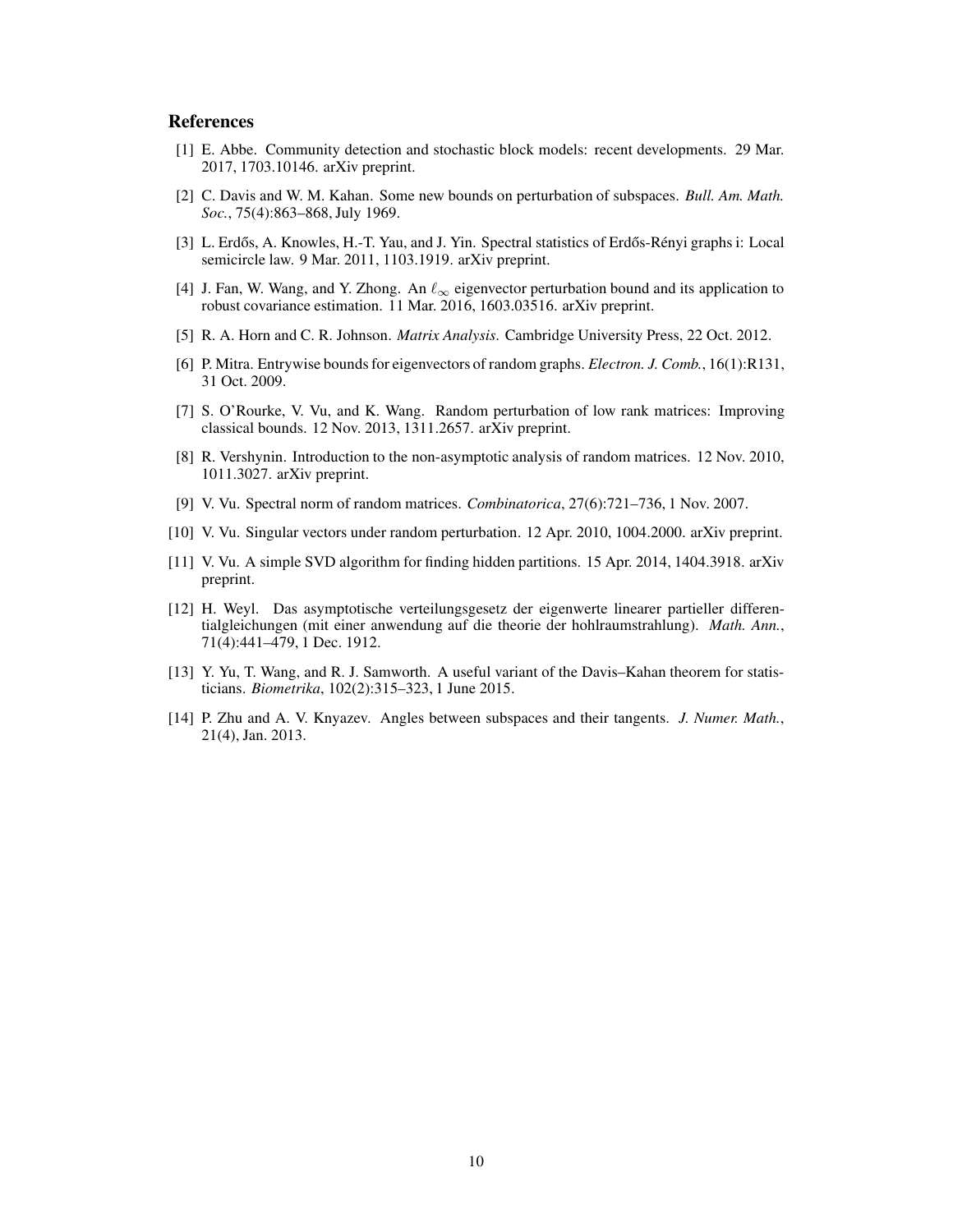# <span id="page-10-0"></span>A Regarding the consistency of Algorithm [1](#page-3-3)

## A.1 Proof of Lemma [1](#page-3-4)

We now prove the following result which was originally stated in Section [2:](#page-2-2)

Lemma 1. *Suppose that the assumptions of Theorem [3](#page-3-2) hold. Define* Mˆ *as in Algorithm [1.](#page-3-3) Then*  $\|\hat{M} - M\|_{\text{max}} = O(\sqrt{\rho/n} \cdot \log^{\xi} n)$  *with high probability.* 

*Proof.* Recall that we define  $\hat{M}$  to be the rank-K approximation of M using the top K eigenvectors of A in magnitude. Let  $s_1, \ldots, s_K$  be such that  $|\lambda_{s_1}| \geq |\lambda_{s_2}| \geq \cdots \geq |\lambda_{s_K}|$  are the top K eigenvalues of M in absolute value. We first argue that  $|\tilde{\lambda}_{s_1}| \geq |\tilde{\lambda}_{s_2}| \geq \cdots \geq |\tilde{\lambda}_{s_K}|$  are the top eigenvalues of A in absolute value with high probability as  $n \to \infty$ . This follows from a simple eigenvalue perturbation argument: By Weyl's theorem, for any  $t \in [n]$ ,  $|\tilde{\lambda}_t - \lambda_t| \leq ||H|| = O(\sqrt{pn})$ . As a result, if  $\lambda_t = 0$  then  $\tilde{\lambda}_t = O(\sqrt{\rho n})$ . Since  $\tilde{\lambda}_{s_1}, \dots, \tilde{\lambda}_{s_K}$  are  $\Theta(\rho n)$ , there is a gap of size  $\Theta(m)$  w.h.p., between them and the remaining eigenvalues of A, and therefore the top K eigenvalues of A are as claimed.

Therefore, we assume that the top K eigenvalues of A in absolute value are  $\tilde{\lambda}_{s_1}, \ldots, \tilde{\lambda}_{s_K}$ . Then:

$$
\hat{M} = \sum_{k=1}^K \tilde{\lambda}_{s_k} \tilde{u}^{(s_k)} \otimes \tilde{u}^{(s_k)},
$$

where  $\tilde{u}^{(s_k)} \otimes \tilde{u}^{(s_k)}$  is the outer product of these two vectors. Since M is rank K, we have

$$
M = \sum_{k=1}^{K} \lambda_{s_k} u^{(s_k)} \otimes u^{(s_k)}.
$$

As a result, we have

$$
M_{ij} = \sum_{k=1}^{K} \lambda_{s_k} u_i^{(s_k)} u_j^{(s_k)}, \qquad \hat{M}_{ij} = \sum_{k=1}^{K} \tilde{\lambda}_{s_k} \tilde{u}_i^{(s_k)} \tilde{u}_j^{(s_k)}.
$$

For any  $t \in \{s_1, \ldots, s_K\}$ , define  $\Delta^{(t)} = \tilde{u}^{(t)} - u^{(t)}$  and let  $\epsilon_t = \tilde{\lambda}_t - \lambda_t$ . Then  $\tilde{u}^{(t)} = u^{(t)} + \Delta^{(t)}$ and  $\tilde{\lambda}_t = \lambda_t + \epsilon_t$ . Hence:

$$
\hat{M}_{ij} = \sum_{k=1}^{K} (\lambda_{s_k} + \epsilon_{s_k}) (u_i^{(s_k)} + \Delta_i^{(s_k)}) (u_j^{(s_k)} + \Delta_j^{(s_k)}).
$$

From Section [2,](#page-2-2) we have that  $|\Delta_i^{(t)}| \leq C \rho^{-1/2} n^{-1} \log^{\xi} n$  simultaneously for all  $t \in \{s_1, \ldots, s_K\}$ and  $i \in [n]$  with high probability. Furthermore, consulting Table [1](#page-2-1) shows that  $|u_i^{(t)}\rangle$  $\left| \binom{t}{i} \right| = \Theta(1/\sqrt{n}).$ Combining this with Weyl's bound of  $\epsilon_t \leq ||H|| = O(\sqrt{\rho n})$ , it is easy to see that:

$$
\hat{M}_{ij} = M_{ij} + O\left(\sum_{k=1}^{K} \lambda_{s_k} u_i^{(s_k)} \Delta_j^{(s_k)}\right),
$$
  
=  $M_{ij} + O\left(K \cdot \rho n \cdot \frac{1}{\sqrt{n}} \cdot \frac{\log^{\xi} n}{n\sqrt{\rho}}\right),$   
=  $M_{ij} + O\left(\sqrt{\frac{\rho}{n}} \log^{\xi} n\right).$ 

 $\Box$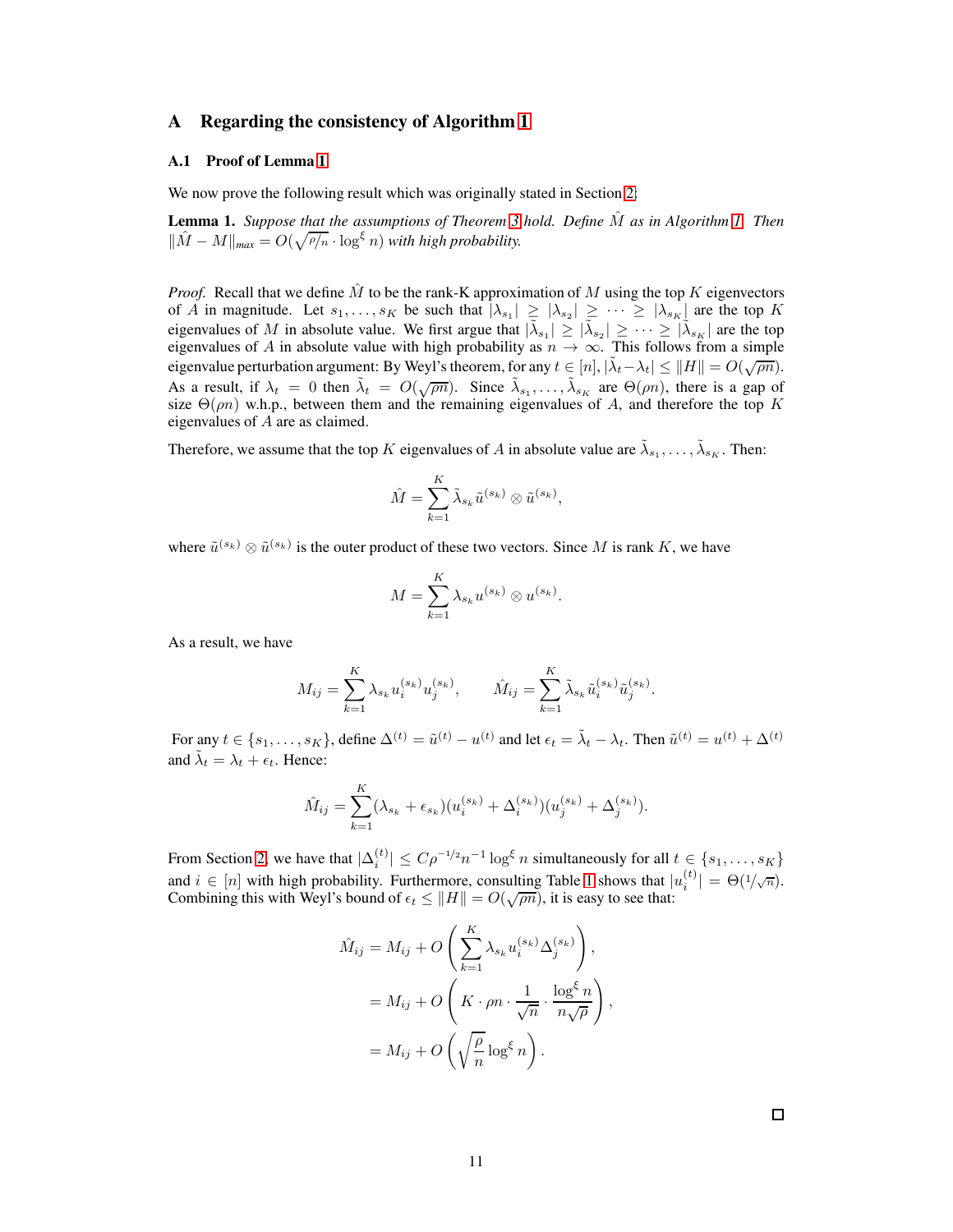#### A.2 Proof of Theorem [4](#page-4-2)

We now prove Theorem [4,](#page-4-2) restated below for convenience:

Theorem 4 (Consistency of Algorithm [1\)](#page-3-3). *Suppose that the assumptions of Theorem [3](#page-3-2) hold. Let*  $\tau = \omega(\sqrt{\rho/n} \cdot \log^{\xi} n)$  and  $\tau = o(\rho)$ . Define  $\Gamma = \{z^{-1}(k)\}_{k=1}^K$  to be the partition of  $[n]$  into *the ground-truth communities, and let* Γˆ *be the clustering returned by Algorithm [1](#page-3-3) with inputs* A*,*  $\tau = \tau(n)$ *, and K. Then*  $\mathbb{P}(commu$ *nities recovered exactly* $) = \mathbb{P}(\Gamma = \hat{\Gamma}) \rightarrow 1$  *as*  $n \rightarrow \infty$ *.* 

*Proof.* We will use Lemma [1](#page-3-4) to show that, with high probability as  $n \to \infty$ , for all pairs of graph nodes i and j simultaneously, i and j belong to the same latent community if and only if  $||M_i M_i\|_{\infty} < \tau.$ 

Recall that we write  $z(i)$  to denote the latent community label of node *i*. Define:

$$
\Delta = \min_{\substack{i,j \\ z(i) \neq z(j)}} \|M_i - M_j\|_{\infty}.
$$

Since  $M_{ij} = \rho \cdot P_{z(i), z(j)}^{(0)}$  we have:

$$
\Delta = \rho \cdot \min_{k \neq k'} \| P_k^{(0)} - P_{k'}^{(0)} \|_{\infty} = \Theta(\rho).
$$

Thus there exists a constant C (depending on  $P^{(0)}$ ) such that for all blockmodels in the sequence, if i and j belong to different communities, then  $||M_i - M_j||_{\infty} \ge C\rho$ . Therefore we are able to recover the communities exactly if  $M$  is known.

Observe that:

$$
\|\hat{M}_i - \hat{M}_j\|_{\infty} = \|M_i + (\hat{M}_i - M_i) - M_j - (\hat{M}_j - M_j)\|_{\infty},
$$
  
= 
$$
\|(M_i - M_j) + (\hat{M}_i - M_i) - (\hat{M}_j - M_j)\|_{\infty}.
$$

As a result,

$$
\left| \|M_i - M_j\|_{\infty} - \|\hat{M}_i - \hat{M}_j\|_{\infty} \right| \leq \|\hat{M}_i - M_i\|_{\infty} + \|\hat{M}_j - M_j\|_{\infty},
$$
  
=  $O\left(\sqrt{\frac{\rho}{n}} \cdot \log^{\epsilon} n\right),$ 

where we have substituted the result of Lemma [1.](#page-3-4) Since  $\xi < \epsilon/2$  by assumption, we have that

$$
\frac{\log^{\xi} n}{\sqrt{n}} = o\left(\sqrt{\frac{\log^{\epsilon} n}{n}}\right) = o(\sqrt{\rho}),
$$

where in the last step we used the assumption that  $\rho = \omega(n^{-1} \log^{\epsilon} n)$ . Therefore  $\sqrt{\rho/n} \cdot \log^{\xi} n =$  $o(\rho)$ . In particular, if i and j belong to different communities then

$$
\|\hat{M}_i - \hat{M}_j\|_{\infty} \ge C\rho - O\left(\sqrt{\frac{\rho}{n}} \cdot \log^{\xi} n\right) = \Omega(\rho).
$$

Hence if  $\tau = o(\rho)$ ,  $\|\hat{M}_i - \hat{M}_j\|_{\infty} > \tau$  w.h.p. and thus i and j will be clustered into different communities by Algorithm [1](#page-3-3) with high probability as  $n \to \infty$ .

On the other hand, suppose that  $i$  and  $j$  belong to the same community. Then, as shown above,  $\|\hat{M}_i - \hat{M}_j\|_{\infty} = O(\sqrt{\rho/n} \cdot \log^{\xi} n)$ . Therefore, if  $\tau = \omega(\sqrt{\rho/n} \cdot \log^{\xi} n)$ ,  $\|\hat{M}_i - \hat{M}_j\|_{\infty} \leq \tau$  with high probability as  $n \to \infty$ , and therefore i and j are clustered together.

#### <span id="page-11-0"></span>A.3 A remark on the classical theory

In Remark [1](#page-4-3) it was claimed that proving the consistency of Algorithm [1](#page-3-3) is difficult with the classical theory. We now expand on this.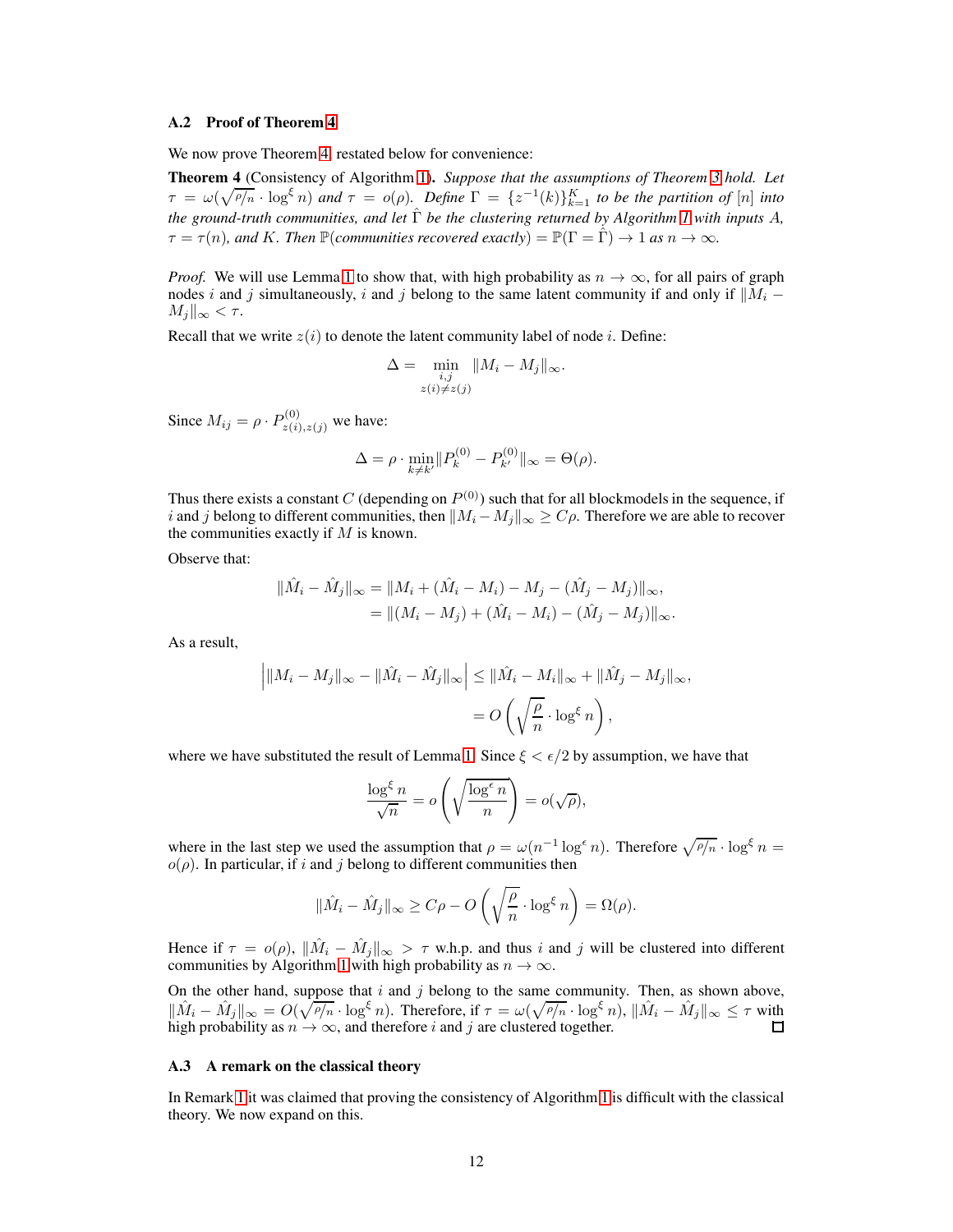We have seen that in the context of the sparse stochastic blockmodel (i.e., Setting [1\)](#page-2-0) the classical bound on the perturbation of the top K eigenvectors in [2](#page-3-0)-norm is  $\Theta(1/\sqrt{pn})$ ; see Table 2 and the discussion in Theorem [3](#page-3-2) for reference. We now argue that this implies a bound of

$$
\|\hat{M} - M\|_{F} = \sqrt{\sum_{i,j} (\hat{M}_{ij} - M_{ij})^{2}} = O(\sqrt{\rho n}).
$$

Recall that we have assumed for simplicity that the eigenvalues of  $M$  are non-negative. Then the top K eigenvalues of M in absolute value are simple  $\lambda_1, \ldots, \lambda_K$ , and:

$$
M = \sum_{k=1}^{K} \lambda_k u^{(k)} \otimes u^{(k)}.
$$

Assume that the top  $K$  eigenvalues of  $A$  are the largest in magnitude – as argued above, this will be true with high probability as  $n \to \infty$ . Then the rank K approximation of M is:

$$
\hat{M} = \sum_{k=1}^{K} \tilde{\lambda}_k \tilde{u}^{(k)} \otimes \tilde{u}^{(k)}.
$$

Consider the tth eigenvalue and eigenvector for  $t \in [K]$ ; the following argument will hold for the remaining of the top K eigenvalues since they are of the same order. Write  $\tilde{\lambda}_t = \lambda_t + \epsilon_t$ . We have:

$$
\|\lambda_t u^{(t)} \otimes u^{(t)} - \tilde{\lambda}_t \tilde{u}^{(t)} \otimes \tilde{u}^{(t)}\|_F = \|\lambda_t u^{(t)} \otimes u^{(t)} - (\lambda_t + \epsilon_t) \tilde{u}^{(t)} \otimes \tilde{u}^{(t)}\|_F, \\
\leq \underbrace{\lambda_t \|u^{(t)} \otimes u^{(t)} - \tilde{u}^{(t)} \otimes \tilde{u}^{(t)}\|_F}_{A} + \underbrace{|\epsilon_t| \cdot \|\tilde{u}^{(t)} \otimes \tilde{u}^{(t)}\|_F}_{B},
$$

Weyl's theorem gives a bound of  $|\epsilon_t| \leq ||H|| = O(\sqrt{\rho n})$ . Since  $\tilde{u}^{(t)}$  is a unit vector,  $||\tilde{u}^{(t)} \otimes$  $\tilde{u}^{(t)} \|_F \leq 1$ , and so  $B = O(\sqrt{\rho n})$ .

We now bound A. Let  $\Delta = \tilde{u}^{(t)} - u^{(t)}$ . We have:

$$
||u^{(t)} \otimes u^{(t)} - \tilde{u}^{(t)} \otimes \tilde{u}^{(t)}||_F = ||u^{(t)} \otimes u^{(t)} - (u^{(t)} + \Delta) \otimes (u^{(t)} + \Delta)||_F,
$$
  

$$
\leq ||u^{(t)} \otimes \Delta||_F + ||\Delta \otimes u^{(t)}||_F + ||\Delta \otimes \Delta||_F.
$$

Using the submultiplicative property of the Frobenius norm, we bound each of these terms by  $\|\Delta\|_F = \|\Delta\|_2 = O(1/\sqrt{\rho n})$ . Then, since  $\lambda_t = \Theta(\rho n)$ , we have a bound on A and also  $\|\hat{M} - M\|_F$ of  $\overline{O(\sqrt{\rho n}})$ .

Such a bound is not sufficient to cluster the columns of  $\hat{M}$  in a way that recovers the correct clustering exactly with high probability. For instance, suppose that  $i$  and  $j$  belong to different clusters. Let M be the matrix which is identical to M, except that column and row i is made to look exactly like column j. It is easy to see that M differs from M in  $O(n)$  entries, and each difference has magnitude ρ. Therefore,  $\|\hat{M} - M\|_F = O(\sqrt{\rho n})$ . But by construction it is impossible to distinguish *i* from j using  $\hat{M}$ . On the other hand, our bound on  $\|\hat{M} - M\|_{\max}$  is sufficient, as shown in the proof of Theorem [4](#page-4-2) above.

## B Eigenvalue perturbation proofs

## <span id="page-12-0"></span>B.1 Proof of Theorem [7](#page-5-2)

**Theorem 7** (Eigenvalue upper bound). Let  $T \in [n]$  and h be such that  $|\langle x, Hx \rangle| \leq h$  for all  $x \in \text{Span}(\{u^{(1)}, \ldots, u^{(T)}\})$ *. Let*  $t \leq T$  *and suppose that*  $\lambda_t - \lambda_{T+1} > 2||H|| - h$ *. Then:* 

$$
\tilde{\lambda}_t \leq \lambda_t + h + \frac{\|H\|^2}{\lambda_t - \lambda_{T+1} + h - \|H\|}.
$$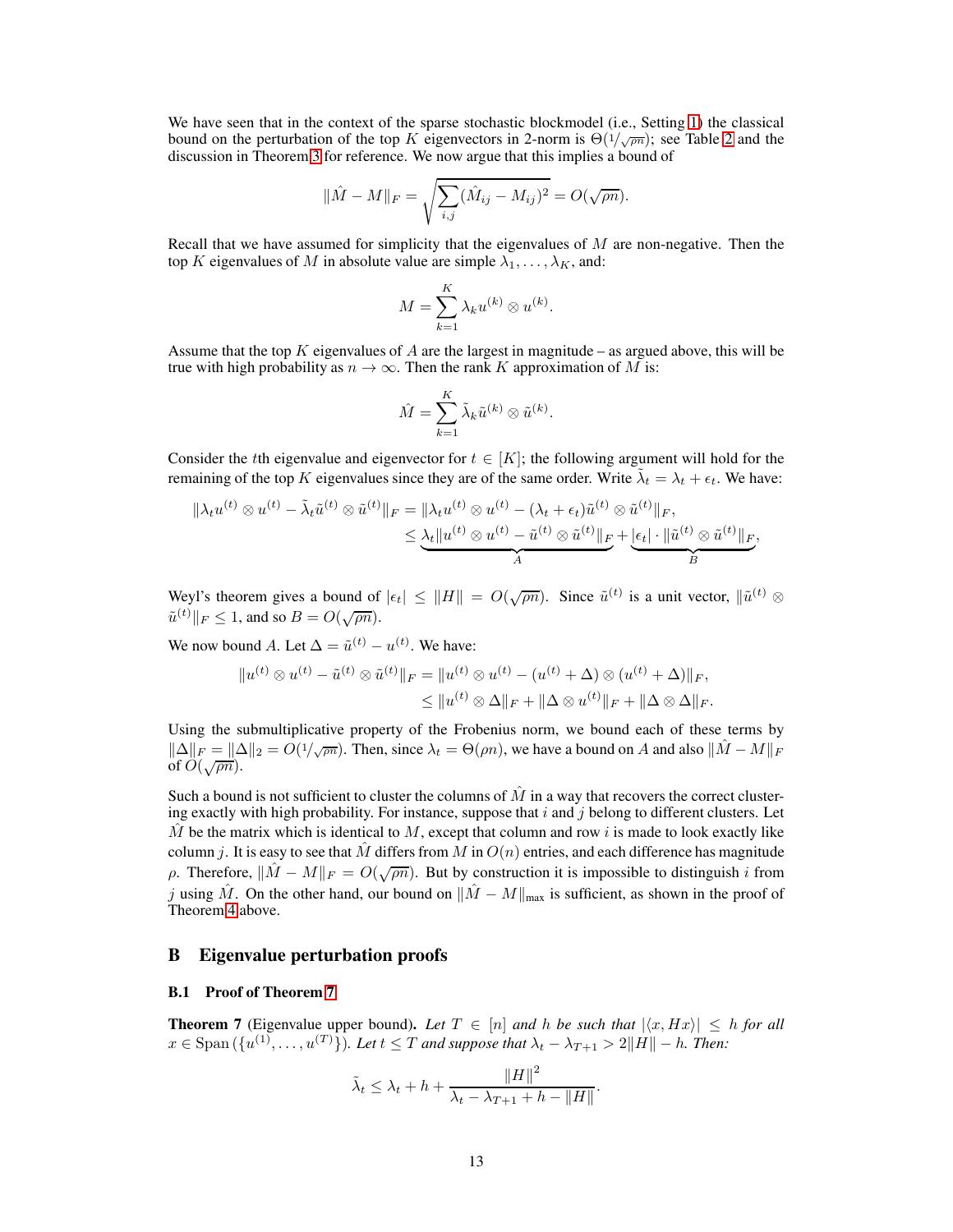*Proof.* The min-max priciple says

$$
\tilde{\lambda}_t = \min_{S \in \mathcal{S}_{n-t+1}} \max_{\substack{x \in S \\ \|x\| = 1}} x^{\mathsf{T}} (M + H) x,
$$

where  $S_{n-t+1}$  is the set of all subspaces of  $\mathbb{R}^n$  of dimension  $n-t+1$ . In particular, fix the subspace to be  $S_{t:n} = \text{Span}(\{u^{(t)}, \ldots, u^{(n)}\})$  such that

$$
\leq \max_{x\in S_{t:n}} x^\intercal (M+H)x.
$$

We may write any unit vector  $x \in S_{t:n}$  as  $\alpha u + \beta u_{\perp}$  for some unit vector  $u \in S_{t:T}$  and some unit vector  $u_{\perp} \in S_{T+1:n}$ , with the constraint  $\alpha^2 + \beta^2 = 1$ . As such, the above maximization is equivalent to:

$$
= \max_{\substack{\alpha,\beta \\ \alpha^2 + \beta^2 = 1}} \max_{u \in S_{t:T}} \max_{u_\perp \in S_{T+1:n}} (\alpha u + \beta u_\perp)^\mathsf{T} (M + H) (\alpha u + \beta u_\perp).
$$

Expanding the quadratic form:

$$
= \max_{\substack{\alpha,\beta \\ \alpha^2+\beta^2=1}} \max_{u \in S_{t:T}} \max_{u_{\perp} \in S_{T+1:n}} \left\{ \begin{array}{c} \n\alpha^2 u^{\intercal} M u + \alpha^2 u^{\intercal} H u \\
\alpha^2 u^{\intercal} M u + \alpha^2 u^{\intercal} H u \\
\quad + \underline{2\alpha \beta u^{\intercal}} M \underline{u_{\perp}} + 2\alpha \beta u^{\intercal} H u_{\perp} \\
\quad + \beta^2 u_{\perp}^{\intercal} M u_{\perp} + \beta^2 u_{\perp}^{\intercal} H u_{\perp} \n\end{array} \right\}.
$$

The  $u \cdot M u_{\perp}$  term drops, since  $Mu_{\perp} \in S_{T+1:n}$ , and this subspace is orthogonal to  $S_{t:T}$ , of which u is a member. We bound the remaining terms individually. First,  $u \cdot M u$  is at most  $\lambda_t$ , since u is restricted to  $S_{t:T}$ . We then bound  $u^{\mathsf{T}}Hu \leq h$  using the assumption. Both  $u^{\mathsf{T}}Hu_{\perp}$  and  $u^{\mathsf{T}}_1Hu_{\perp}$  can be at most  $\parallel$ be at most  $||H||$ . Lastly,  $u_{\perp}^{\mathsf{T}} Mu_{\perp}$  can be at most  $\lambda_{T+1}$ , since  $u_{\perp} \in S_{T+1:n}$ . Collecting these upper bounds, we have:

$$
\leq \max_{\substack{\alpha,\beta \\ \alpha^2+\beta^2=1}} \left\{ \alpha^2 \lambda_t + \alpha^2 h + 2\alpha\beta \|H\| + \beta^2 \lambda_{T+1} + \beta^2 \|H\| \right\}.
$$

Now,  $\alpha\beta||H|| \le |\beta|||H||$  due to the constraint  $\alpha^2 + \beta^2 = 1$ . As such, the above is bounded by:

$$
\leq \max_{0 \leq \beta \leq 1} \left\{ (1 - \beta^2) \lambda_t + (1 - \beta^2) h + 2\beta \|H\| + \beta^2 \lambda_{T+1} + \beta^2 \|H\| \right\}
$$
  
=  $\lambda_t + h + \max_{0 \leq \beta \leq 1} \left\{ \underbrace{\beta^2 (\lambda_{T+1} - \lambda_t - h + \|H\|) + 2\beta \|H\|}_{g(\beta)} \right\},$   
=  $\lambda_t + h + \max_{0 \leq \beta \leq 1} g(\beta).$ 

Thus we bound  $\tilde{\lambda}_t$  by maximizing  $g(\beta)$  subject to  $\beta \in [0, 1]$ . The derivative is:

 $g'(\beta) = 2\beta \left(\lambda_{T+1} - \lambda_t - h + ||H||\right) + 2||H||.$ 

Solving  $g'(\beta^*) = 0$  for  $\beta^*$ , we have:

$$
\beta^* = \frac{\|H\|}{\lambda_t - \lambda_{T+1} + h - \|H\|}.
$$

Note that  $\beta^* \in [0,1]$  as a consequence of the assumption  $\lambda_t - \lambda_{T+1} > 2||H|| - h$ . Lastly, substituting this maximizing value into  $g(\beta)$ , we obtain:

$$
\tilde{\lambda}_t \leq \lambda_t + h + g(\beta^*),
$$
\n
$$
\leq \lambda_t + h - \frac{\|H\|^2}{\lambda_t - \lambda_{T+1} + h - \|H\|} + \frac{2\|H\|^2}{\lambda_t - \lambda_{T+1} + h - \|H\|},
$$
\n
$$
= \lambda_t + h + \frac{\|H\|^2}{\lambda_t - \lambda_{T+1} + h - \|H\|}.
$$

 $\Box$ 

,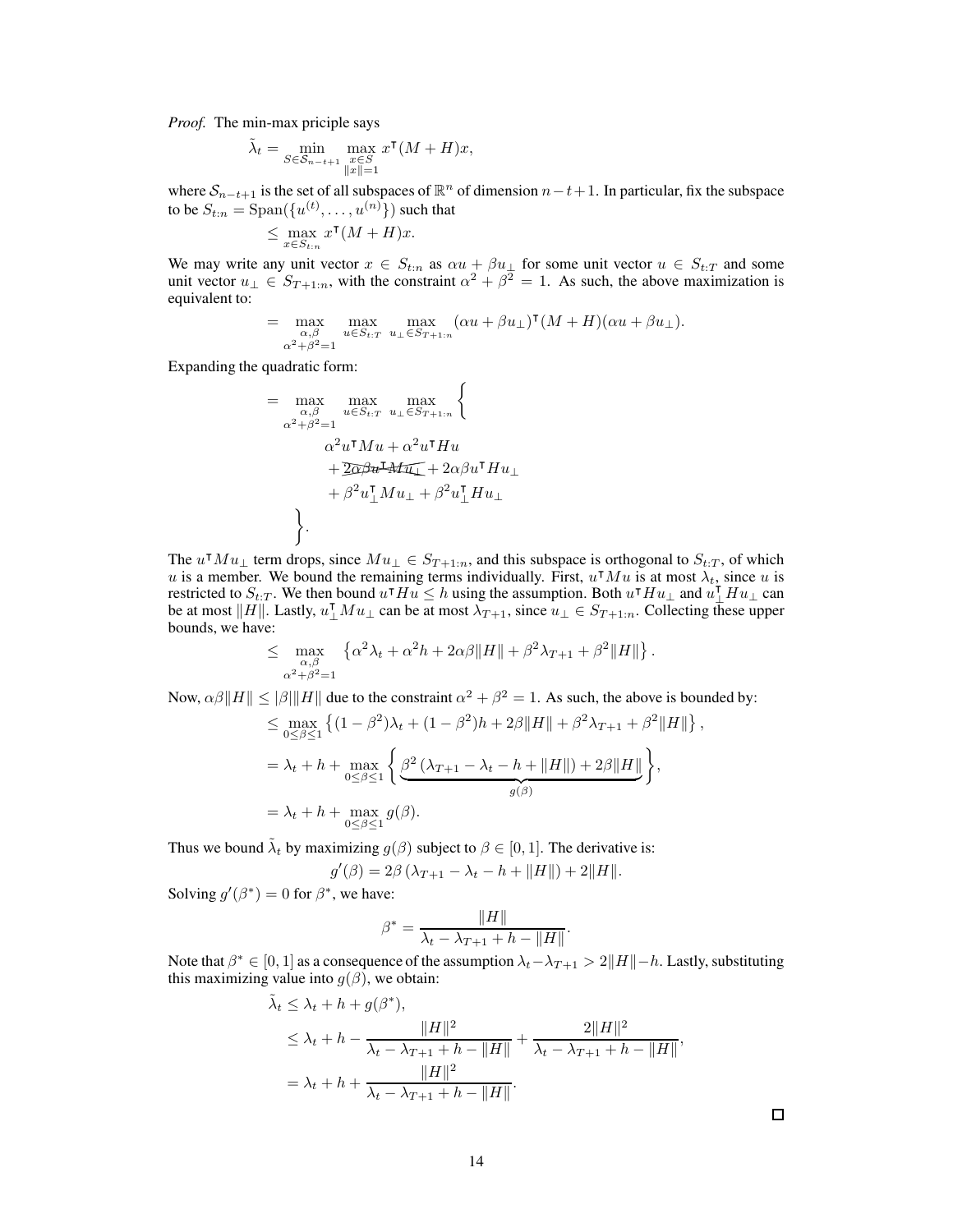#### B.2 Bounding perturbations at both ends of the spectrum

<span id="page-14-0"></span>We now give the general result which bounds the perturbation of eigenvalues at both ends of the spectrum.

**Theorem 11** (Eigenvalue perturbation). Let  $s^{\uparrow}, s^{\downarrow} \in \{0, \ldots, n+1\}$  be such that  $s^{\uparrow} < s^{\downarrow}$ . Let h be such that  $|\langle x, Hx \rangle| \leq h$  for all  $x \in \text{Span}(\{u^{(1)}, \ldots, u^{(s^{\uparrow})}\})$  and for all  $x \in$  $\text{Span}\left(\{u^{(s^{\downarrow})}, \ldots, u^{(n)}\right\}\right)$ *. Then for any*  $t \leq s^{\uparrow}$ *, if*  $\lambda_t - \lambda_{s^{\uparrow}+1} > 2||H|| - h$ *:* 

$$
\lambda_t - h \leq \tilde{\lambda}_t \leq \lambda_t + h + \frac{\|H\|^2}{\lambda_t - \lambda_{s^\uparrow + 1} + h - \|H\|},
$$

*and for any*  $t \geq s^{\downarrow}$ , *if*  $\lambda_{s^{\downarrow}} - \lambda_t > 2||H|| - h$ :

$$
\lambda_t - h - \frac{\|H\|^2}{\lambda_{s^2 + 1} - \lambda_t + h - \|H\|} \le \tilde{\lambda}_t \le \lambda_t + h.
$$

*Proof.* The statement for  $t \leq s^{\uparrow}$  has already been proven in Theorems [6](#page-4-1) and [7.](#page-5-2) The statement for  $t \geq s^{\downarrow}$  follows from a symmetric argument. Let  $\hat{M} = -M$  and  $\hat{H} = -H$ . Let  $\mu_1 \geq \cdots \geq \mu_n$ be the eigenvalues of  $\hat{M}$ . Then  $\mu_i = -\lambda_{n-i+1}$  for any  $1 \leq i \leq n$ . Similarly,  $\lambda_i = -\mu_{n-i+1}$ . Furthermore, define  $v^{(i)} = u^{(n-i+1)}$ . Then  $v^{(i)}$  is an eigenvector of  $\hat{M}$  for the eigenvalue  $\mu_i$ . It follows that for any  $x \in \text{Span}\left(\lbrace v^{(1)}, \ldots, v^{(n-s^{\downarrow}+1)} \rbrace\right)$ , we have  $|x^{\intercal} \hat{M} x| \leq h$ . In addition, we have  $\mu_{n-s^{\downarrow}+1} - \mu_{n-s^{\downarrow}+2} > 2||H|| - h$ . Therefore, applying Theorems [6](#page-4-1) and [7](#page-5-2) to  $\hat{M} + \hat{H}$ , we have, for any  $t \leq n - s^2 + 1$ :

$$
\mu_t - h \le \tilde{\mu}_t \le \mu_t + h + \frac{\|H\|^2}{\mu_t - \mu_{n-s^+ + 2} + h - \|H\|}.
$$

Now,  $\tilde{\mu}_t = -\tilde{\lambda}_{n-t+1}$ , such that:

$$
-\mu_t - h - \frac{\|H\|^2}{\mu_t - \mu_{n-s+2} + h - \|H\|} \leq \tilde{\lambda}_{n-t+1} \leq -\mu_t + h.
$$

And recall that  $-\mu_t = \lambda_{n-t+1}$ . Hence, for any  $t \leq n - s^{\downarrow} + 1$ :

$$
\lambda_{n-t+1} - h - \frac{\|H\|^2}{\lambda_{s^+ - 1} - \lambda_{n-t+1} + h - \|H\|} \le \tilde{\lambda}_{n-t+1} \le \lambda_{n-t+1} + h.
$$

Finally, we make a change of index such that  $t \mapsto n - t + 1$ . Then for any  $t \geq s^{\downarrow}$ :

$$
\lambda_t - h - \frac{\|H\|^2}{\lambda_{s^{\perp}-1} - \lambda_t + h - \|H\|} \leq \tilde{\lambda}_t \leq \lambda_t + h.
$$

## C Eigenvector perturbation proofs

## <span id="page-14-1"></span>C.1 Proof of Theorem [8:](#page-7-1) the Neumann trick

**Theorem 8** (Neumann trick). *Fix a*  $t \in [n]$ . *Suppose that*  $||H|| < |\tilde{\lambda}_t|$ . *Then:* 

$$
\tilde{u}^{(t)} = \sum_{s=1}^{n} \lambda_s / \tilde{\lambda}_t \cdot \langle \tilde{u}^{(t)}, u^{(s)} \rangle \sum_{p \geq 0} (H / \tilde{\lambda}_t)^p u^{(s)}.
$$

*Proof.* Since  $\tilde{u}^{(t)}$  is an eigenvector of  $M + H$  with eigenvalue  $\tilde{\lambda}_t$ , we have  $(M + H)\tilde{u}^{(t)} = \tilde{\lambda}_t \tilde{u}^{(t)}$ . Rearranging, we obtain  $M\tilde{u}^{(t)} = (\tilde{\lambda}_t I - H)\tilde{u}^{(t)}$ . By the assumption that  $||H|| < |\tilde{\lambda}_t|$  it follows that  $\tilde{\lambda}_t$  is not an eigenvalue of H, and and so  $(\tilde{\lambda}_t I - H)$  is invertible. Therefore:

$$
\tilde{u}^{(t)} = \frac{1}{\tilde{\lambda}_t} \left( I - \frac{H}{\tilde{\lambda}_t} \right)^{-1} M \tilde{u}^{(t)}.
$$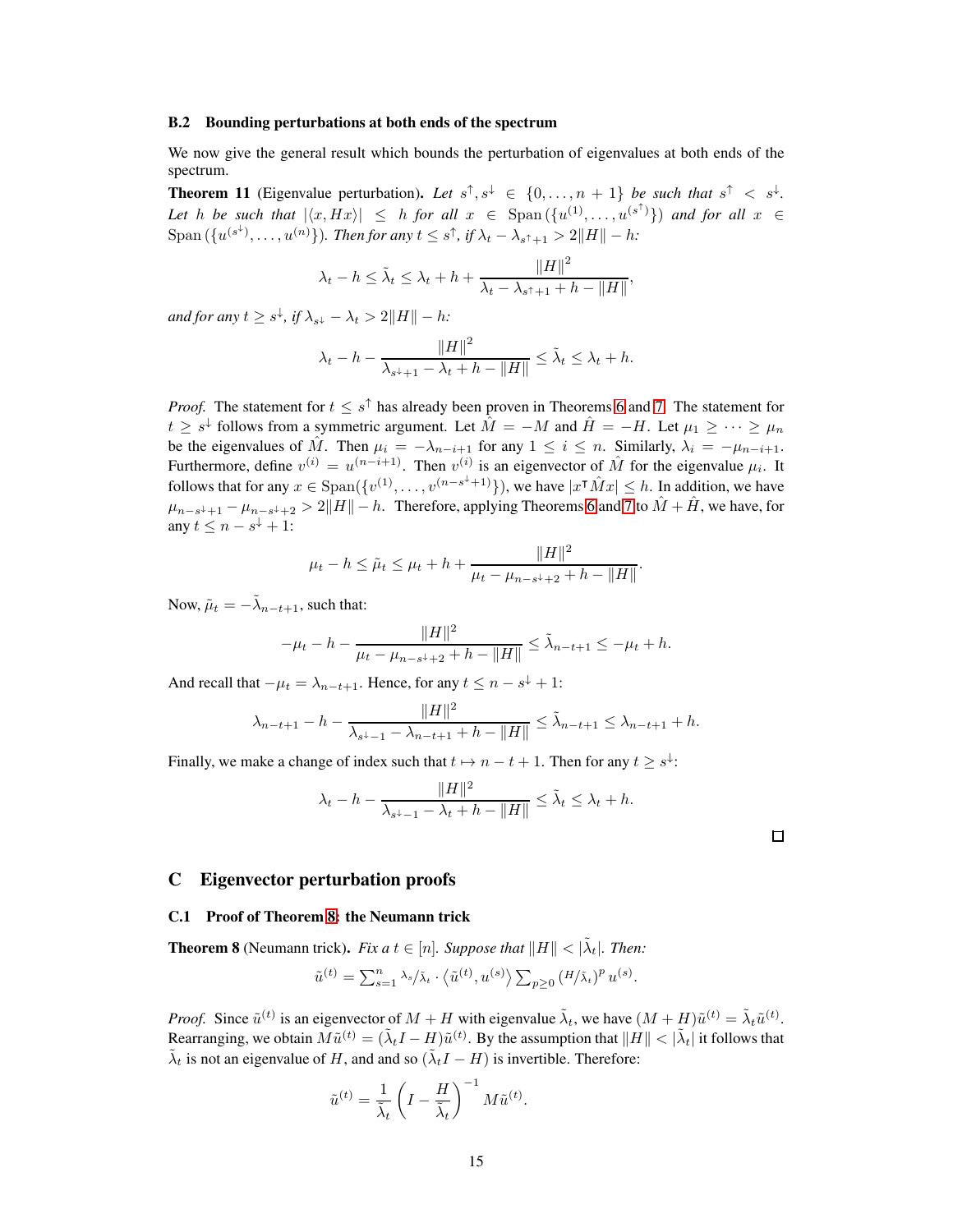Since  $||H|| < \tilde{\lambda}_t$ , we may expand  $(I - H/\tilde{\lambda}_t)$  in a Neumann series:

$$
= \frac{1}{\tilde{\lambda}_t} \sum_{k \ge 0} \left(\frac{H}{\tilde{\lambda}_t}\right)^k M \tilde{u}^{(t)}.
$$

The eigenvectors of M form an orthonormal basis for  $\mathbb{R}^n$ . We may therefore write  $\tilde{u}^{(t)}$  =  $\sum_{s=1}^{n} \langle \tilde{u}^{(t)}, u^{(s)} \rangle u^{(s)}$ . Using this in the above, we find:

$$
= \frac{1}{\tilde{\lambda}_t} \sum_{k \geq 0} \left(\frac{H}{\tilde{\lambda}_t}\right)^k \sum_{s=1}^n \left\langle \tilde{u}^{(t)}, u^{(s)} \right\rangle M u^{(s)},
$$
  

$$
= \frac{1}{\tilde{\lambda}_t} \sum_{k \geq 0} \left(\frac{H}{\tilde{\lambda}_t}\right)^k \sum_{s=1}^n \lambda_s \left\langle \tilde{u}^{(t)}, u^{(s)} \right\rangle u^{(s)},
$$
  

$$
= \sum_{s=1}^n \frac{\lambda_s}{\tilde{\lambda}_t} \left\langle \tilde{u}^{(t)}, u^{(s)} \right\rangle \sum_{k \geq 0} \left(\frac{H}{\tilde{\lambda}_t}\right)^k u^{(s)}.
$$

 $\Box$ 

## <span id="page-15-1"></span>C.2 A general perturbation bound based on the Neumann trick

The result stated in Theorem [9](#page-7-2) is a corollary of a more general perturbation result, which we state below. The theorem takes as input bounds on the perturbation of eigenvalues and the angle of the perturbation in eigenvectors. Theorem [9](#page-7-2) uses Weyl's theorem and the Davis-Kahan to provide these bounds, however if better bounds are available the following result will take advantage of them.

<span id="page-15-0"></span>**Theorem 12.** Fix  $t \in [n]$ . Define  $\epsilon = |\lambda_t - \tilde{\lambda}_t|/|\lambda_t|$  and let  $\theta_s$  be the angle between  $\tilde{u}^{(t)}$  and  $u^{(s)}$ . *Then:*

$$
\left| u_{\alpha}^{(t)} - \tilde{u}_{\alpha}^{(t)} \right| \leq \left| u_{\alpha}^{(t)} \right| \cdot \left( \sin^2 \theta_t + \frac{\epsilon}{|\lambda_t| - \epsilon} \right) + \left( \frac{|\lambda_t|}{|\lambda_t| - \epsilon} \right)^2 \cdot \zeta_{\alpha}^{(s)} + \sum_{s \neq t} \frac{|\lambda_s| \cdot |\cos \theta_s|}{|\lambda_t| - \epsilon} \cdot \left( \left| u_{\alpha}^{(s)} \right| + \left[ \frac{|\lambda_t|}{|\lambda_t| - \epsilon} \right] \cdot \zeta_{\alpha}^{(s)} \right).
$$

 $where \zeta<sup>(s)</sup>$  *is the n-vector whose*  $\alpha$ *th entry is defined to be* 

$$
\zeta_{\alpha}^{(s)} = \left| \left[ \sum_{k \geq 1} \left( \frac{H}{\lambda_t} \right)^k u^{(s)} \right]_{\alpha} \right|.
$$

*Proof.* Define

$$
\psi^{(s)} = \frac{\lambda_s}{\tilde{\lambda}_t} \left\langle \tilde{u}^{(t)}, u^{(s)} \right\rangle \sum_{k \ge 0} \left( \frac{H}{\tilde{\lambda}_t} \right)^k u^{(s)}.
$$

Note that  $\psi^{(s)}$  is a vector, and we write  $\psi^{(s)}_{\alpha}$  to denote its  $\alpha$ th element. Using this notation, Theo-rem [8](#page-7-1) is simply restated as:  $\tilde{u}^{(t)} = \sum_{s=1}^{n} \psi^{(s)}$ . In particular we have equality for every entry, such that:

$$
\tilde{u}_{\alpha}^{(t)} = \sum_{s=1}^{n} \psi_{\alpha}^{(s)}.
$$

Our goal is to bound  $|u_{\alpha}^{(t)} - \tilde{u}_{\alpha}^{(t)}|$ . Using the above expression for  $\tilde{u}_{\alpha}^{(t)}$ , we obtain:

$$
\left| u_{\alpha}^{(t)} - \tilde{u}_{\alpha}^{(t)} \right| = \left| u_{\alpha}^{(t)} - \sum_{s=1}^{n} \psi_{\alpha}^{(s)} \right|.
$$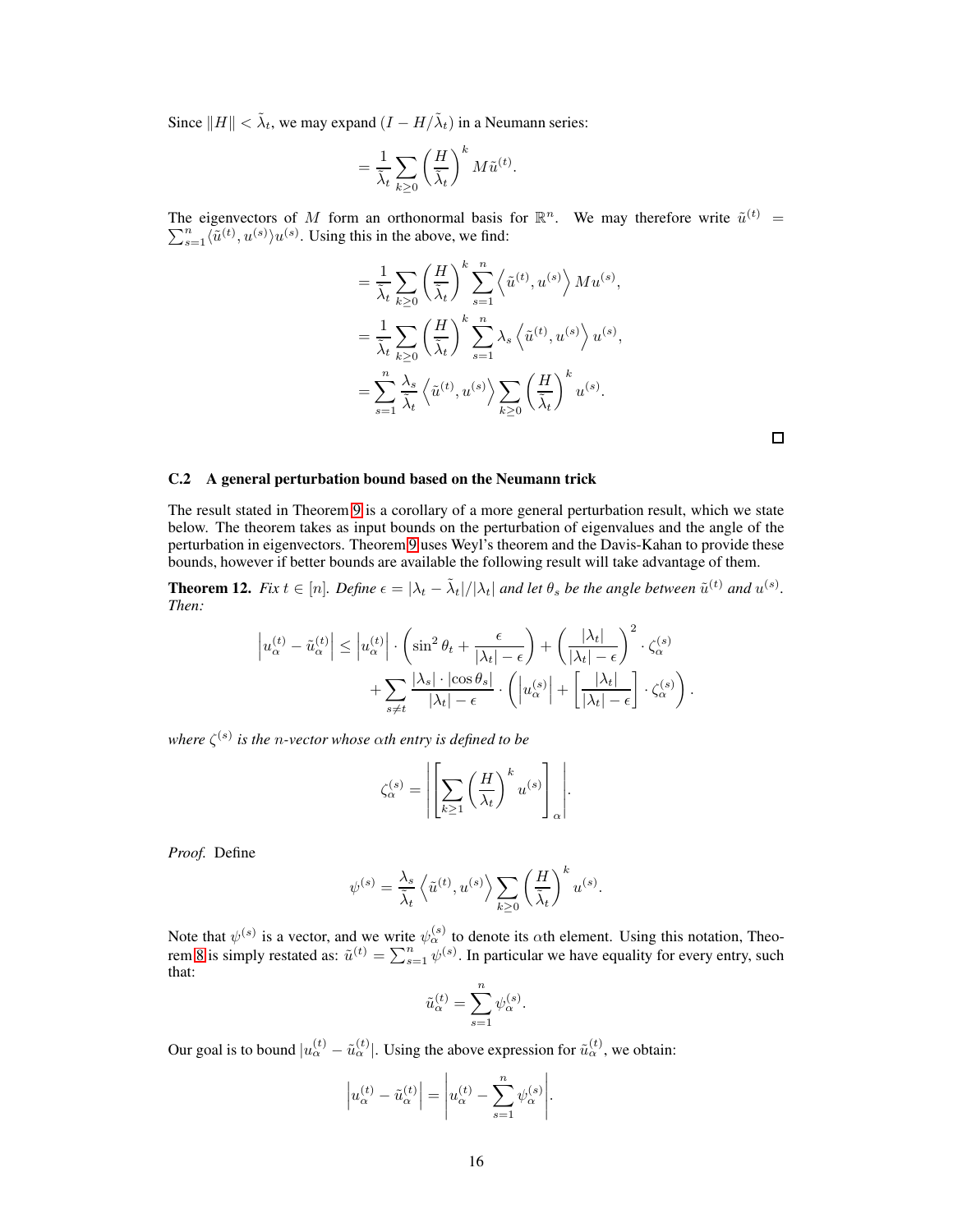We extract the  $s = t$  term from the sum and use the triangle inequality to obtain:

 $\mathbf{r}$ 

$$
= \left| u_{\alpha}^{(t)} - \psi_{\alpha}^{(t)} - \sum_{s \neq t} \psi_{\alpha}^{(s)} \right|,
$$
  

$$
\leq \left| u_{\alpha}^{(t)} - \psi_{\alpha}^{(t)} \right| + \sum_{s \neq t} \left| \psi_{\alpha}^{(s)} \right|.
$$
 (6)

<span id="page-16-3"></span><span id="page-16-1"></span> $\mathbf{I}$ 

We begin by bounding the first term. We have:

$$
\left| u_{\alpha}^{(t)} - \psi_{\alpha}^{(t)} \right| = \left| u_{\alpha}^{(t)} - \frac{\lambda_t}{\tilde{\lambda}_t} \left\langle \tilde{u}^{(t)}, u^{(t)} \right\rangle \left[ \sum_{k \ge 0} \left( \frac{H}{\tilde{\lambda}_t} \right)^k u^{(t)} \right]_{\alpha} \right|,
$$
  

$$
= \left| u_{\alpha}^{(t)} - \frac{\lambda_t}{\tilde{\lambda}_t} \cdot \cos \theta_t \cdot \left[ \sum_{k \ge 0} \left( \frac{H}{\tilde{\lambda}_t} \right)^k u^{(t)} \right]_{\alpha} \right|.
$$

Here we used the assumption that the angle between  $\tilde{u}^{(t)}$  and  $u^{(t)}$  is acute. We extract the  $k = 0$ term from the series and use the triangle inequality again:

$$
= \underbrace{\left| u_{\alpha}^{(t)} - \frac{\lambda_t}{\tilde{\lambda}_t} \cdot \cos \theta_t \cdot u_{\alpha}^{(t)} \right|}_{A} + \underbrace{\left| \frac{\lambda_t}{\tilde{\lambda}_t} \cdot \cos \theta_t \cdot \left[ \sum_{k \ge 1} \left( \frac{H}{\tilde{\lambda}_t} \right)^k u^{(t)} \right]_{\alpha} \right|}_{B} . \tag{7}
$$

We now bound A. We have

$$
\left| u_{\alpha}^{(t)} - \frac{\lambda_t}{\tilde{\lambda}_t} \cos \theta_t u_{\alpha}^{(t)} \right| = \left| u_{\alpha}^{(t)} \right| \cdot \left| 1 - \frac{\lambda_t}{\tilde{\lambda}_t} \cos \theta_t \right|,
$$
  
\n
$$
= \left| u_{\alpha}^{(t)} \right| \cdot \left| 1 - \frac{\tilde{\lambda}_t + (\lambda_t - \tilde{\lambda}_t)}{\tilde{\lambda}_t} \cos \theta_t \right|,
$$
  
\n
$$
= \left| u_{\alpha}^{(t)} \right| \cdot \left| 1 - \left( 1 - \frac{\lambda_t - \tilde{\lambda}_t}{\tilde{\lambda}_t} \right) \cos \theta_t \right|,
$$
  
\n
$$
\leq \left| u_{\alpha}^{(t)} \right| \cdot \left( |1 - \cos \theta_t| + \left| \frac{\lambda_t - \tilde{\lambda}_t}{\tilde{\lambda}_t} \cdot \cos \theta_t \right| \right).
$$

Since  $\theta_t$  is an acute angle, we have  $0 \leq \cos \theta_t \leq 1$ , and so  $|1 - \cos \theta_t| = 1 - \cos \theta_t$ . But  $\cos \theta_t = \sqrt{1 - \sin^2 \theta_t} \le 1 - \sin^2 \theta_t$ , such that:

<span id="page-16-0"></span>
$$
\leq \left| u_{\alpha}^{(t)} \right| \cdot \left( \sin^2 \theta_t + \left| \frac{\lambda_t - \tilde{\lambda}_t}{\tilde{\lambda}_t} \right| \right). \tag{8}
$$

Because we view  $\tilde{\lambda}_t$  as a perturbation of  $\lambda_t$ , it is natural to assume that  $\lambda_t$  is known and that we have a bound on  $|\lambda_t - \tilde{\lambda}_t|$ , and that we do not know  $\tilde{\lambda}_t$ . It is therefore desirable to upper bound  $1/|\tilde{\lambda}_t|$  in terms of  $\epsilon = |\lambda_t - \tilde{\lambda}_t|$  and  $\lambda_t$ . We have:

<span id="page-16-2"></span>
$$
\frac{1}{\left|\tilde{\lambda}_t\right|} = \frac{1}{\left|\lambda_t + \tilde{\lambda}_t - \lambda_t\right|} \le \frac{1}{\left|\lambda_t\right| - \left|\tilde{\lambda}_t - \lambda_t\right|} = \frac{1}{\left|\lambda_t\right| - \epsilon}.
$$
\n(9)

Therefore we may write Equation [\(8\)](#page-16-0) as:

$$
\left| u_{\alpha}^{(t)} - \frac{\lambda_t}{\tilde{\lambda}_t} \left\langle \tilde{u}^{(t)}, u^{(t)} \right\rangle u_{\alpha}^{(t)} \right| \leq \left| u_{\alpha}^{(t)} \right| \cdot \left( \sin^2 \theta_t + \frac{\epsilon}{|\lambda_t| - \epsilon} \right).
$$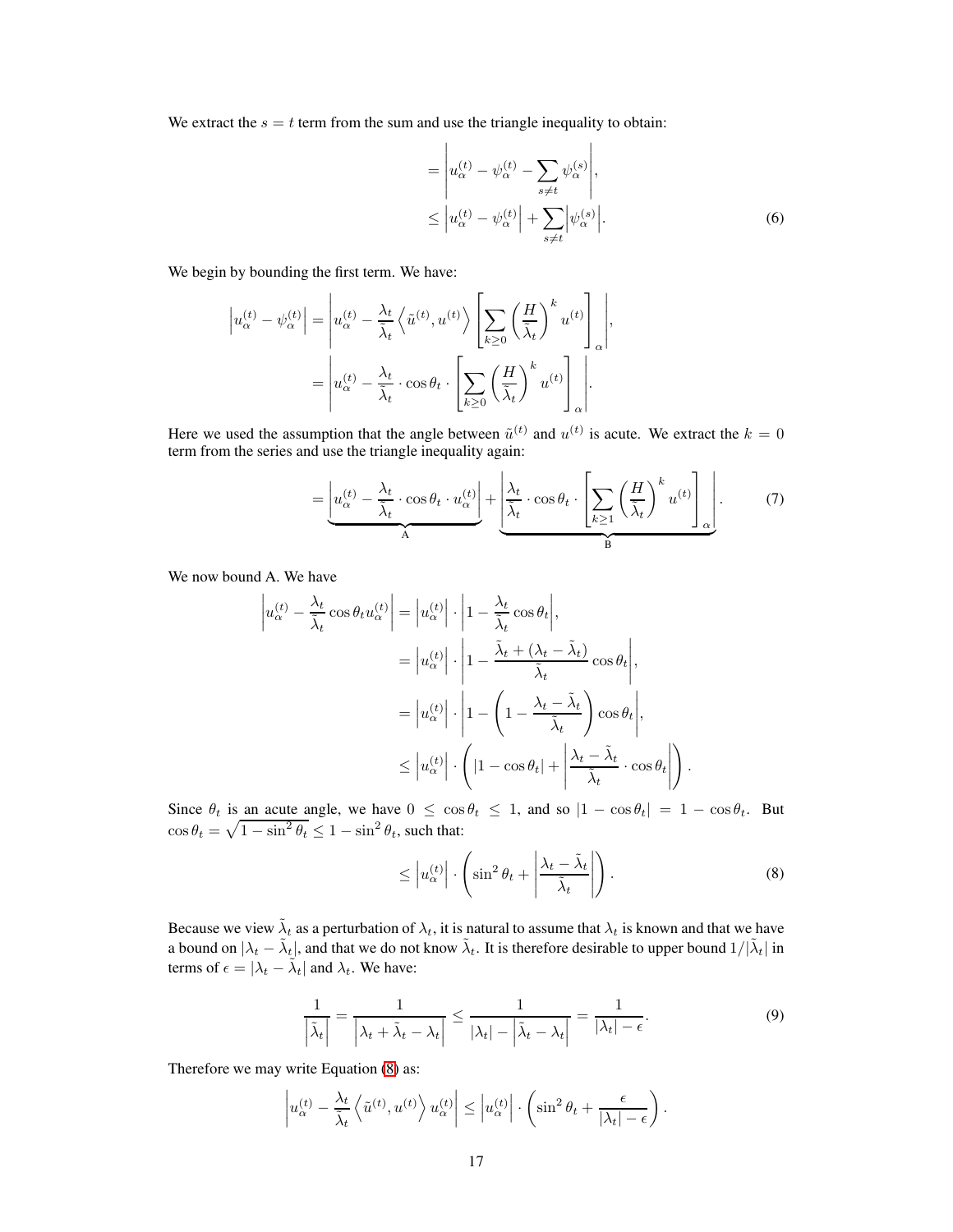We now turn to bounding part B of Equation [\(7\)](#page-16-1). We have:

$$
\left| \left[ \sum_{k \ge 1} \left( \frac{H}{\tilde{\lambda}_t} \right)^k u^{(t)} \right]_{\alpha} \right| \le \sum_{k \ge 1} \left| \left[ \left( \frac{H}{\tilde{\lambda}_t} \right)^k u^{(t)} \right]_{\alpha} \right|,
$$
  

$$
\le \sum_{k \ge 1} \left| \left[ \left( \frac{\lambda_t}{\tilde{\lambda}_t} \right)^k \left( \frac{H}{\lambda_t} \right)^k u^{(t)} \right]_{\alpha} \right|,
$$
  

$$
= \sum_{k \ge 1} \left| \frac{\lambda_t}{\tilde{\lambda}_t} \right|^k \cdot \left| \left[ \left( \frac{H}{\lambda_t} \right)^k u^{(t)} \right]_{\alpha} \right|,
$$

From Equation [\(9\)](#page-16-2), we have:

<span id="page-17-0"></span>
$$
\leq \sum_{k\geq 1} \left(\frac{|\lambda_t|}{|\lambda_t| - \epsilon}\right)^k \cdot \left| \left[ \left(\frac{H}{\lambda_t}\right)^k u^{(t)} \right]_{\alpha} \right|,
$$
\n
$$
\leq \frac{|\lambda_t|}{|\lambda_t| - \epsilon} \cdot \sum_{k\geq 1} \left| \left[ \left(\frac{H}{\lambda_t}\right)^k u^{(t)} \right]_{\alpha} \right|,
$$
\n
$$
= \frac{|\lambda_t|}{|\lambda_t| - \epsilon} \cdot \zeta_{\alpha}^{(t)} \tag{10}
$$

As such, part B is bounded as:

$$
\left| \frac{\lambda_t}{\tilde{\lambda}_t} \cdot \cos \theta_t \cdot \left[ \sum_{k \ge 1} \left( \frac{H}{\tilde{\lambda}_t} \right)^k u^{(t)} \right]_{\alpha} \right| \le \left| \frac{\lambda_t}{\tilde{\lambda}_t} \right| \cdot \cos \theta_t \cdot \left| \left[ \sum_{k \ge 1} \left( \frac{H}{\tilde{\lambda}_t} \right)^k u^{(t)} \right]_{\alpha} \right|,
$$
  

$$
\le \left( \frac{|\lambda_t|}{|\lambda_t| - \epsilon} \right)^2 \cdot \zeta_{\alpha}^{(t)}.
$$

Where we used the fact that  $\cos \theta_t \leq 1$  in the last line. We have therefore bounded the first term in Equation [\(6\)](#page-16-3) by:

<span id="page-17-1"></span>
$$
\left| u_{\alpha}^{(t)} - \psi_{\alpha}^{(t)} \right| \le \left| u_{\alpha}^{(t)} \right| \cdot \left( \sin^2 \theta_t + \frac{\epsilon}{|\lambda_t| - \epsilon} \right) + \left( \frac{|\lambda_t|}{|\lambda_t| - \epsilon} \right)^2 \cdot \zeta_{\alpha}^{(t)}.
$$
\n(11)

We now bound the second term in Equation  $(6)$ :

$$
\left|\psi_{\alpha}^{(s)}\right| = \left|\frac{\lambda_s}{\tilde{\lambda}_t} \left\langle \tilde{u}^{(t)}, u^{(s)} \right\rangle \left[\sum_{k \geq 0} \left(\frac{H}{\tilde{\lambda}_t}\right)^k u^{(s)}\right]_{\alpha}\right|,
$$

First, the magnitude of the dot product is  $|\cos \theta_s|$  by definition, hence:

$$
= \left| \frac{\lambda_s}{\tilde{\lambda}_t} \right| \cdot \left| \cos \theta_s \right| \cdot \left| \left[ \sum_{k \geq 0} \left( \frac{H}{\tilde{\lambda}_t} \right)^k u^{(s)} \right]_{\alpha} \right|.
$$

Extracting the  $k = 0$  term from the sum, we have:

$$
= \left| \frac{\lambda_s}{\tilde{\lambda}_t} \right| \cdot \left| \cos \theta_s \right| \cdot \left| u_{\alpha}^{(s)} + \left[ \sum_{k \ge 1} \left( \frac{H}{\tilde{\lambda}_t} \right)^k u^{(s)} \right]_{\alpha} \right|,
$$
  

$$
\le \left| \frac{\lambda_s}{\tilde{\lambda}_t} \right| \cdot \left| \cos \theta_s \right| \cdot \left( \left| u_{\alpha}^{(s)} \right| + \left| \left[ \sum_{k \ge 1} \left( \frac{H}{\tilde{\lambda}_t} \right)^k u^{(s)} \right]_{\alpha} \right| \right).
$$

We can bound the sum as we did in Equation [\(10\)](#page-17-0). We obtain:

$$
\leq \left| \frac{\lambda_s}{\tilde{\lambda}_t} \right| \cdot \left| \cos \theta_s \right| \cdot \left( \left| u_{\alpha}^{(s)} \right| + \left[ \frac{|\lambda_t|}{|\lambda_t| - \epsilon} \right] \cdot \zeta_{\alpha}^{(s)} \right).
$$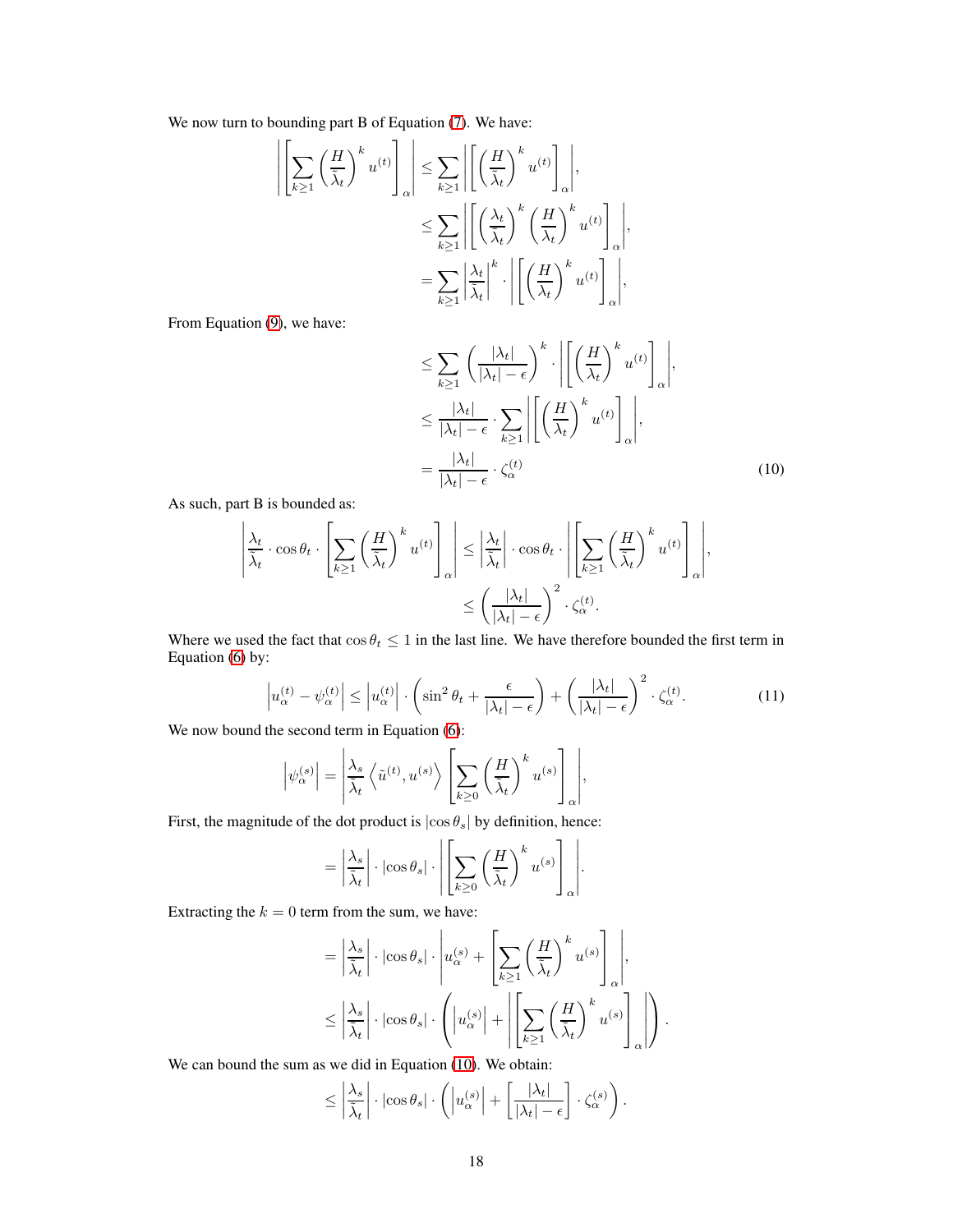Using the bound for  $1/|\tilde{\lambda}_t|$  derived in Equation [\(9\)](#page-16-2), we have:

$$
\leq \frac{|\lambda_s|}{|\lambda_t|-\epsilon} \cdot |\cos \theta_s| \cdot \left( \left| u_{\alpha}^{(s)} \right| + \left[ \frac{|\lambda_t|}{|\lambda_t|-\epsilon} \right] \cdot \zeta_{\alpha}^{(s)} \right).
$$

Substituting this result and Equation [\(11\)](#page-17-1) into Equation [\(6\)](#page-16-3), we arrive at:

$$
\left| u_{\alpha}^{(t)} - \tilde{u}_{\alpha}^{(t)} \right| \leq \left| u_{\alpha}^{(t)} \right| \cdot \left( \sin^2 \theta_t + \frac{\epsilon}{|\lambda_t| - \epsilon} \right) + \left( \frac{|\lambda_t|}{|\lambda_t| - \epsilon} \right)^2 \cdot \zeta_{\alpha}^{(s)} + \sum_{s \neq t} \frac{|\lambda_s| \cdot |\cos \theta_s|}{|\lambda_t| - \epsilon} \cdot \left( \left| u_{\alpha}^{(s)} \right| + \left[ \frac{|\lambda_t|}{|\lambda_t| - \epsilon} \right] \cdot \zeta_{\alpha}^{(s)} \right).
$$

## C.3 Results concerning the perturbation of subspaces

In this section, we state results on the perturbation of subspaces which are used in various proofs; in particular, the proof of Theorem [9.](#page-7-2) The purpose of these results is to handle the case when an eigenspace U of M has dimensionality larger than one. In this case, the basis of U is determined only up to an orthogonal transformation. In most practical applications, however, we assume that the corresponding subspace of the perturbed matrix  $M + H$  has a fixed basis. Therefore we wish to find a basis of U and a bijection between its basis vectors and the basis of  $\tilde{U}$  such that each vector is close to its counterpart in angle.

To begin, recall the definition of the principal angles between subspaces:

**Definition 2** (Principal angles between subspaces [\[14\]](#page-9-10)). Let U and U be two d-dimensional subspaces of  $\mathbb{R}^n$ , and let  $U$  and  $\tilde{U}$  be any orthogonal matrices whose columns form orthonormal bases for U and  $\tilde{U}$  respectively. Let  $\sigma_1 \geq \cdots \geq \sigma_d$  be the singular values of  $U^{\dagger} \tilde{U}$ . The *i*th principal angle between  $\mathcal U$  and  $\tilde U$  is defined to be  $\cos^{-1} \sigma_i$ . We write

$$
\Theta(\mathcal{U}, \tilde{\mathcal{U}}) = \Theta(U, \tilde{U}) = \text{diag}(\cos^{-1} \sigma_1, \dots, \cos^{-1} \sigma_d),
$$

for the  $d \times d$  diagonal matrix of principal angles, and  $\sin \Theta(\mathcal{U}, \tilde{\mathcal{U}}) = \Theta(U, \tilde{U})$  for the diagonal matrix obtained by applying sine to every principal angle.

The Davis-Kahan theorem in its full generality bounds the principal angles between the subspaces of M and the perturbation  $M + H$ :

**Theorem 13** (Davis-Kahan for statisticians; [\[13\]](#page-9-11)). Let M and H be  $n \times n$  symmetric matrices. Let *the eigenvalues of* M and  $M + H$  *be*  $\lambda_1 \geq \cdots \geq \lambda_n$  and  $\tilde{\lambda}_1 \cdots \tilde{\lambda}_n$  *respectively. Fix*  $1 \leq r \leq s \leq n$ *and define*  $\delta = \min(\lambda_{r-1} - \lambda_r, \lambda_s - \lambda_{s+1})$ *, where we have defined*  $\lambda_0 = \infty$  *and*  $\lambda_{n+1} = -\infty$ *for convenience. Assume that*  $\delta > 0$ *. Let*  $d = s - r + 1$ *, and let*  $U = (u^{(r)}, u^{(r+1)}, \ldots, u^{(s)})$ and  $\tilde{U} = (\tilde{u}^{(r)}, \tilde{u}^{(r+1)}, \dots, \tilde{u}^{(s)})$  be orthonormal  $n \times d$  matrices such that  $Mu^{(i)} = \lambda_i u^{(i)}$  and  $(M + H)\tilde{u}^{(i)} = \tilde{\lambda}_i \tilde{u}^{(i)}$  for all  $i \in \{r, \ldots, s\}$ . Then:

$$
\|\sin\Theta(U,\tilde{U})\|_F \le 2\sqrt{d} \cdot \frac{\|H\|}{\delta}.
$$

The next result shows that if the basis of  $Y$  is fixed and we know that the maximum principal angle between Y and another subspace X is small, then we can find a suitable orthonormal basis for X such that the basis vectors of both subspaces are roughly aligned.

<span id="page-18-1"></span>**Lemma 3.** Let X and Y be d-dimensional subspaces of  $\mathbb{R}^n$ . Suppose that the maximum principal *angle*<sup>[1](#page-18-0)</sup> *between* X *and* Y *is*  $\theta$ *, and define*  $\delta = \sin \theta$ *. Then for any orthonormal basis*  $y_1, \ldots, y_d$  *for Y*, there exists an orthonormal basis  $\hat{x}_1, \ldots, \hat{x}_d$  for X such that

$$
\langle \hat{x}_i, y_i \rangle \ge 1 - \delta^2, \quad \forall i,
$$
  

$$
|\langle \hat{x}_i, y_j \rangle| \le \delta^2, \quad \text{when } i \ne j.
$$

<span id="page-18-0"></span><sup>&</sup>lt;sup>1</sup>A principal angle  $\theta_i$  is such that  $0 \le \theta_i \le \pi/2$  by definition.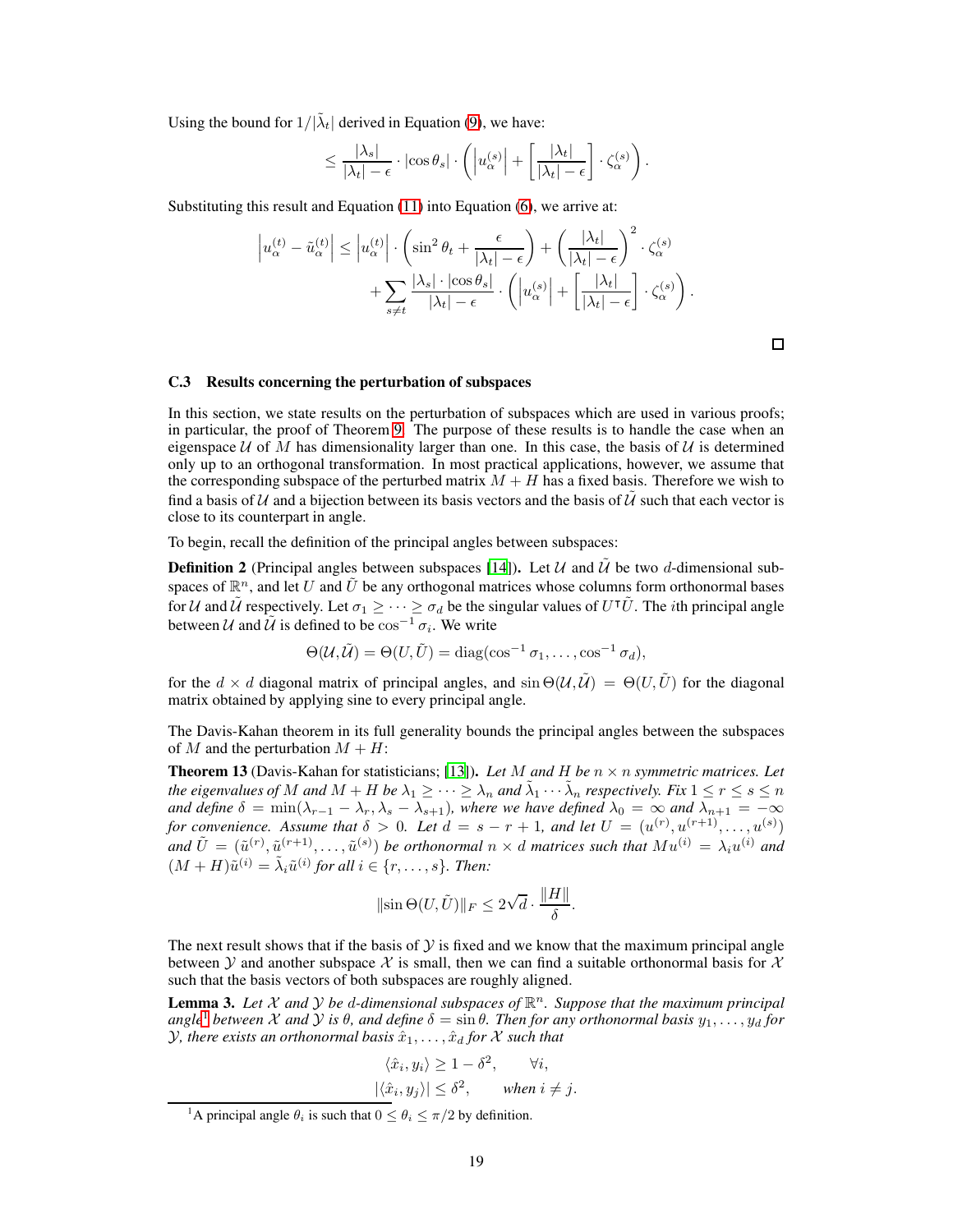*Proof.* Let  $Y = (y_1, \ldots, y_d)$  be the  $n \times d$  matrix of basis vectors of  $\mathcal{Y}$ . Let  $X = (x_1, \ldots, x_d)$  be an  $n \times d$  matrix whose orthonormal columns form a basis for X; the choice of basis is arbitrary. It known that the principal angles between subspaces can be calculated by a singular value decomposition. In particular, let  $U\Sigma V^{\dagger}$  be the SVD of  $X^{\dagger}Y$ . Assume that the singular values  $\sigma_i$  are placed in decreasing order along the diagonal of  $\Sigma$ . Let  $\theta_i$  be the *i*th smallest principal angle. Then  $\sigma_i$  =  $\cos \theta_i$ . Note that

$$
\cos \theta_i = \sqrt{1 - \sin^2 \theta_i} \ge \sqrt{1 - \sin^2 \theta} \ge \sqrt{1 - \delta^2} \ge 1 - \delta^2,
$$

and therefore every singular value is bounded as  $1 - \delta^2 \le \sigma_i \le 1$ .

Let  $\tilde{X} = XU$  and  $\tilde{Y} = YV$ . Then

$$
\tilde{X}^{\mathsf{T}}\tilde{Y} = U^{\mathsf{T}}X^{\mathsf{T}}YV = U^{\mathsf{T}}U\Sigma V^{\mathsf{T}}V = \Sigma,
$$

where we used the fact that U and V are orthonormal  $d \times d$  matrices. Next, note that  $Y = \tilde{Y}V^{\intercal}$ , and define  $\hat{X} = \tilde{X}V^{\intercal}$ . We claim that the columns of  $\hat{X}$  form an orthonormal basis for X. To see this, we first show orthonormality of the columns. We have

$$
\hat{X}^\intercal \hat{X} = V \tilde{X}^\intercal \tilde{X} V^\intercal = V(XU)^\intercal (XU) V^\intercal = V U^\intercal X^\intercal X U V^\intercal = I,
$$

where in the last step we use the fact that the columns of  $X$  are orthonormal, and that  $U$  and  $V$ are orthonormal matrices. Next we show that the columns of X form a basis for X. We do so by proving that the projection operator  $\hat{X}\hat{X}^{\intercal}$  is in fact equal to  $XX^{\intercal}$ . We have

$$
\hat{X}\hat{X}^{\mathsf{T}} = (\tilde{X}V^{\mathsf{T}})(\tilde{X}V^{\mathsf{T}})^{\mathsf{T}}, \n= \tilde{X}\tilde{X}^{\mathsf{T}}, \n= \tilde{X}\tilde{X}^{\mathsf{T}}, \n= (XU)(XU)^{\mathsf{T}}, \n= XUU^{\mathsf{T}}X^{\mathsf{T}}, \n= XX^{\mathsf{T}}.
$$

And so our claim is proven.

Now we wish to show that the basis given by  $\hat{X}$  is "aligned" with the basis given by Y in the sense that the angle between corresponding basis elements is small. See that

$$
\hat{X}^{\mathsf{T}} Y = V \tilde{X}^{\mathsf{T}} \tilde{Y} V^{\mathsf{T}} = V \Sigma V^{\mathsf{T}}.
$$

Defining  $\hat{x}_i$  as the *i*th column of  $\hat{X}$ , we have that  $\langle \hat{x}_i, y_j \rangle$  is the *ij* element of  $V\Sigma V^{\intercal}$ . Therefore:

$$
\langle \hat{x}_i, y_j \rangle = \sum_{k=1}^d V_{ik} \sigma_k V_{jk}.
$$

Write  $\sigma_k = 1 - r_k$ , where  $0 \le r_k \le \delta^2$ . Then:

$$
= \sum_{k=1}^{d} V_{ik} V_{jk} (1 - r_k),
$$
  
= 
$$
\sum_{k=1}^{d} V_{ik} V_{jk} - \sum_{k=1}^{d} r_k V_{ik} V_{jk}.
$$

The first sum is simply the dot product between the *i*th and *j*th column of  $V$ . Since  $V$  is orthogonal, this is 1 if  $i = j$ , and 0 otherwise. Using the notation  $\delta_{i,j}$  for the Kronecker function, we have:

$$
= \delta_{i,j} - \sum_{k=1}^d r_k V_{ik} V_{jk}.
$$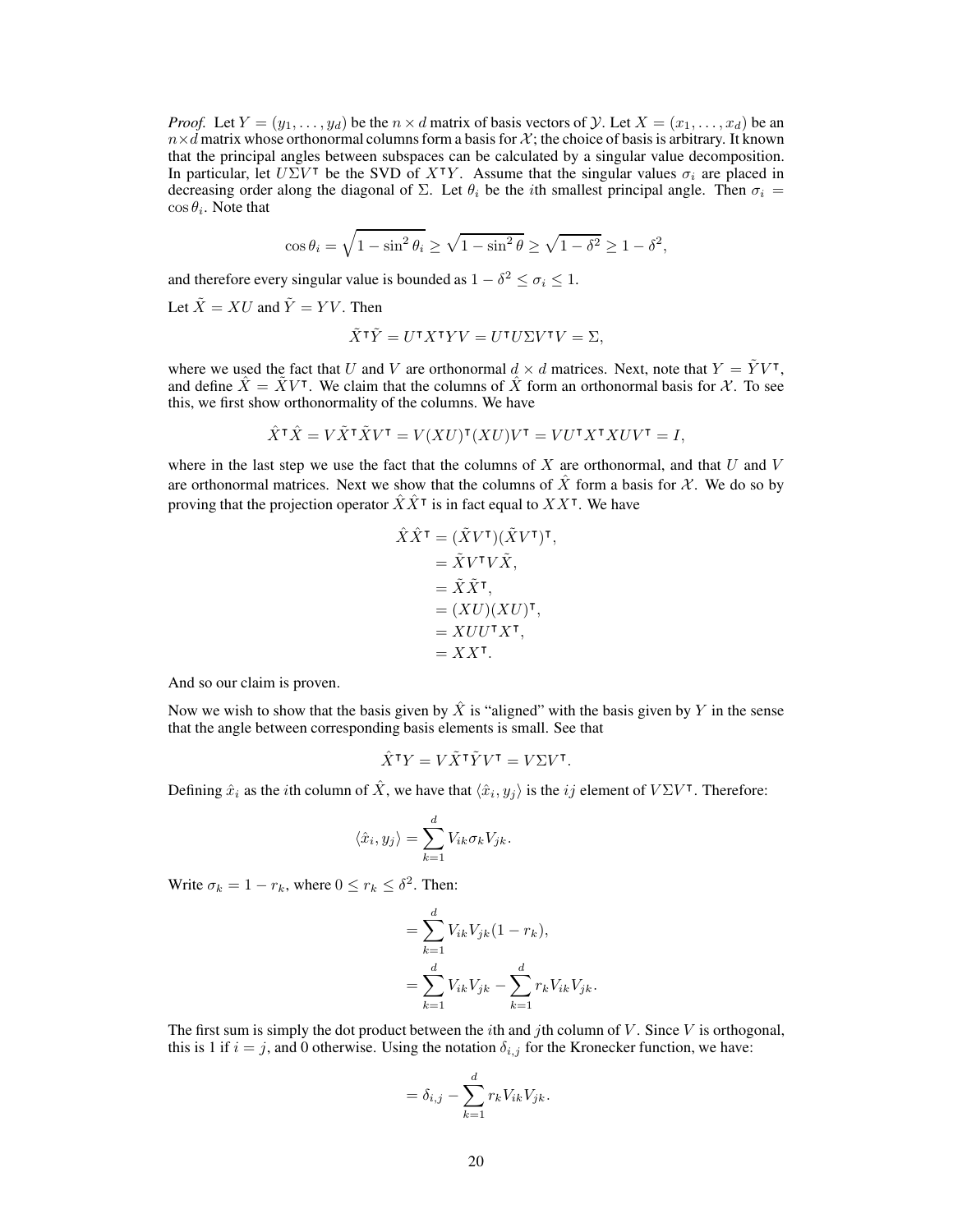We can easily bound the magnitude of the remaining sum:

 $\begin{array}{c} \hline \rule{0pt}{2.2ex} \\[-2pt] \rule{0pt}{2.2ex} \\[-2pt] \rule{0pt}{2.2ex} \\[-2pt] \rule{0pt}{2.2ex} \\[-2pt] \rule{0pt}{2.2ex} \\[-2pt] \rule{0pt}{2.2ex} \\[-2pt] \rule{0pt}{2.2ex} \\[-2pt] \rule{0pt}{2.2ex} \\[-2pt] \rule{0pt}{2.2ex} \\[-2pt] \rule{0pt}{2.2ex} \\[-2pt] \rule{0pt}{2.2ex} \\[-2pt] \rule{0pt}{2.2ex} \\[-2pt] \rule{0pt}{2.2ex} \\[-2pt] \rule$ 

$$
\sum_{k=1}^{d} r_k V_{ik} V_{jk} \le \sum_{k=1}^{d} r_k |V_{ik} V_{jk}|,
$$
  
=  $r_k \sum_{k=1}^{d} |V_{ik}| |V_{jk}|,$   

$$
\le \delta^2 \sum_{k=1}^{d} |V_{ik}| |V_{jk}|.
$$

Define the *d*-vector  $\tilde{v}^{(\ell)}$  to be the entrywise absolute value of the  $\ell$ -th row of V; i.e.,  $\tilde{v}_k^{(\ell)} = |V_{\ell k}|$ . Then the above is:

$$
=\delta^2\langle \tilde{v}^{(i)}_k,\tilde{v}^{(j)}_k\rangle.
$$

Applying the Cauchy-Schwarz inequality, we find:

$$
\leq \delta^2 \|\tilde{v}_k^{(i)}\| \|\tilde{v}_k^{(j)}\|.
$$

It is easily seen that  $\|\tilde{v}_k^{(\ell)}\|$  $\|k_{k}^{(k)}\|$  is the norm of the  $\ell$ -th row of V. Since V is orthonormal, this is simply one. Therefore:

 $\leq \delta^2$ .

As such,  $\langle \hat{x}_i, y_j \rangle$  is not more than  $\delta^2$  away from  $\delta_{i,j}$ , proving the result.

 $\Box$ 

<span id="page-20-0"></span>The following result combines the previous lemma with the Davis-Kahan theorem.

**Lemma 4.** Let M and H be  $n \times n$  symmetric matrices. Let the eigenvalues of M be  $\lambda_1, \ldots, \lambda_n$ , and the eigenvalues of  $M+H$  be  $\tilde\lambda_1,\dots,\tilde\lambda_n.$  Let  $\tilde u^{(1)},\dots,\tilde u^{(n)}$  be an orthonormal set of eigenvectors of  $M + H$  such that  $(M + H)\tilde{u}^{(t)} = \tilde{\lambda}_t \tilde{u}^{(t)}$ . For any  $s \in [n]$ , let  $\Lambda_s = \{i : \lambda_i = \lambda_s\}$ . Define  $d_s = |\Lambda_s|$ , and let the gap be defined as  $\delta_s = \min_{i \notin \Lambda_s} |\lambda_s - \lambda_i|$ . Denote by  $\theta_s$  the angle between  $\tilde{u}^{(t)}$  and  $u^{(s)}$ . There exists an orthonormal set of eigenvectors  $u^{(1)}, \ldots, u^{(n)}$  satisfying  $Mu^{(s)} = \lambda_s u^{(s)}$  such that *for*  $t \in [n]$ *:* 

$$
\sin \theta_t \le 2\sqrt{2d_t} \cdot \frac{\|H\|}{\delta_t}, \qquad |\cos \theta_s| \le 2\sqrt{2} \cdot \|H\| \cdot \min \left\{ \frac{\sqrt{d_i}}{\delta_i} \right\}_{i \in \{s, t\}}.
$$

*Proof.* We first show that there exists an orthonormal basis  $u^{(1)}, \ldots, u^{(n)}$  of eigenvectors of M such that  $u^{(i)}$  is close in angle to  $\tilde{u}^{(i)}$  for all  $i \in [n]$ , provided that the perturbation is too large. Choose any  $s \in [n]$ . Define  $\mathcal{X}_s$  to be the subspace of the range of M corresponding to  $\Lambda_s$ . That is:

$$
\mathcal{X}_s = \mathrm{Span}\left(\{x : Mx = \lambda_s x\}\right).
$$

Similarly:

$$
\mathcal{Y}_s = \text{Span}(\{\tilde{u}^{(i)} : i \in \Lambda_s\}).
$$

Let  $\theta$  be the maximum principal angle between  $\mathcal{X}_s$  and  $\mathcal{Y}_s$ . In particular,  $|\sin \theta| \le ||\Theta(\mathcal{X}_s, \mathcal{Y}_s)||_F$ . Therefore, applying the Davis-Kahan theorem, we have that  $|\sin \theta| \le 2\sqrt{d_s} \cdot ||\overline{H}||/\delta_s$ . Lemma [3](#page-18-1) states that there exists an orthonormal basis  $\{u^{(i)}\}_{i \in \Lambda_s}$  for  $\mathcal{X}_s$  such that for every  $i \in \Lambda_s$ :

$$
\langle \tilde{u}^{(i)}, u^{(i)} \rangle \ge 1 - \sin^2 \theta = 1 - 4d_s \left( \frac{\|H\|}{\delta_s} \right)^2.
$$

Since  $\mathcal{X}_s$  is a  $d_s$ -dimensional subspace spanned by eigenvectors with the same eigenvalue, any vector in the subspace is an eigenvector. Namely,  $\{u^{(i)}\}_{i\in\Lambda_s}$  is an orthonormal set of eigenvectors spanning  $\mathcal{X}_s$ . We can repeat this process for each eigenspace of M, resulting in the desired orthonormal basis.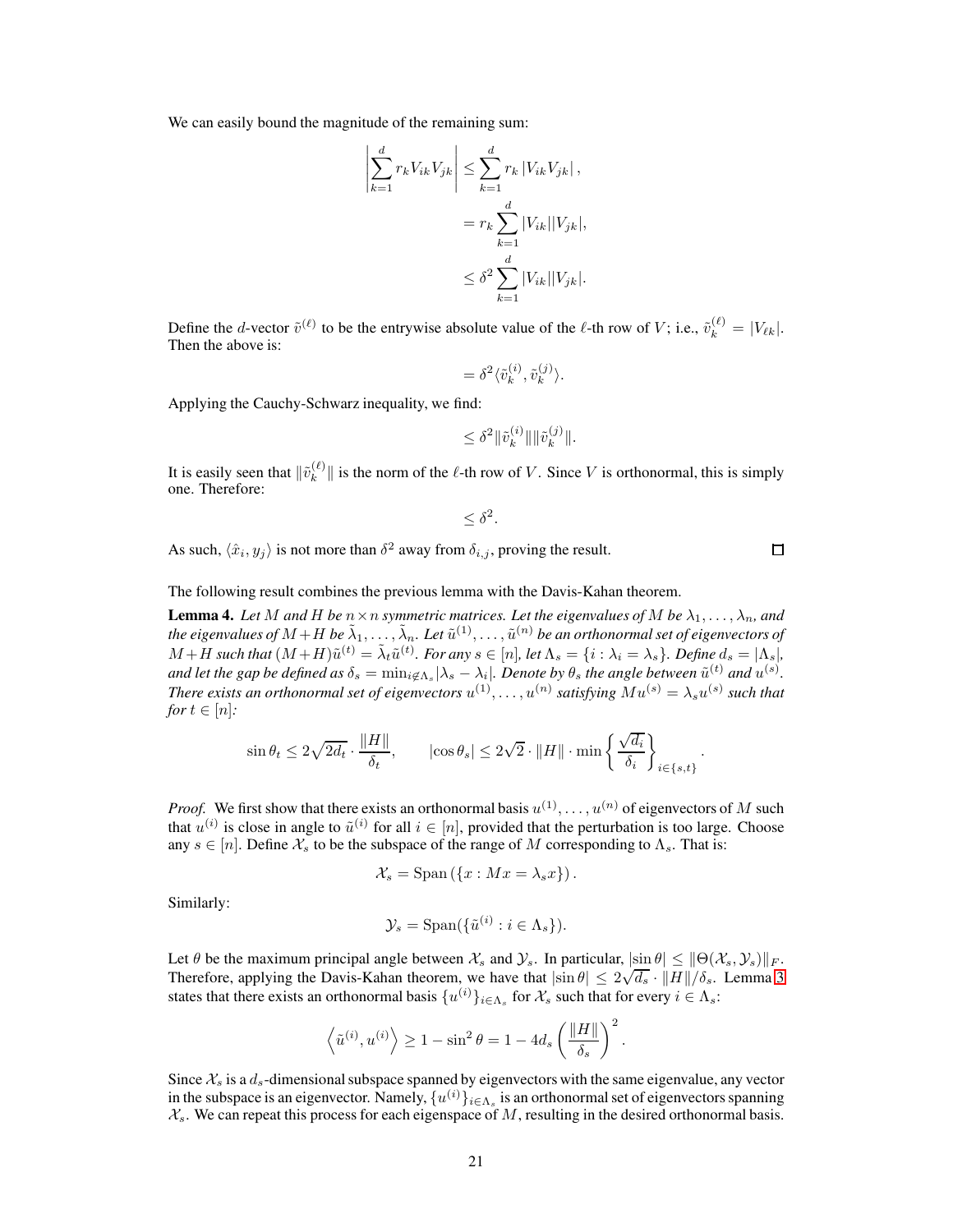Assume this basis, and consider t as fixed. Note that for any  $r \in [n]$  we have:

$$
\sqrt{1-\left\langle \tilde{u}^{(r)}, u^{(r)} \right\rangle^2} \leq \sqrt{1-\left[1-4d_r \cdot \left(\frac{\|H\|}{\delta_r}\right)^2\right]^2},
$$

Expanding the square:

$$
= \sqrt{1 - \left[1 - 8d_r \cdot \left(\frac{\|H\|}{\delta_r}\right)^2 + 16d_r^2 \cdot \left(\frac{\|H\|}{\delta_r}\right)^4\right]},
$$
  
\n
$$
= \sqrt{8d_r \cdot \left(\frac{\|H\|}{\delta_r}\right)^2 - 16d_r^2 \cdot \left(\frac{\|H\|}{\delta_r}\right)^4},
$$
  
\n
$$
\leq \sqrt{8d_r \cdot \left(\frac{\|H\|}{\delta_r}\right)^2},
$$
  
\n
$$
= 2\sqrt{2d_r} \cdot \frac{\|H\|}{\delta_r}.
$$

Define  $\theta_s$  to be the angle between  $\tilde{u}^{(t)}$  and  $u^{(s)}$ . Namely, we have

$$
\sin^2 \theta_t = 1 - \cos^2 \theta_t = 1 - \left\langle \tilde{u}^{(t)}, u^{(t)} \right\rangle^2 \le 8d_t \cdot \left( \frac{\|H\|}{\delta_t} \right)^2.
$$

By the same token:

$$
|\cos \theta_s| = \left| \left\langle \tilde{u}^{(t)}, u^{(s)} \right\rangle \right|,
$$
  

$$
\leq \sqrt{1 - \left\langle \tilde{u}^{(s)}, u^{(s)} \right\rangle^2},
$$
  

$$
\leq 2\sqrt{2d_s} \cdot \frac{\|H\|}{\delta_s}.
$$

But we also have

$$
\begin{aligned} \left|\cos\theta_s\right|&=\Big|\Big\langle\tilde{u}^{(t)},u^{(t)}\Big\rangle\Big|,\\ &\leq\sqrt{1-\big\langle\tilde{u}^{(s)},u^{(t)}\big\rangle^2},\\ &\leq2\sqrt{2d_t}\cdot\frac{\|H\|}{\delta_t}. \end{aligned}
$$

Therefore:

$$
\left| \left\langle \tilde{u}^{(t)}, u^{(s)} \right\rangle \right| \leq 2\sqrt{2} \cdot \|H\| \cdot \min \left\{ \frac{\sqrt{d_i}}{\delta_i} \right\}_{i \in \{s, t\}}.
$$

 $\Box$ 

#### C.4 Proof of Theorem [9](#page-7-2)

We will prove the following theorem which was originally stated in Section [4.](#page-5-0)

**Theorem 9.** *For any*  $s \in [n]$ *, let*  $\Lambda_s = \{i : \lambda_i = \lambda_s\}$ *. Define*  $d_s = |\Lambda_s|$ *, and let the gap be defined*  $as\ \delta_s=\min_{i\not\in \Lambda_s}|\lambda_s-\lambda_i|$ *. Let*  $\Delta_{s,t}^{-1}=\min\{d_i/\delta_i\}_{i\in\{s,t\}}$ *. Define*  $\lambda_t^*=\vert\lambda_t\vert-\Vert H\Vert$ *. There exists an orthonormal set of eigenvectors*  $u^{(1)}, \ldots, u^{(n)}$  *satisfying*  $Mu^{(s)} = \lambda_s u^{(s)}$  *such that for all*  $t \in [n]$ *:* 

$$
\left|\tilde{u}_{\alpha}^{(t)} - u_{\alpha}^{(t)}\right| \leq \left|u_{\alpha}^{(t)}\right| \cdot \left(8d_t \left[\frac{\|H\|}{\delta_t}\right]^2 + \frac{\|H\|}{\lambda_t^*}\right) + \left(\frac{\|\lambda_t\|}{\lambda_t^*}\right)^2 \cdot \zeta_{\alpha}(u^{(t)}; H, \lambda_t) + \frac{2\sqrt{2}\cdot\|H\|}{\lambda_t^*} \sum_{s \neq t} \frac{|\lambda_s|}{\Delta_{s,t}} \left[|u_{\alpha}^{(s)}| + \frac{|\lambda_t|}{\lambda_t^*} \cdot \zeta_{\alpha}(u^{(s)}; H, \lambda_t)\right],\tag{4}
$$

*where*  $\zeta(u;H,\lambda)$  *is the n-vector whose*  $\alpha$ *th entry is defined to be*  $\zeta_{\alpha}(u;H,\lambda) = \Big|$  $\left[\sum_{p\geq 1} \left(\frac{H}{\lambda}\right)^p u\right]$ α   .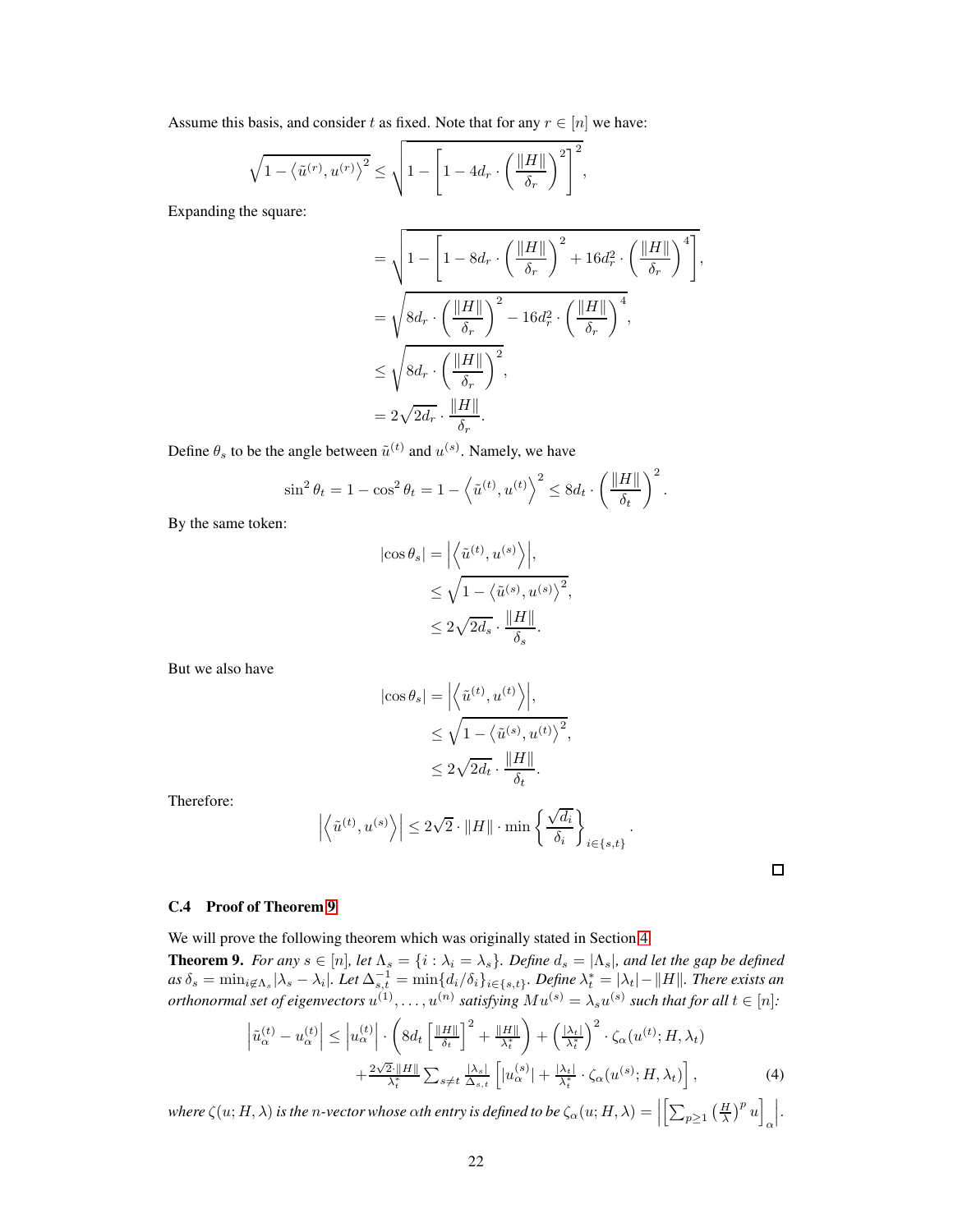*Proof.* The proof is an immediate corollary of combining Theorem [12](#page-15-0) (given in Appendix [C.2\)](#page-15-1) with Lemma [4](#page-20-0) (given in Appendix [C.3\)](#page-20-0), and using Weyl's bound of  $||H||$  for the perturbation of eigenvalues. eigenvalues.

## D Results concerning random perturbations

<span id="page-22-4"></span>In the following, the term *symmetric random matrix* will have a technical meaning.

**Definition 3.** A *symmetric random matrix* H is an  $n \times n$  matrix whose entries are random variables satisfying  $\mathbb{E}H_{ij} = 0$ . Furthermore, we assume that the entries along the diagonal and in the uppertriangle  $(j \ge i)$  are statistically independent, while the entries in the lower-triangle  $(j < i)$  are constrained to be equal to their transposes:  $H_{ij} = H_{ji}$ .

#### D.1 The spectral norm of random matrices

<span id="page-22-0"></span>Throughout this paper we have used the following standard result from random matrix theory:

Theorem 14 (Spectral norm of random matrices, [\[9\]](#page-9-12)). *There are constants* C *and* C ′ *such that the following holds. Let*  $H$  *be an*  $n \times n$  *symmetric random matrix whose entries satisfy,* 

$$
\mathbb{E}H_{ij} = 0, \qquad \mathbb{E}(H_{ij})^2 \le \sigma^2, \qquad |H_{ij}| \le B.
$$

where  $\sigma \ge C' n^{-1/2} B \log^2 n$ . Then, almost surely:

$$
||H|| \leq 2\sigma\sqrt{n} + C\sqrt{B\sigma} \cdot n^{1/4}\log n.
$$

It can be shown that a similar lower bound holds in many cases. For instance, when the entries of H have the Gaussian distribution with unit variance, the spectral norm of H is not only  $O(\sqrt{n})$ , but  $Θ(\sqrt{n})$  with high probability. Since we typically use  $||H||$  to obtain an upper-bound on the size of the perturbation, we will not need this result.

## <span id="page-22-1"></span>D.2 Proof of Lemma [2](#page-5-3)

**Lemma 2.** Let  $u, v$  be any two fixed unit vectors in  $\mathbb{R}^n$ . Let H be an  $n \times n$  symmetric random *matrix with independent entries along the upper-triangle such that for all*  $j \geq i$ ,  $\mathbb{E}H_{ij} = 0$  *and*  $H_{ij}$ is sub-Gaussian with parameter  $\sigma_{ij} \leq \sigma$ . Then  $\mathbb{P}(|\langle u, Hv \rangle| \geq \gamma) \leq 2\exp\{-\gamma^2/(8\sigma^2)\}.$ 

*Proof.* We have

$$
\langle u, Hv \rangle = \sum_{i=1}^{n} \sum_{j=1}^{n} u_i H_{ij} v_j = \sum_{i=1}^{n} u_i v_i H_{ii} + \sum_{j>i} (u_i v_j + u_j v_i) H_{ij}.
$$

The right hand side is a sum of independent random variables. We therefore apply the Hoeffding inequality in its general form for sub-Gaussian random variables to obtain an upper bound (see Proposition 5.10 in [\[8\]](#page-9-13)). We find:

$$
\mathbb{P}(|\langle u, Hv \rangle| \ge \gamma) \le 2 \exp \left\{ -\frac{\frac{1}{2}\gamma^2}{\sum_{i=1}^n (u_i v_i \sigma_{ii})^2 + \sum_{j>i} \left[ (u_i v_j + u_j v_i) \sigma_{ij} \right]^2} \right\},
$$
  

$$
\le 2 \exp \left\{ -\frac{\frac{1}{2}\gamma^2}{\sigma^2 \left[ \sum_{i=1}^n (u_i v_i)^2 + \sum_{j>i} (u_i v_j + u_j v_i)^2 \right]} \right\}. \tag{12}
$$

We have

<span id="page-22-3"></span><span id="page-22-2"></span>
$$
\sum_{i=1}^{n} (u_i v_i)^2 \le \sum_{i=1}^{n} \sum_{j=1}^{n} (u_i v_j)^2 = \sum_{i=1}^{n} u_i^2 \sum_{j=1}^{n} v_j^2 = ||u||_2^2 \cdot ||v||_2^2 = 1.
$$
 (13)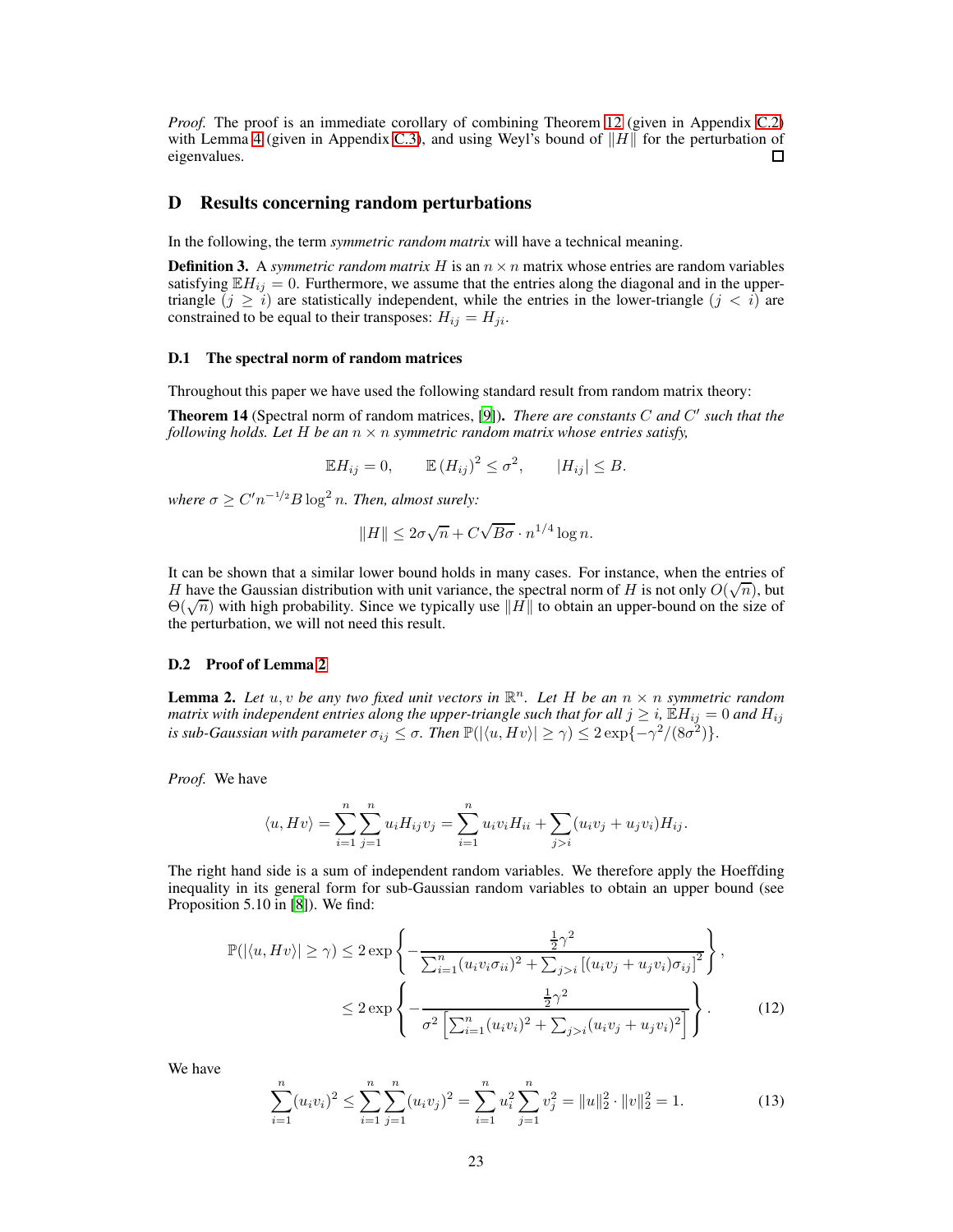Similarly,

$$
\sum_{j>i} (u_i v_j + u_j v_i)^2 \le \sum_{j>i} \left[ (u_i v_j)^2 + (u_j v_i)^2 + 2 |u_i u_j v_i v_j| \right],
$$
  
= 
$$
\sum_{j>i} (u_i v_j)^2 + \sum_{j>i} (u_j v_i)^2 + \sum_{j>i} + 2 |u_i u_j v_i v_j|,
$$
  

$$
\le \sum_{i=1}^n \sum_{j=1}^n (u_i v_j)^2 + \sum_{i=1}^n \sum_{j=1}^n (u_j v_i)^2 + \sum_{j>i} + 2 |u_i u_j v_i v_j|.
$$

The first two sums are each bounded by 1, as before:

$$
\leq 2 + \sum_{j>i} + 2|u_i u_j v_i v_j|,
$$
  
\n
$$
\leq 2 + \sum_{i=1}^n \sum_{j=1}^n |u_i u_j v_i v_j|,
$$
  
\n
$$
= 2 + \sum_{i=1}^n |u_i v_i| \sum_{j=1}^n |u_j v_j|.
$$

Each sum is bounded by 1 by an application of Cauchy-Schwarz. Therefore we find that the total sum is bounded by 3. Substituting this and Equation [\(13\)](#page-22-2) into Equation [\(12\)](#page-22-3) we see that

$$
\mathbb{P}(|\langle u, Hv \rangle| \ge \gamma) \le 2 \exp \left\{-\frac{\gamma^2}{8\sigma^2}\right\}.
$$

## <span id="page-23-0"></span>D.3 Proof of Lemma [5](#page-23-0)

**Lemma 5.** Let  $\{u^{(1)}, \ldots, u^{(d)}\}$  be an orthonormal set of d vectors, and suppose that  $|\langle u^{(i)}, Hu^{(j)}\rangle| \leq h$  *for all*  $i, j \in [d]$ . Then  $|\langle x, Hx\rangle| \leq dh$  *for any unit vector*  $x \in$  $\text{Span}(u^{(1)}, \ldots, u^{(d)}).$ 

*Proof.* Since  $u^{(1)}, \ldots, u^{(d)}$  form an orthonormal basis for the space in which x lies, we can expand  $\boldsymbol{x}$  as

$$
x = \sum_{i=1}^{d} \alpha_i u^{(i)},
$$

where  $\alpha_i = \langle x, u^{(i)} \rangle$ . Therefore:

$$
\langle x, Hx \rangle = \left\langle \sum_{i=1}^{d} \alpha_i u^{(i)}, H \sum_{j=1}^{d} \alpha_j u^{(j)} \right\rangle,
$$
  

$$
= \sum_{i=1}^{d} \sum_{j=1}^{d} \alpha_i \alpha_j \left\langle u^{(i)}, H u^{(j)} \right\rangle,
$$
  

$$
\leq h \sum_{i=1}^{d} \sum_{j=1}^{d} |\alpha_i \alpha_j|,
$$
  

$$
= h \left( \sum_{i=1}^{d} |\alpha_i| \right) \left( \sum_{j=1}^{d} |\alpha_j| \right).
$$

Let  $\alpha$  be the vector  $(\alpha_1, \ldots, \alpha_d)^\intercal$ . Then:

$$
=h\|\alpha\|_1^2.
$$

We know that  $||\alpha||_2 = 1$  since x is a unit vector. The 1-norm is bounded by  $\sqrt{d}$  times the 2-norm. Hence  $\|\alpha\|_1 \leq \sqrt{d} \cdot \|\alpha\|_2 = \sqrt{d}$ . Hence  $|\langle x, Hx \rangle| \leq hd$ .

 $\Box$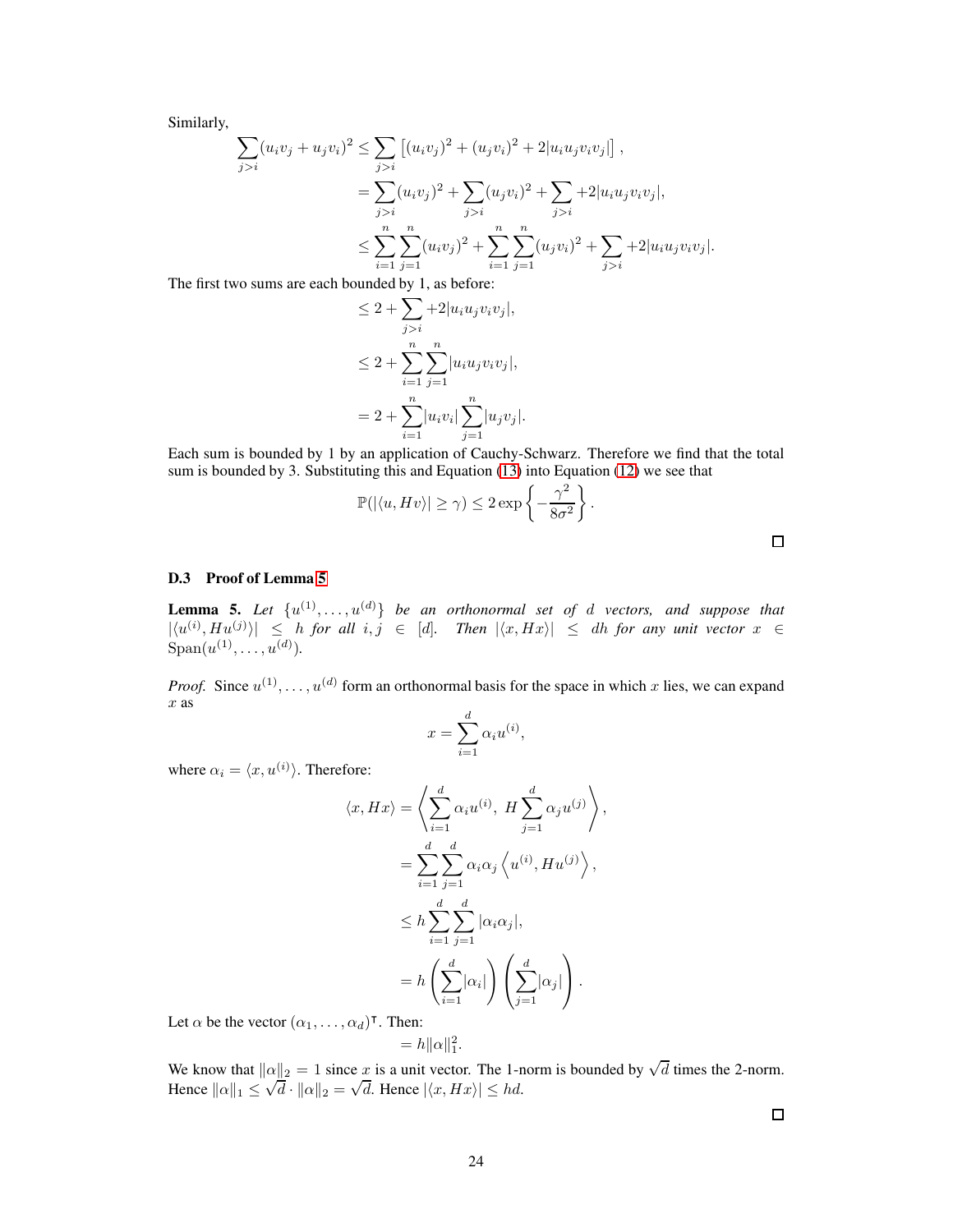## E Powers of random matrices and their interaction with delocalized vectors

We have seen that using the Neumann trick to bound the perturbation in eigenvectors requires bounding series expansions of the form

$$
\zeta(u; H, \lambda) = \sum_{p \ge 0} \left(\frac{H}{\lambda}\right)^p u,
$$

where H is a random matrix. We have given one result in Theorem [10](#page-7-3) which shows that the  $\infty$ -norm of this series is small when  $u$  has small  $\infty$ -norm. We now give two related results which give finer *entrywise* bounds on  $\zeta$ . We have not needed to use these results in the main paper, but we present them here for completeness. We believe that they may be useful, for example, in the analysis of stochastic blockmodels in which the community sizes scale at different asymptotic rates.

The following theorem is useful when the *magnitude* of  $H_{ij}$  decreases like  $1/n$  – this is as opposed to the central moments decreasing like  $1/n$  as assumed in Theorem [10.](#page-7-3) Clearly this is a stronger condition, as there are cases in which the variance decays with  $n$  but the magnitude does not; the random graph noise in the blockmodel setting is one such example. However, by making the stronger assumption it is possible to localize the effect of H to the indices of  $\zeta$  which correspond to nonzero entries of u. That is, if  $u_i = 0$  for all i in a set F, then  $\zeta_i$  is smaller for  $i \in F$  than for  $i \notin F$ .

<span id="page-24-0"></span>In this and what follows, *symmetric random matrix* has the precise meaning as given in Definition [3](#page-22-4) above.

**Theorem 15.** Let H be an  $n \times n$  symmetric random matrix satisfying  $\mathbb{E}H_{ij} = 0$ . Suppose  $\gamma$  is such *that*  $|H_{ij}/\gamma| \leq 1/\sqrt{n}$ *. Choose*  $\xi > 1$  *and*  $\kappa \in (0, 1)$ *. Let*  $\lambda \in \mathbb{R}$  *and suppose that*  $\gamma < \lambda(\log n)^{\xi}$  *and*  $\lambda > ||H||$ *. Fix*  $u \in \mathbb{R}^n$  and let  $F = \{i : u_i \neq 0\}$ *. Define* 

$$
\beta_{\alpha} = \begin{cases} 1, & \alpha \in F, \\ \sqrt{\frac{|F|}{n}}, & \alpha \notin F. \end{cases}
$$

*Then for all*  $\alpha \in [n]$  *simultaneously,* 

$$
\zeta_{\alpha}(H,\lambda,u) \leq \frac{\beta_{\alpha} \gamma (\log n)^{\xi}}{\lambda - \gamma (\log n)^{\xi}} \cdot \|u\|_{\infty} + \frac{\|H/\lambda\|^{\lfloor \frac{\kappa}{8}(\log n)^{\xi} + 1\rfloor}}{1 - \|H/\lambda\|} \cdot \|u\|_{2}.
$$

*with probability*  $1 - n^{-\frac{1}{4}(\log_b n)^{\xi - 1}(\log_b e)^{-\xi} + 1}$ , *where*  $b = \left(\frac{\kappa + 1}{2}\right)^{-1}$ .

*Proof.* Located in Appendix [E.3](#page-39-0) on page [41.](#page-39-0)

A corollary of the above theorem is the following which applies specifically to vectors with block structure. We say that u is an  $(n, K)$ -block vector if it has n elements which can be partitioned into K groups such that the value of u is homogeneous across the group. That is, there exists a partition  $F_1, \ldots, F_K$  of  $[n]$  such that for any  $F_k$ , if  $i, j \in F_k$  then  $u_i = u_j$ .

<span id="page-24-1"></span>**Theorem 16.** Let H be an  $n \times n$  symmetric random matrix satisfying  $\mathbb{E}[H_{ij}]=0$ . Suppose  $\gamma$  is such *that*  $|H_{ij}/\gamma| \leq 1/\sqrt{n}$ *. Choose*  $\xi > 1$  *and*  $\kappa \in (0, 1)$ *. Let*  $\lambda \in \mathbb{R}$  *and suppose that*  $\gamma < \lambda(\log n)^{\xi}$  *and*  $\lambda > ||H||$ *. Let*  $F_1, \ldots, F_K$  *be the* K *blocks of a partition of* [n]*. If* u *is an*  $(n, K)$ *-block vector with blocks*  $F_1, \ldots, F_K$ *, write*  $c_k(u)$  *to denote the value that* u *takes on block*  $F_k$ *. Define for all*  $\alpha \in [n]$ *and*  $k \in [K]$ *:* 

$$
\beta_{\alpha,k} = \begin{cases} 1, & \alpha \in F_k, \\ \sqrt{\frac{|F_k|}{n}}, & \alpha \notin F_k. \end{cases}
$$

*Then for all*  $(n, K)$ *-block vectors* u *and all*  $\alpha \in [n]$  *simultaneously:* 

$$
\zeta_{\alpha}(H,\lambda,u) \leq \sum_{k=1}^{K} c_k(u) \cdot \left( \frac{\beta_{\alpha,k} \gamma (\log n)^{\xi}}{\lambda - \gamma (\log n)^{\xi}} + \sqrt{|F_k|} \cdot \frac{\|H/\lambda\|^{\lfloor \frac{\kappa}{8} (\log n)^{\xi} + 1 \rfloor}}{1 - \|H/\lambda\|} \right)
$$

*with probability*  $1 - Kn^{-\frac{1}{4}(\log_b n)^{\xi - 1}(\log_b e)^{-\xi} + 1}$ , *where*  $b = \left(\frac{\kappa + 1}{2}\right)^{-1}$ .

*Proof.* Located in Appendix [E.3](#page-40-0) on page [41.](#page-40-0)

 $\Box$ 

 $\Box$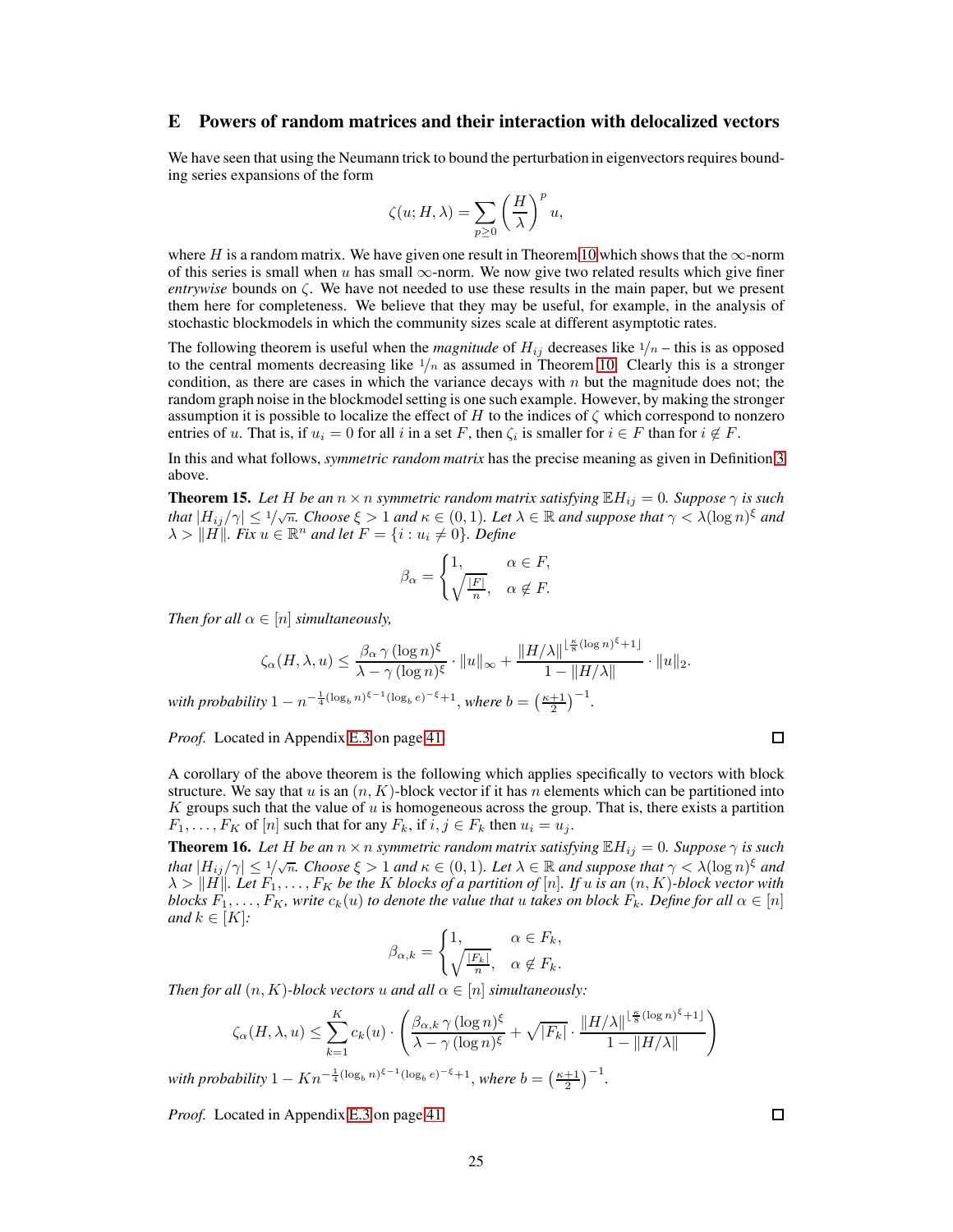#### E.1 Proof of the main interaction

The proofs of Theorems [10,](#page-7-3) [15](#page-24-0) and [16](#page-24-1) depend heavily on the following Theorem [17.](#page-25-0) Part of the proof of Theorem [17](#page-25-0) is due to [\[3](#page-9-6)]. We have amended this proof to provide precise bounds on the probability of the event. Moreover, the proof of the second part of the following result (when the magnitude of  $H_{ij}$  is small) is novel and possibly of independent interest.

<span id="page-25-0"></span>**Theorem 17.** Let X be a symmetric and centered random matrix of size  $n \times n$ . Let u be an n-vector *with*  $||u||_{\infty} = 1$ *. Choose*  $\xi > 1$  *and*  $0 < \kappa < 1$ *. Define*  $\mu = \left(\frac{\kappa+1}{2}\right)^{-1}$ *. Then with probability*  $1 - n^{-\frac{1}{4}(\log_\mu n)^{\xi - 1}(\log_\mu e)^{-\xi}},$  for any  $k \leq \frac{\kappa}{8}(\log n)^{\xi}$ :

*1.* If  $\mathbb{E}|X_{ij}|^p \leq \frac{1}{n}$  for all  $p \geq 2$ , we have

$$
\left| \left( X^k u \right)_\alpha \right| < \left( \log n \right)^{k \xi} .
$$

2. Let  $F = \{i : u_i \neq 0\}$ . If  $|X_{ij}| \leq 1/\sqrt{n}$ , we have

$$
\left| \left( X^k u \right)_\alpha \right| < (\log n)^{k\xi} \cdot \begin{cases} 1, & \alpha \in F, \\ \sqrt{\frac{|F|}{n}}, & \alpha \notin F. \end{cases}
$$

*Proof.* We will bound  $|(X^k u)_\alpha|$  with a high-moment Markov inequality. Let p be a positive even integer. Then

<span id="page-25-1"></span>
$$
\mathbb{P}\left(\left|\left(X^k u\right)_{\alpha}\right|\right) \le \frac{\mathbb{E}\left[\left(X^k u\right)_{\alpha}^p\right]}{t^p}.\tag{14}
$$

<span id="page-25-2"></span>Bounding the expectation is non-trivial. We will utilize the following lemmas whose extensive proofs are to be found in the next subsection.

**Lemma 6.** If  $\mathbb{E}[|X_{ij}|^s] \leq \frac{1}{n}$  for all  $s \geq 2$ , then

$$
\mathbb{E}\left[\left(X^k u\right)^p_{\alpha}\right] \le (2pk)^{pk}.
$$

<span id="page-25-3"></span>**Lemma 7.** If  $|X_{ij}| \leq 1/\sqrt{n}$  and  $F = \{i : u_i \neq 0\}$ , then

$$
\mathbb{E}\left[\left(X^k u\right)_\alpha^{p}\right] \le (2pk)^{pk} \cdot \begin{cases} 1, & \alpha \in F, \\ \left(\frac{|F|}{n}\right)^{p/2}, & \alpha \notin F. \end{cases}
$$

The assumptions of the first lemma are weaker than the second, but we can consider both cases simultaneously by defining

$$
B_{\alpha} = \begin{cases} \sqrt{\frac{|F|}{n}}, & |X_{ij}| \le 1/\sqrt{n} \text{ and } \alpha \in F, \\ 1, & \text{otherwise.} \end{cases}
$$

Then in both cases:

$$
\mathbb{E}\left[\left(X^k u\right)_\alpha^p\right] \leq B_\alpha^p (2pk)^{pk}.
$$

Returning to the Markov inequality in Equation [\(14\)](#page-25-1), we will choose  $t = B_\alpha (\log n)^{k\xi}$ , giving:

$$
\mathbb{P}\left(\left|\left(X^{k}u\right)_{\alpha}\right| \geq B_{\alpha}(\log n)^{k\xi}\right) \leq \frac{\mathbb{E}\left[\left(X^{k}u\right)_{\alpha}^{p}\right]}{\left[B_{\alpha}(\log n)^{k\xi}\right]^{p}},
$$

$$
=\frac{B_{\alpha}^{p}(2pk)^{pk}}{B_{\alpha}^{p}(\log n)^{pk\xi}},
$$

$$
=\left[\frac{2pk}{(\log n)^{\xi}}\right]^{pk}.
$$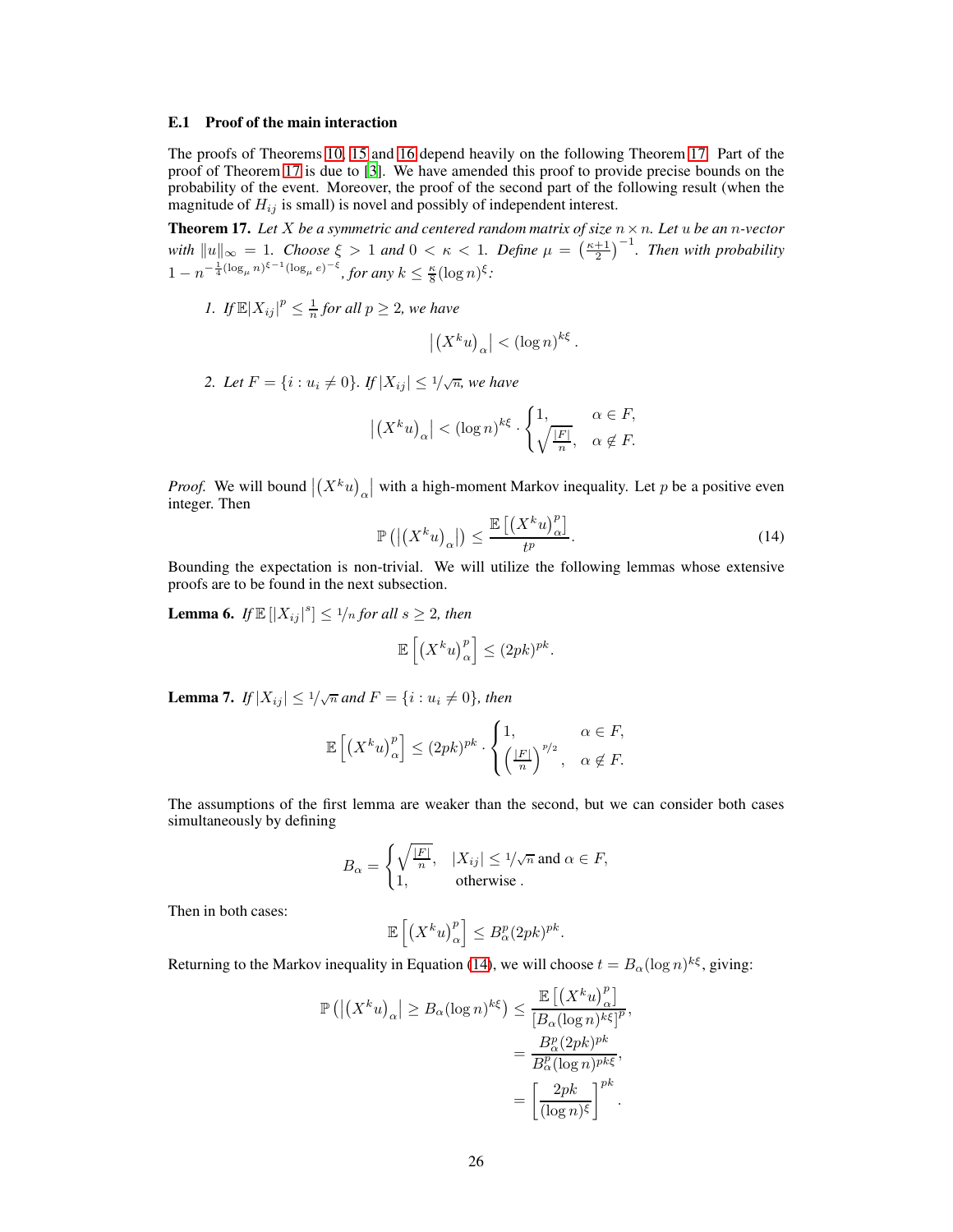The bound above holds for any positive even integer p. We will choose  $p = \hat{p}$ , where  $\hat{p}$  is the smallest even integer greater than or equal to  $\tilde{p} = \frac{1}{4k} (\log n)^{\xi}$ . Since  $k < \frac{1}{8} (\log n)^{\xi}$ , we have  $\tilde{p} \ge 2$ , and so  $\hat{p} \ge 2$ . Furthermore, we have  $\hat{p} = \tilde{p} + \delta$ , where  $0 \le \delta < 2$ . Hence:

$$
\left[\frac{2\hat{p}k}{(\log n)^{\xi}}\right]^{\hat{p}k} = \left[\frac{2(\tilde{p}+\delta)k}{(\log n)^{\xi}}\right]^{(\tilde{p}+\delta)k},
$$

$$
= \left[\frac{2(\tilde{p}+\delta)k}{(\log n)^{\xi}}\right]^{\tilde{p}k} \cdot \left[\frac{2(\tilde{p}+\delta)k}{(\log n)^{\xi}}\right]^{\delta k}
$$

We see that  $2\tilde{p}k/(\log n)^{\xi} = 1/2$ , hence:

$$
= \left[\frac{1}{2} + \frac{2\delta k}{(\log n)^{\xi}}\right]^{\tilde{p}k} \cdot \left[\frac{1}{2} + \frac{2\delta k}{(\log n)^{\xi}}\right]^{\delta k}
$$

.

.

Because  $0 \le \delta < 2$ , we have  $\frac{1}{2} < \frac{1}{2} + \frac{2\delta k}{(\log n)^{\xi}} < 1$ . And since  $\delta k > 0$ , the second term in the above is at most 1. Therefore:

$$
\leq \left[\frac{1}{2} + \frac{2\delta k}{(\log n)^{\xi}}\right]^{\tilde{p}k}.
$$

Using  $\delta$  < 2 and substituting the definitions of  $\tilde{p}$  and k, we arrive at:

$$
\leq \left[\frac{1}{2} + \frac{4k}{(\log n)^{\xi}}\right]^{\frac{1}{4}(\log n)^{\xi}},
$$

$$
< \left[\frac{\kappa + 1}{2}\right]^{\frac{1}{4}(\log n)^{\xi}}.
$$

We recognize the base of the exponent as  $\mu^{-1}$ , therefore:

$$
= \mu^{-\frac{1}{4}(\log n)^{\xi}},
$$
  
\n
$$
= \mu^{-\frac{1}{4}(\log_{\mu} n)^{\xi}(\log_{\mu} e)^{-\xi}},
$$
  
\n
$$
= \mu^{-\frac{1}{4}(\log_{\mu} n)(\log_{\mu} n)^{\xi - 1}(\log_{\mu} e)^{-\xi}},
$$
  
\n
$$
= n^{-\frac{1}{4}(\log_{\mu} n)^{\xi - 1}(\log_{\mu} e)^{-\xi}}.
$$

Therefore:

$$
\mathbb{P}\left(\left|\left(X^k u\right)_{\alpha}\right| \geq B_{\alpha} (\log n)^{k\xi}\right) \leq \left[\frac{2\hat{p}k}{(\log n)^{\xi}}\right]^{\hat{p}k},
$$
  

$$
\leq n^{-\frac{1}{4}(\log_{\mu} n)^{\xi-1}(\log_{\mu} e)^{-\xi}}.
$$

 $\Box$ 

#### E.2 Proofs of moment bounds: Lemmas [6](#page-25-2) and [7](#page-25-3)

In this subsection we derive bounds on  $\mathbb{E}\left[\left(X_{\alpha}^{k}u\right)_{\alpha}^{p}\right]$  under different assumptions on the entries of X. In particular, we will prove Lemmas [6](#page-25-2) and [7](#page-25-3) which are critical components of Theorem [17.](#page-25-0)

#### E.2.1 Some useful results

First we derive a formalism for working with moments of random matrix products. It follows from the definition of matrix multiplication that the  $\alpha$ th element of the vector  $X^k u$  has the expansion:

$$
(X^k u)_\alpha = \sum_{i_1, ..., i_k} X_{\alpha i_1} X_{i_1 i_2} \cdots X_{i_{k-1} i_k} u_{i_k}.
$$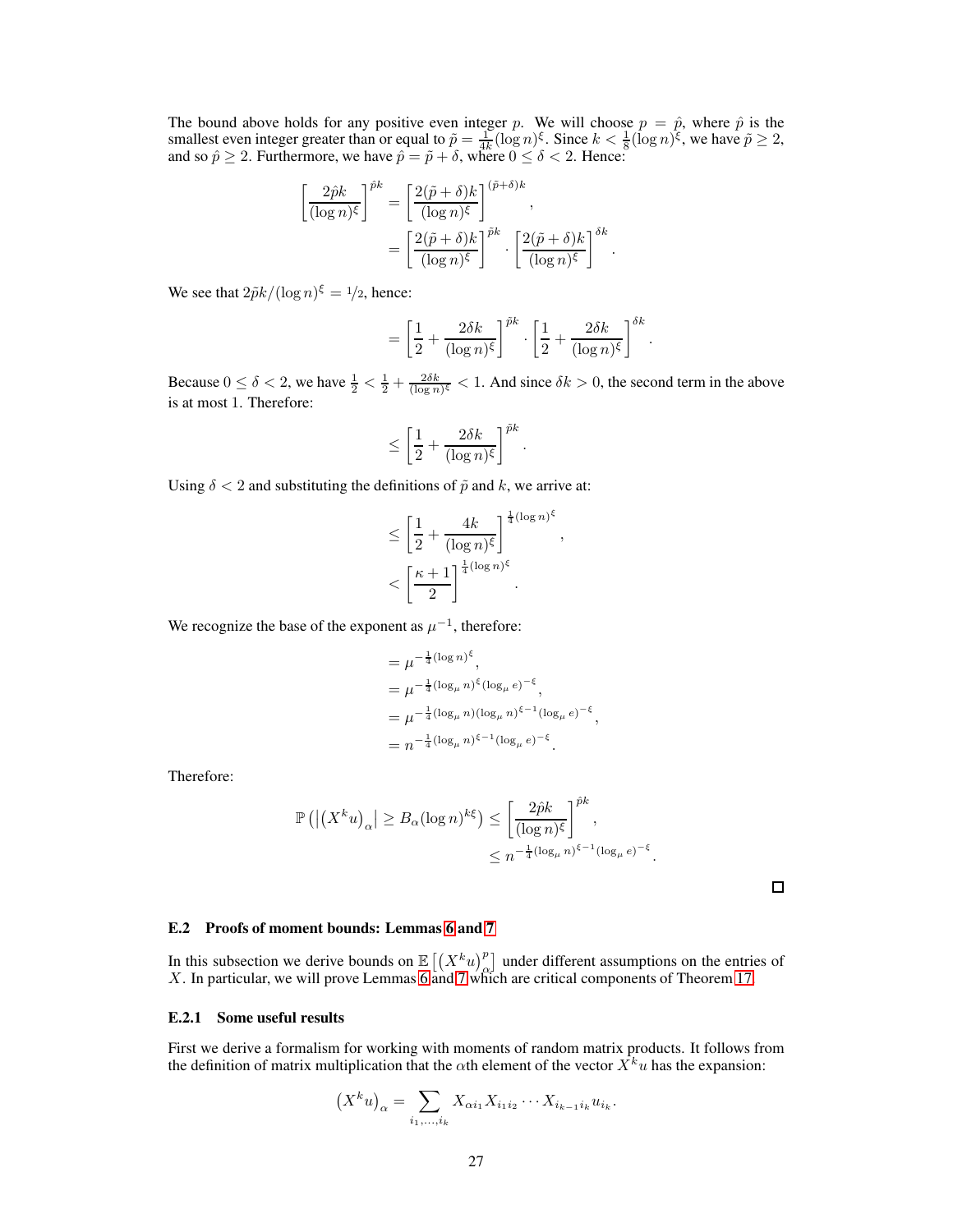As a result, we have:

$$
\mathbb{E}\left[ (X^k u)_\alpha^p \right] = \mathbb{E}\left[ \left( \sum_{i_1, ..., i_k} X_{\alpha i_1} X_{i_1 i_2} \cdots X_{i_{k-1} i_k} u_{i_k} \right)^p \right],
$$
  

$$
= \mathbb{E}\left[ \sum_{i_1^{(1)}, ..., i_k^{(1)}} \cdots \sum_{i_1^{(p)}, ..., i_k^{(p)}} \prod_{r=1}^p X_{\alpha i_1^{(r)}} X_{i_1^{(r)} i_2^{(r)}} \cdots X_{i_{k-1}^{(r)} i_k^{(r)}} u_{i_k^{(r)}} \right].
$$

Here there are p summations, each over an independently-varying set of k variables  $i_1^{(r)}, \ldots, i_k^{(r)}$ which range from  $1$  to  $n$ . We replace the variables of summation with indexing functions, defined as follows.

**Definition 4.** For positive integers p and k and an index  $\alpha \in [n]$ , a  $(p, k, \alpha)$ *-indexing function* is a discrete map  $\tau : [p] \times \{0, \ldots, k\} \to [n]$  satisfying  $\tau(r, 0) = \alpha$  for all  $r \in [p]$ .

An indexing function  $\tau$  corresponds to a single configuration of the variables of summation in the expectation above. That is, we may interpret  $\tau(r, \ell)$  as the value of the variable  $i_{\ell}^{(r)}$  $\ell^{(r)}$  in a particular configuration. As such, we will use the shorthand notation  $\tau_{\ell}^{(r)} = \tau(r,\ell)$  so that  $X_{i_{\ell-1}^{(r)}i_{\ell}^{(r)}}$  is replaced by  $X_{\tau_{\ell-1}^{(r)}\tau_\ell^{(r)}}.$ 

Let  $\mathcal{Z}_{p,k,\alpha}$  be the set of all  $(p, k, \alpha)$ -index functions. The above expectation can be written as:

$$
\mathbb{E}\left[ (X^{k}u)_{\alpha}^{p} \right] = \mathbb{E}\left[ \sum_{\tau \in \mathcal{Z}_{p,k,\alpha}} \prod_{r=1}^{p} X_{\tau_{0}^{(r)}\tau_{1}^{(r)}} X_{\tau_{1}^{(r)}\tau_{2}^{(r)}} \cdots X_{\tau_{k-1}^{(r)}\tau_{k}^{(r)}} u_{\tau_{k}^{(r)}} \right],
$$
\n
$$
= \sum_{\tau \in \mathcal{Z}_{p,k,\alpha}} \mathbb{E}\left[ \prod_{r=1}^{p} X_{\tau_{0}^{(r)}\tau_{1}^{(r)}} X_{\tau_{1}^{(r)}\tau_{2}^{(r)}} \cdots X_{\tau_{k-1}^{(r)}\tau_{k}^{(r)}} u_{\tau_{k}^{(r)}} \right],
$$
\n
$$
\leq \sum_{\tau \in \mathcal{Z}_{p,k,\alpha}} \left| \mathbb{E}\left[ \prod_{r=1}^{p} X_{\tau_{0}^{(r)}\tau_{1}^{(r)}} X_{\tau_{1}^{(r)}\tau_{2}^{(r)}} \cdots X_{\tau_{k-1}^{(r)}\tau_{k}^{(r)}} u_{\tau_{k}^{(r)}} \right] \right|,
$$
\n
$$
= \sum_{\tau \in \mathcal{Z}_{p,k,\alpha}} \underbrace{\left| \left( \prod_{r=1}^{p} u_{\tau_{k}^{(r)}} \right) \right|}_{\omega_{u}(\tau)} \cdot \underbrace{\left| \mathbb{E}\left[ \prod_{r=1}^{p} X_{\tau_{0}^{(r)}\tau_{1}^{(r)}} X_{\tau_{1}^{(r)}\tau_{2}^{(r)}} \cdots X_{\tau_{k-1}^{(r)}\tau_{k}^{(r)}} \right] \right|}_{\varphi(\tau)},
$$
\n
$$
= \sum_{\tau \in \mathcal{Z}_{p,k,\alpha}} \omega_{u}(\tau) \cdot \varphi(\tau).
$$
\n(15)

Here we write  $\omega_u$  to show that  $\omega_u$  is parametrized by the vector u. On the other hand,  $\varphi$  does not depend on  $u$ . In the following two parts, we derive bounds on this quantity under assumptions on the magnitude or variance of  $X_{ij}$ . In each case the core approach is the same: we bound the size of  $\varphi(\tau)$  for any  $\tau$  by using the assumptions on X, and then bound the number of  $\tau$  for which  $\varphi$  and  $\omega_u$ are non-zero.

The entries in the upper-triangle of the random matrix  $X$  are independent, but not necessarily identically distributed. Rather, the assumptions that we will place on the entries of  $X$  will not depend on the indices. As a result, it is not important to use the precise knowledge of which entries of X are selected by an indexing function  $\tau$  in order to bound  $\varphi(\tau)$ . We will therefore partition the set of indexing functions into equivalence classes which characterize the important structure of the indexing, and then derive a bound for each equivalence class independently.

First, some notation: For a set of sets A, we write  $[A]$  to denote the union of all elements of A; i.e.,  $[A] = \bigcup_{\gamma \in A} \gamma$ . We introduce the following notion:

<span id="page-27-1"></span>**Definition 5.** A  $(p, k)$ -index partition  $\Gamma$  is a partition of a subset of  $\{1, \ldots, p\} \times \{0, \ldots, k\}$  with the property that there exists a block  $\tilde{\gamma} \in \Gamma$  such that every pair of the form  $(r, 0)$  is in  $\tilde{\gamma}$ ; that is:

<span id="page-27-0"></span>
$$
\exists \tilde{\gamma} \in \Gamma \text{ s.t. } \tilde{\gamma} \supset \{(r,0) : r \in \{1,\ldots,p\}\}.
$$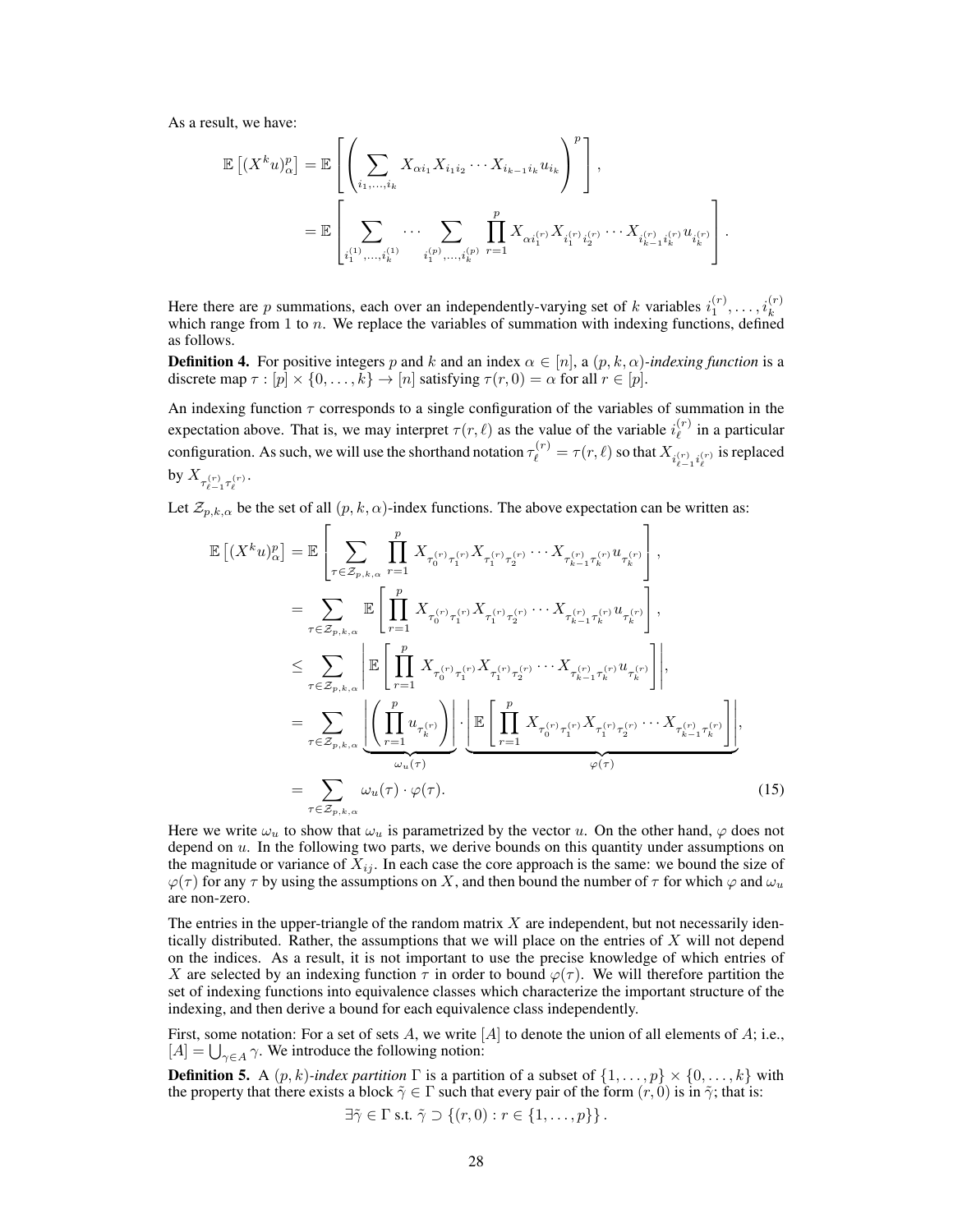We call  $\tilde{\gamma}$  the *root block* of  $\Gamma$ .

Note that a  $(p, k)$ -index partition is a partition of a *subset* of  $[p] \times \{0, \ldots, k\}$ ; i.e., it is not necessarily the case that  $[\Gamma]$  is the full set  $[p] \times \{0, \ldots, k\}$ . For example, any  $(p-1, k-1)$ -index partition is also a  $(p, k)$ -index partition by definition. We will later find it useful to make use of such "subpartitions", but for the time being we will only consider index partitions which in fact partition the full set. Let  $\mathcal{P}_{p,k}$  be the set of all "full"  $(p, k)$ -index partitions  $\Gamma$  such that  $[\Gamma] = [p] \times \{0, \ldots, k\}.$ 

Next, note that an index partition  $\Gamma \in \mathcal{P}_{p,k}$  defines an equivalence relation on [Γ]. We use the following notation to denote this relation:

**Notation.** For pairs  $(r, \ell), (\tilde{r}, \tilde{\ell}) \in [\Gamma]$  we write  $(r, \ell) \overset{\Gamma}{\sim} (\tilde{r}, \tilde{\ell})$  if and only if there exists a block  $\gamma \in \Gamma$  such that  $\gamma$  contains both  $(r, \ell)$  and  $(\tilde{r}, \tilde{\ell})$ .

We relate indexing functions and index partitions in the following way:

**Definition 6.** We say that an indexing function  $\tau$  *respects* the partition  $\Gamma \in \mathcal{P}_{p,k}$  when  $\tau_{\ell}^{(r)} = \tau_{\ell'}^{(r')}$  $\ell'$ if and only if  $(r, \ell) \stackrel{\Gamma}{\sim} (r', \ell').$ 

It is clear that for any indexing function  $\tau$ , there is exactly one partition  $\Gamma \in \mathcal{P}_{p,k}$  such that  $\tau$  respects Γ. As such, we have implicitly established an equivalence relation between indexing functions:  $τ$ and  $\tau'$  are equivalent if and only if they respect the same index partition. For an index partition  $\Gamma \in \mathcal{P}_{p,k}$ , write  $\mathcal{Z}_{p,k,\alpha} \{\Gamma\}$  to denote the set of all indexing functions which respect  $\Gamma$ . Then Equation [\(15\)](#page-27-0) can be re-written as:

<span id="page-28-1"></span>
$$
\mathbb{E}\left[\left(X^{k}u\right)_{\alpha}^{p}\right] \leq \sum_{\Gamma \in \mathcal{P}_{p,k}} \sum_{\tau \in \mathcal{Z}_{p,k,\alpha}\{\Gamma\}} \omega_{u}(\tau) \cdot \varphi(\tau). \tag{16}
$$

**Definition 7** (Twin property). Let  $\Gamma \in \mathcal{P}_{p,k}$ . Let  $(r,\ell) \in [\Gamma]$  and  $(\tilde{r}, \tilde{\ell}) \in [\Gamma]$  be distinct and such that  $\ell, \tilde{\ell} > 0$ . We say that  $(r, \ell)$  and  $(\tilde{r}, \tilde{\ell})$  are *twins in*  $\Gamma$  if either:

1.  $(r, \ell) \stackrel{\Gamma}{\sim} (\tilde{r}, \tilde{\ell})$  and  $(r, \ell - 1) \stackrel{\Gamma}{\sim} (\tilde{r}, \tilde{\ell} - 1)$ ; or 2.  $(r, \ell) \stackrel{\Gamma}{\sim} (\tilde{r}, \tilde{\ell} - 1)$  and  $(r, \ell - 1) \stackrel{\Gamma}{\sim} (\tilde{r}, \tilde{\ell})$ .

We say that a  $(p, k)$ -index partition  $\Gamma$  satisfies the *twin property* if for any pair  $(r, \ell) \in [\Gamma]$  with  $\ell > 0$  there exists a distinct  $(\tilde{r}, \tilde{\ell}) \in [\Gamma]$  with  $\tilde{\ell} > 0$  such that  $(r, \ell)$  and  $(\tilde{r}, \tilde{\ell})$  are twins in  $\Gamma$ .

<span id="page-28-0"></span>**Lemma 8.** Let  $\tau$  be an indexing function respecting the partition  $\Gamma$ . Then  $(r, \ell)$  and  $(\tilde{r}, \tilde{\ell})$  are twins  $\inf$  *if and only if*  $X_{\tau_{\tilde{\ell}-1}^{(\tilde{r})}\tau_{\tilde{\ell}}^{(\tilde{r})}} = X_{\tau_{\ell-1}^{(r)}\tau_{\ell}^{(r)}}$ .

*Proof.* Due to the symmetry of X and the independence of its entries along the upper triangle, we have that for any indices  $i, j, i', j', X_{ij} = X_{i'j'}$  if and only if either 1)  $(i, j) = (i', j')$  or 2)  $(i, j) = (j', i')$ . This is the case if and only if  $\tau_i^{(\tilde{r})}$  $\frac{d(\tilde{r})}{d\tilde{\ell}-1} = \tau_{\ell-1}^{(r)}$  $\tau_{\ell-1}^{(r)}$  and  $\tau_{\tilde{\ell}}^{(\tilde{r})} = \tau_{\ell}^{(r)}$  $\tau^{(r)}_\ell$  or 2)  $\tau^{(\tilde{r})}_{\tilde{\ell}-1}$  $\frac{d(\tilde{r})}{d\tilde{\ell}-1} = \tau_{\ell}^{(r)}$  $\ell^{(r)}$  and  $\tau_{\tilde{\ell}}^{(\tilde{r})}=\tau_{\ell-1}^{(r)}$  $(\hat{r})$ . The fact that that this holds if and only if  $(r, \ell)$  and  $(\tilde{r}, \tilde{\ell})$  are twins follows from the definition of twins and the notion of  $\tau$  respecting the partition  $\Gamma$ . П

**Definition 8.** For any index partition  $\Gamma \in \mathcal{P}_{p,k}$ , denote by  $T\{\Gamma\}$  the set of equivalence classes of the *twin relation*, defined on  $[p] \times [k]$  by  $(r, \ell) \sim (\tilde{r}, \tilde{\ell})$  if and only if  $(r, \ell)$  and  $(\tilde{r}, \tilde{\ell})$  are twins.

**Notation.** If  $\tau$  is an indexing function which respects  $\Gamma$  and  $\rho \in T\{\Gamma\}$ , we write  $X_{\rho}$  to denote the random variable  $X_{ij}$  such that  $X_{ij} = X_{\tau_{\ell-1}^{(r)}\tau_{\ell}^{(r)}}$  for every  $(r, \ell) \in \rho$ ; this is well-defined as a result of Lemma [8.](#page-28-0)

<span id="page-28-2"></span>**Lemma 9.** *Let*  $\Gamma \in \mathcal{P}_{p,k}$  *and suppose*  $\tau$  *is an indexing function which respects*  $\Gamma$ *. Then:* 

$$
\varphi(\tau) = \prod_{\rho \in T\{\Gamma\}} \left| \mathbb{E}\left[X_{\rho}^{|\rho|}\right] \right|.
$$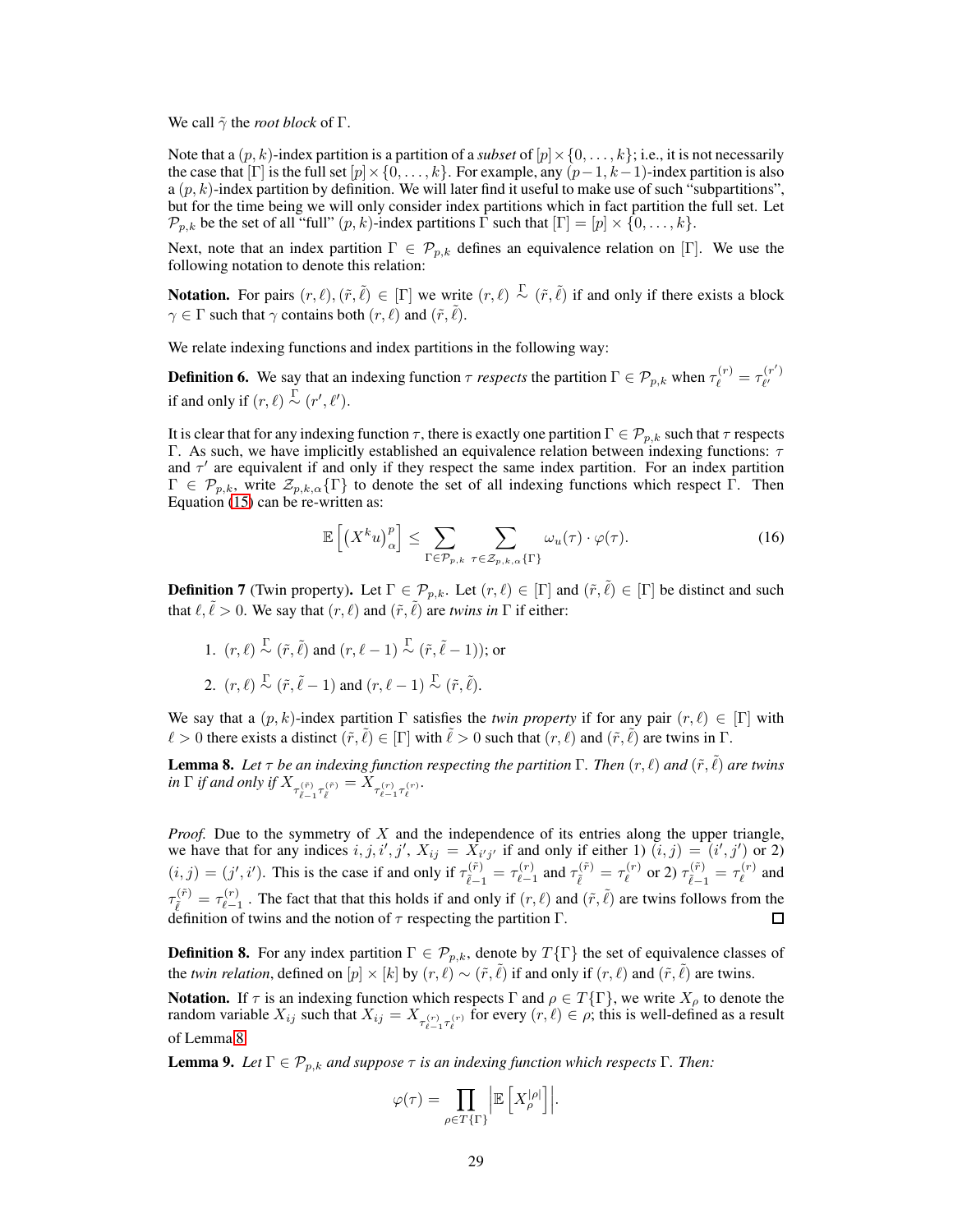*Proof.* Lemma [8](#page-28-0) implies that the equivalence classes of the twin relation partition the *pk* terms of the product in  $\varphi$  into sets of random variables which are equal. Since the entries of X are independent random variables, the expectation factors.  $\Box$ 

<span id="page-29-0"></span>Since  $\mathbb{E}X = 0$ , we have the following corollary:

**Corollary 1.** *Suppose that*  $\Gamma \in \mathcal{P}_{p,k}$  *does not satisfy the twin property; i.e., there exists a pair*  $(\hat{r}, \hat{\ell}) \in [\Gamma]$  *that does not have a twin in*  $\Gamma$ *. Then*  $\varphi(\tau) = 0$  *for every*  $\tau$  *respecting*  $\Gamma$ *.* 

Corollary [1](#page-29-0) implies that only partitions satisfying the twin property contribute to the sum in Equation [\(16\)](#page-28-1).

**Lemma 10.** *Let*  $F = \{i : u_i \neq 0\}$ . *Fix*  $\alpha \in [n]$ *. Suppose that*  $\Gamma \in \mathcal{P}_{p,k}$  *is such that the root block*  $\tilde{\gamma}$ *contains an element of the form*  $(r, k)$  *for some*  $r \in [p]$ *. Then if*  $\alpha \notin \overline{F}$  *we have*  $\omega_u(\tau) = 0$  *for every* τ *which respects* Γ*.*

*Proof.* By the definition of an indexing function,  $\tau_0^{(r)} = \alpha$  for every  $r \in [p]$ . Let  $r^*$  be such that  $(r^*, k) \in \tilde{\gamma}$ . If  $\tau$  respects  $\Gamma$ , then it is necessarily the case that  $\tau_k^{(r^*)} = \tau_0^{(r^*)} = \alpha$ . Then  $u_{\tau_k^{(r^*)}} = u_\alpha$ . If  $\alpha \notin F$ , then  $u_{\alpha} = 0$  and hence  $\omega_u(\tau) = 0$ .

**Definition 9.** Fix a set  $F \subset [n]$  and an index  $\alpha \in [n]$ . We write  $\mathcal{P}_{p,k}^{+(F,\alpha)}$  to denote the set of all  $\Gamma \in \mathcal{P}_{p,k}$  such that

- 1. Γ satisfies the twin property; and
- 2. if  $\alpha \notin F$ , the root block  $\tilde{\gamma} \in \Gamma$  contains no elements of the form  $(r, k)$ .

The partitions in  $\mathcal{P}_{p,k}^{+(F,\alpha)}$  do not contribute to Equation [\(16\)](#page-28-1). Hence:

$$
\mathbb{E}\left[\left(X^k u\right)_\alpha^p\right] \leq \sum_{\Gamma \in \mathcal{P}_{p,k}^{+(F,\alpha)}} \sum_{\tau \in \mathcal{Z}_{p,k,\alpha} \{\Gamma\}} \omega_u(\tau) \cdot \varphi(\tau).
$$

It is necessary for a partition  $\Gamma$  to be an element of  $\mathcal{P}_{p,k}^{+(F,\alpha)}$  in order for a  $\tau$  respecting it to be such that  $\varphi(\tau) \neq 0$ , however this is not a sufficient condition. Suppose that  $\tau_k^{(r)}$  $k^{(r)} \notin F$  for some r. Then  $u_{\tau_k^{(r)}} = 0$  and hence  $\omega_u(\tau) = 0$ . Therefore, we can restrict ourselves to considering  $\tau$  which map  $(r, k)$  to F. Define:

$$
\mathcal{Z}_{p,k,\alpha}^{+(F)}\{\Gamma\} = \{\tau \in \mathcal{Z}_{p,k,\alpha}\{\Gamma\} : \tau_k^{(r)} \in F \quad \forall r \in [p]\}.
$$

Then:

$$
\mathbb{E}\left[\left(X^k u\right)_\alpha^p\right] \leq \sum_{\Gamma \in \mathcal{P}_{p,k}^{+(F,\alpha)}} \sum_{\tau \in \mathcal{Z}_{p,k,\alpha}^{+(F)}\{\Gamma\}} \omega_u(\tau) \cdot \varphi(\tau).
$$

Fix  $\Gamma \in \mathcal{P}_{p,k}$ . Suppose that  $\varphi(\tau) \leq \Phi_{\Gamma}$  for any  $\tau \in \mathcal{Z}_{p,k,\alpha}^{+(F)}(\Gamma)$ . Furthermore, suppose that  $|\mathcal{Z}_{p,k,\alpha}^{+(F)}\{\Gamma\}| \leq Z_{\Gamma}$ . Note that  $\omega_u(\tau) \in [0,1]$ , since it is the product of magnitudes of entries of u and  $||u||_{\infty} = 1$ . Therefore:

$$
\mathbb{E}\left[\left(X^k u\right)_\alpha^p\right] \leq \sum_{\Gamma \in \mathcal{P}_{p,k}^{+(F,\alpha)}} Z_\Gamma \cdot \Phi_\Gamma.
$$

If  $Z_{\Gamma} \cdot \Phi_{\Gamma} \leq B$  for all  $\Gamma \in \mathcal{P}_{p,k}^{+(F,\alpha)}$ , then:

$$
\leq \sum_{\Gamma \in \mathcal{P}_{p,k}^{+(F,\alpha)}} B,
$$
  
= 
$$
\left| \mathcal{P}_{p,k}^{+(F,\alpha)} \right| \cdot B.
$$

We can bound the number of partitions loosely using the following lemma: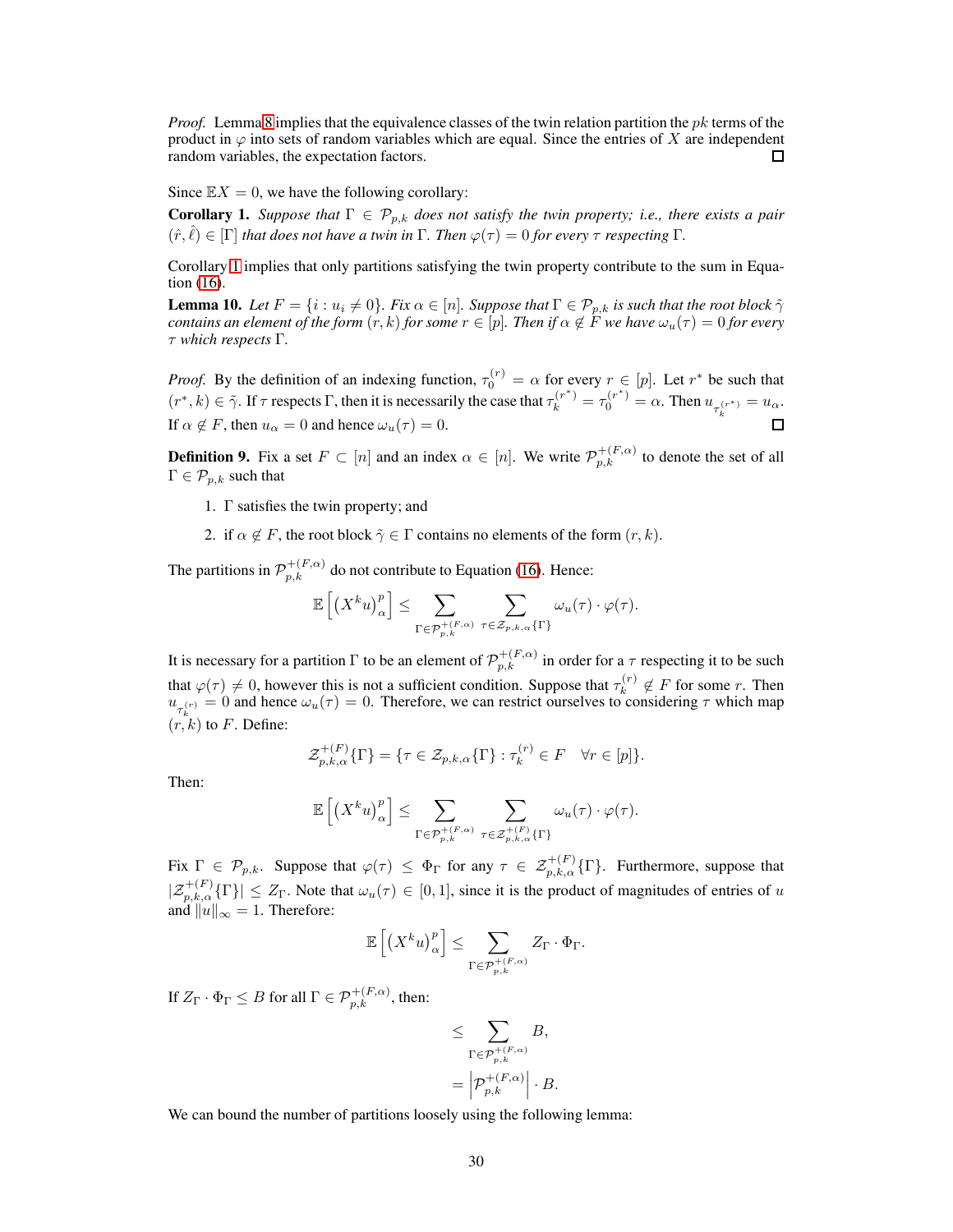**Lemma 11.**  $|\mathcal{P}_{p,k}| \leq (2pk)^{pk}$ .

*Proof.* Let  $\mathcal{P}'_{p,k}$  be the set of all partitions of  $\{1,\ldots,p\} \times \{1,\ldots,k\}$ . The number of such partitions is the pk-th Bell number; a well-known bound gives  $|\mathcal{P}'_{p,k}| \leq (pk)^{pk}$ . We generate  $\mathcal{P}_{p,k}$  from  $\mathcal{P}'_{p,k}$ in the following way: For every  $\Gamma \in \mathcal{P}_{p,k}^{\prime}$ , we

- 1. Create a new block  $\tilde{\gamma} = \{(r, 0) : r \in \{1, ..., p\}\}.$
- 2. For every element  $(r, \ell)$  in  $\{1, \ldots, p\} \times \{1, \ldots, k\}$ , make an independent decision about whether to move  $(r, \ell)$  from the block of  $\Gamma$  containing it to the new block  $\tilde{\gamma}$ . There are  $2^{pk}$  possible ways of deciding which elements to move, and so there are  $2^{pk}$  partitions of  $\{1,\ldots,p\} \times \{0,\ldots,k\}$  generated from Γ.

For each partition  $\Gamma \in \mathcal{P}_{p,k}'$  we generate  $2^{pk}$  partitions; in total, we generate  $2^{pk} \cdot |\mathcal{P}_{p,k}'| = (2pk)^{pk}$ . It is clear that  $\mathcal{P}_{p,k}$  is a subset of the generated partitions. Since some of the partitions generated from  $\Gamma$  and a distinct partition  $\Gamma'$  will be identical,  $(2pk)^{pk}$  is only an upper-bound on  $|\mathcal{P}_{p,k}|$ .

Since  $\mathcal{P}_{p,k}^{+(F,\alpha)} \subset \mathcal{P}_{p,k}$ , we have  $\left| \mathcal{P}_{p,k}^{+(F,\alpha)} \right|$  $\left| \sum_{p,k=1}^{+(F,\alpha)} \right| \leq (2pk)^{pk}$ . We have therefore derived the following result:

<span id="page-30-0"></span>**Lemma 12.** *Fix a vector* u *and let*  $F = \{i : u_i \neq 0\}$ *. Fix an index*  $\alpha \in [n]$ *. For an index partition*  $\Gamma \in \mathcal{P}_{p,k}^{+(F,\alpha)}$ , suppose that  $\varphi(\tau) \leq \Phi_{\Gamma}$  for any  $\tau \in \mathcal{Z}_{p,k,\alpha}^{+(F)}\{\Gamma\}$ , and that  $|\mathcal{Z}_{p,k,\alpha}^{+(F)}\{\Gamma\}| \leq Z_{\Gamma}$ . If  $Z_{\Gamma} \cdot \Phi_{\Gamma} \leq B$  for all  $\Gamma \in \mathcal{P}_{p,k}^{+(F,\alpha)}$ , then:

$$
\mathbb{E}\left[\left(X^k u\right)_\alpha^p\right] \le (2pk)^{pk} \cdot B.
$$

<span id="page-30-1"></span>We will use this result as a starting point for proving Lemmas [6](#page-25-2) and [7.](#page-25-3) In the next two parts, we will derive  $B$  under different assumptions on the entries of  $X$ .

**Lemma 13.** *Fix a vector u and let*  $F = \{i : u_i \neq 0\}$ . Let  $\Gamma \in \mathcal{P}_{p,k}^{+(F,\alpha)}$ . Then

$$
\Big|\mathcal {Z}_{p,k,\alpha}^{+(F)}\{\Gamma\}\Big|\leq n^{|\Gamma|-1}.
$$

*Moreover, let* Q ⊂ Γ *be the set of blocks in* Γ *which contain an element of the form* (r, k) *for some*  $r \in [p]$ *. Suppose that*  $\alpha \notin F$ *. Then:* 

$$
\left| \mathcal{Z}_{p,k,\alpha}^{+(F)}\{\Gamma\}\right| \leq n^{|\Gamma|-|Q|-1}\cdot |F|^{|Q|}.
$$

*Proof.* By definition,  $\tau_{\ell}^{(r)} = \tau_{\tilde{\ell}}^{(\tilde{r})}$  $(\bar{r})$  if and only if  $(r, \ell) \stackrel{\Gamma}{\sim} (\tilde{r}, \tilde{\ell})$ . Hence an indexing function  $\tau$ respecting Γ takes a distinct value on each  $\gamma \in \Gamma$ . Exactly one block of the partition contains the pairs of the form  $(r, 0)$ , and on this block  $\tau$  must take the value  $\alpha$ . On the remaining  $|\Gamma - 1|$  blocks  $\tau$  takes a value in  $[n]$ . Ignoring the constraint that these values be distinct between blocks to obtain an upper bound, there are  $n^{|\Gamma|-1}$  possible choices for the values of  $\tau$  on these blocks; this gives the desired upper bound.

For the second part, recognize that since  $\tau \in \mathcal{Z}_{p,k,\alpha}^{+(F)}\{\Gamma\}$  we have  $\tau_k^{(r)} \in F$  by assumption. Hence the number of possible values which  $\tau$  may take on a block in Q is bounded above by  $|F|$ . Furthermore, it is true that Q does not contain the root block of the partition – this follows from the definition of  $\mathcal{P}_{p,k}^{+(F,\alpha)}$  and the assumption that  $\alpha \notin F$ . The result then follows immediately.  $\Box$ 

## E.2.2 Proof of Lemma [6](#page-25-2)

<span id="page-30-2"></span>In this part, we will bound  $\mathbb{E}[(X^k u)_\alpha^p]$  under the assumption that  $\mathbb{E}[|X_{ij}|^s] \le 1/n$  for all  $s \ge 2$ . As per Lemma [12,](#page-30-0) it is sufficient to bound  $Z_{\Gamma} \cdot \Phi_{\Gamma}$  for all partitions  $\Gamma$  satisying the twin property. In the following two lemmas, let  $\Gamma \in \mathcal{P}_{p,k}^{+(F,\alpha)}$  and suppose that  $\mathbb{E} \left[ |X_{ij}|^s \right] \leq \frac{1}{n}$  for all  $s \geq 2$ .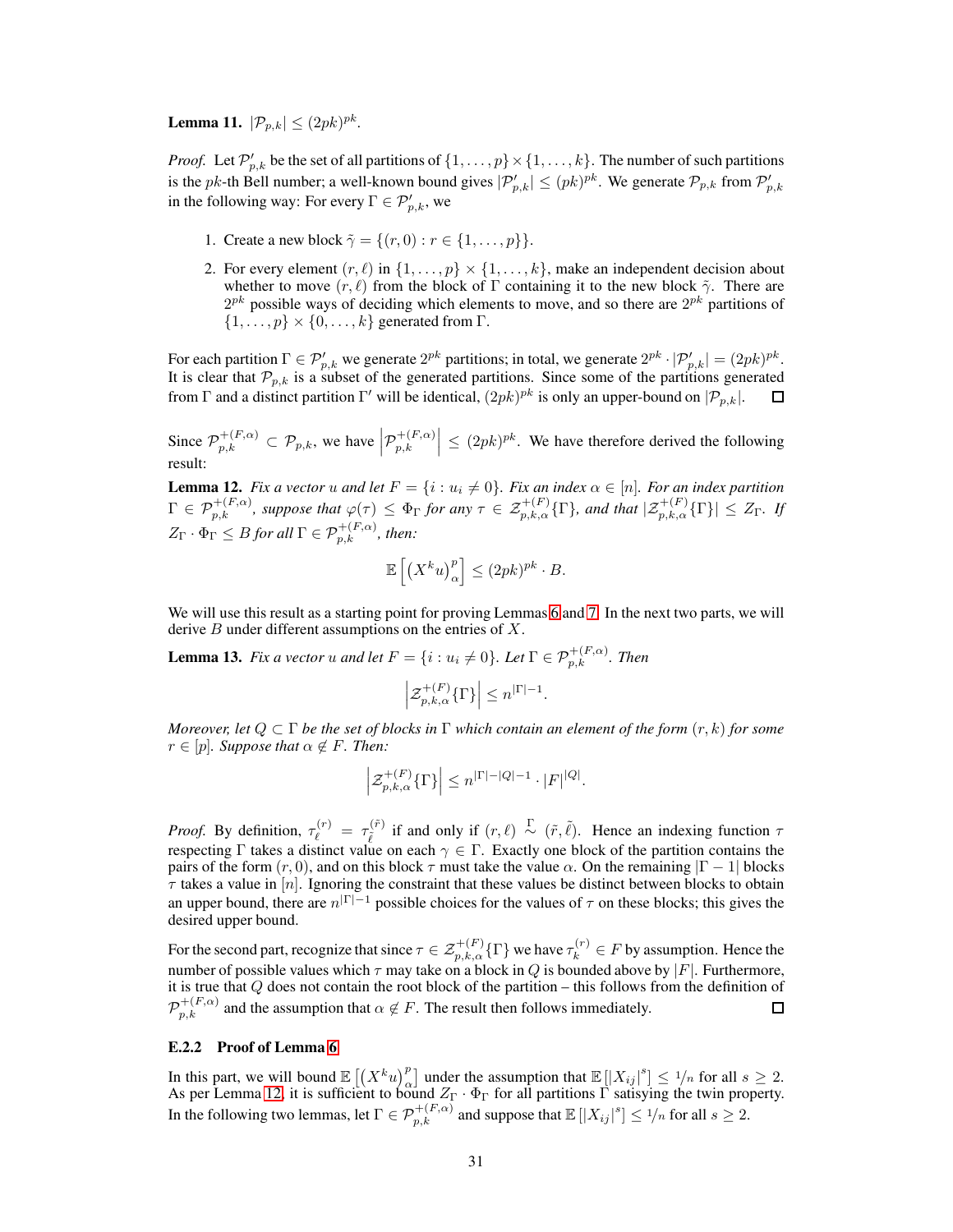**Lemma 14.** *For any*  $\tau \in \mathcal{Z}_{p,k,\alpha}^{+(F)}\{\Gamma\}$  *we have*  $\varphi(\tau) \leq \Phi_{\Gamma}$ *, where*  $\Phi_{\Gamma} = n^{-|T\{\Gamma\}|}$ *.* 

*Proof.* As a result of Lemma [9:](#page-28-2)

$$
\varphi(\tau) = \prod_{\rho \in T\{\Gamma\}} \left| \mathbb{E} \left[ X_{\rho}^{|\rho|} \right] \right|.
$$

We upper bound this by:

$$
\leq \prod_{\rho\in T\{\Gamma\}}\mathbb{E}\left[|X_\rho|^{|\rho|}\right].
$$

Since  $\Gamma$  satisfies the twin property we have  $|\rho| \ge 2$ . Then  $\mathbb{E} \left[ |X_\rho|^{\rho} \right] \le 1/n$  by assumption, and so:

$$
\leq \prod_{\rho \in T\{\Gamma\}} n^{-1},
$$
  
=  $n^{-|T\{\Gamma\}|}$ .

<span id="page-31-0"></span>**Lemma 15.** We have  $|\mathcal{Z}_{p,k,\alpha}^{+(F)}\{\Gamma\}| \leq Z_{\Gamma}$ , where  $Z_{\Gamma} = n^{|T\{\Gamma\}|}$ .

*Proof.* From Lemma [13](#page-30-1) we have  $|\mathcal{Z}_{p,k,\alpha}^{+(F)}(\Gamma)| \le n^{|\Gamma|-1}$ . We now show that  $|\Gamma| - 1 \le |\Gamma\{\Gamma\}|$ . It is sufficient to find an injection from the set  $V \subset \Gamma$  of non-root blocks of  $\Gamma$  to  $T\{\Gamma\}$ ; The existence of an injection proves that  $|V| \leq |T\{\Gamma\}|$ , and since  $\Gamma$  has exactly one root block it follows that  $|\Gamma| - 1 \leq |T\{\Gamma\}|$ . We construct an injection  $g: V \to T\{\Gamma\}$  as follows. For any block  $\gamma \in \Gamma$ , let min  $\gamma$  be the pair  $(r^*, \ell^*) \in \gamma$  which is the minimum element with respect to the natural lexicographical order. That is,  $(r^*, \ell^*) \in \gamma$  is the pair such that for any other  $(r, \ell) \in \gamma$ , either  $r > r^*$  or it is the case that both  $r = r^*$  and  $\ell > \ell^*$ . The injection g is defined by:

 $g : \gamma \mapsto$  the equivalence class  $\rho \in T\{\Gamma\}$  containing min  $\gamma$ .

First note that this is a function since  $T\{\Gamma\}$  partitions the set  $[p] \times [k]$  such that  $g(\gamma)$  is uniquely defined. Next we show that it is indeed an injection. Suppose for a contradiction that  $\gamma$  and  $\gamma'$  are distinct members of  $\Gamma$  and that  $g(\gamma) = g(\gamma')$ . Let  $(r, \ell) = \min \gamma$  and  $(r', \ell') = \min \gamma'$ , and assume (without loss of generality) that  $(r, \ell) < (r', \ell')$  with respect to the lexicographical order on pairs.

The fact that  $g(\gamma) = g(\gamma')$  implies that  $(r, \ell)$  and  $(r', \ell')$  are twins. Therefore one of two cases hold: In the first case,  $(r, \ell) \stackrel{\Gamma}{\sim} (r', \ell')$  and  $(r, \ell-1) \stackrel{\Gamma}{\sim} (r', \ell')$ . This results in a contradiction, because then  $\gamma = \gamma'$ ; i.e., they are not distinct. In the second case,  $(r, \ell) \sim (r', \ell'-1)$  and  $(r, \ell-1) \sim (r', \ell')$ . In particular,  $(r, \ell - 1)$  and  $(r', \ell')$  are both in the same block  $\gamma'$  of  $\Gamma$ . Note that  $(r', \ell') = \min \gamma'$ . But  $(r, \ell - 1) < (r, \ell) < (r', \ell')$ . This is a contradiction. Since both cases lead to contradictions, the assumption cannot hold. Therefore  $g(\gamma) \neq g(\gamma')$  when  $\gamma \neq \gamma'$ , and g is an injection. □

With these results it is easy to prove Lemma [6,](#page-25-2) restated below:

**Lemma 6.** *If*  $\mathbb{E}[|X_{ij}|^s] \leq \frac{1}{n}$  *for all*  $s \geq 2$ *, then* 

$$
\mathbb{E}\left[\left(X^k u\right)_\alpha^p\right] \le (2pk)^{pk}.
$$

*Proof.* Let  $Z_{\Gamma}$  and  $\Phi_{\Gamma}$  be as defined in Lemma [12.](#page-30-0) Using the bounds derived in Lemmas [14](#page-30-2) and [15,](#page-31-0) we have for any  $\Gamma \in \mathcal{P}_{p,k}^{+(F,\alpha)}$ :

$$
Z_{\Gamma} \cdot \Phi_{\Gamma} \le n^{|T\{\Gamma\}|} \cdot n^{-|T\{\Gamma\}|} = 1.
$$

The result then follows immediately from Lemma [12.](#page-30-0)

 $\Box$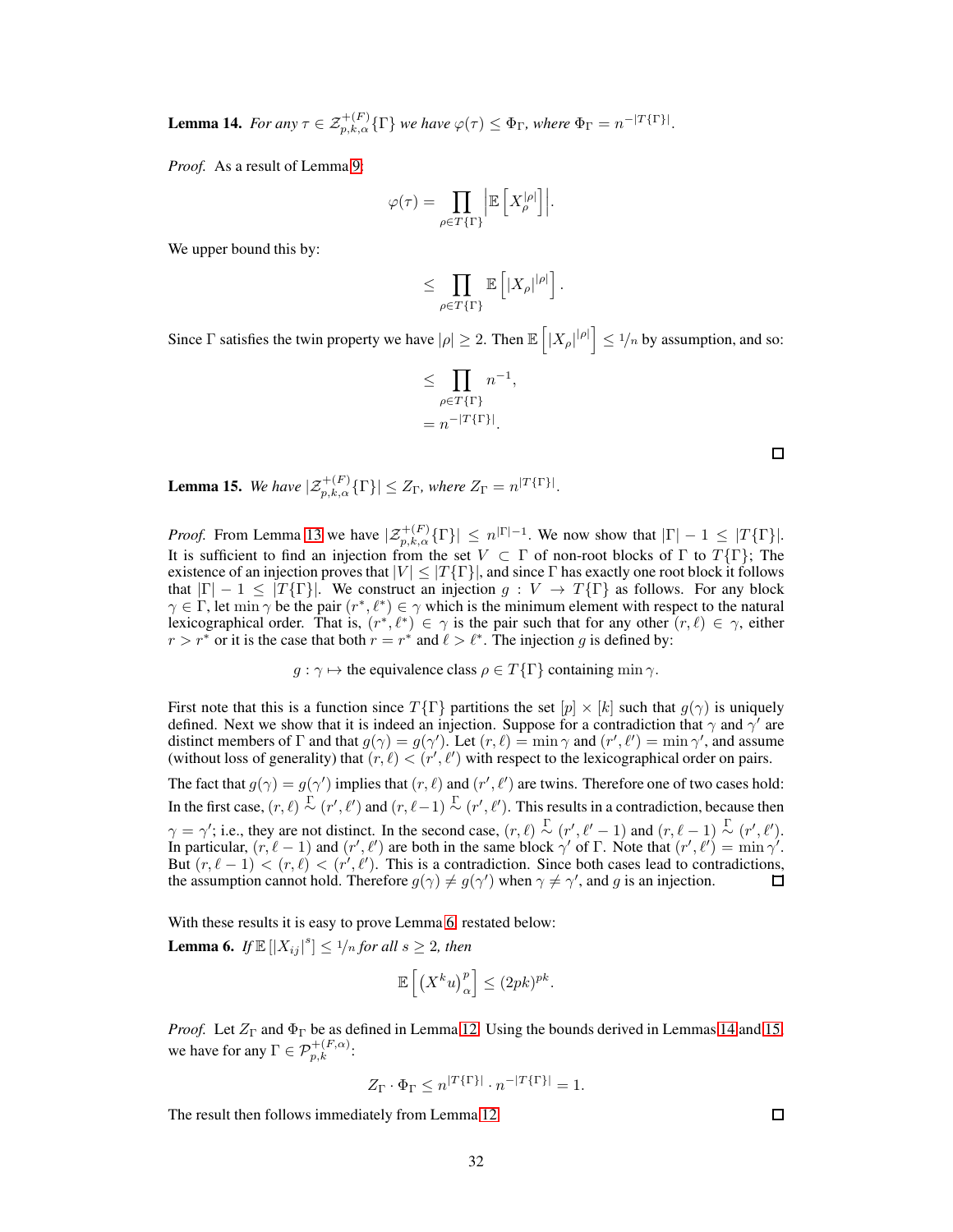## E.2.3 Proof of Lemma [7](#page-25-3)

In this part, we will bound  $\mathbb{E} \left[ \left( X^k u \right)^p \right]$  under the assumption that  $|X_{ij}| \leq 1/\sqrt{n}$  almost surely. Again, as per Lemma [12,](#page-30-0) it is sufficient to bound  $Z_{\Gamma} \cdot \Phi_{\Gamma}$  for all partitions  $\Gamma$  satisfying the twin property. In the following part, assume that  $\Gamma \in \mathcal{P}_{p,k}^{+(F,\alpha)}$  and  $|X_{ij}| \leq 1/\sqrt{n}$  unless otherwise stated.

<span id="page-32-1"></span>We begin by obtaining a bound on the size of  $\varphi$ :

**Lemma 16.** *For any*  $\tau \in \mathcal{Z}_{p,k,\alpha}^{+(F)}\{\Gamma\}$  *we have*  $\varphi(\tau) \leq \Phi_{\Gamma}$ *, where*  $\Phi_{\Gamma} = n^{-pk/2}$ *.* 

*Proof.* We have

$$
\begin{aligned} \varphi(\tau) &= \Bigg| \mathbb{E} \prod_{r=1}^p \prod_{\ell=1}^k X_{\tau_{\ell-1}^{(r)} \tau_{\ell}^{(r)}} \Bigg|, \\ & \leq \mathbb{E} \prod_{r=1}^p \prod_{\ell=1}^k \Bigg| X_{\tau_{\ell-1}^{(r)} \tau_{\ell}^{(r)}} \Bigg|. \end{aligned}
$$

By assumption, the magnitude of each entry of X is bounded by  $1/\sqrt{n}$ . Therefore:

$$
\leq \prod_{r=1}^{p} \prod_{\ell=1}^{k} n^{-1/2},
$$
  
=  $n^{-pk/2}$ .

We next bound the number of indexing functions  $\tau \in \mathcal{Z}^{+(F)}_{p,k,\alpha}\{\Gamma\}$ . To this end, we will use the second part of Lemma [13](#page-30-1) in combination with the following non-trivial result whose proof will constitute much of this section.

<span id="page-32-0"></span>**Lemma 17.** Let  $\Gamma \in \mathcal{P}_{p,k}^{+(F,\alpha)}$ . Let  $Q \subset \Gamma$  be the set of blocks in  $\Gamma$  which contain an element of the *form*  $(r, k)$  *for some*  $r \in [p]$ *. Then* 

$$
|\Gamma| \leq \begin{cases} 1 + \frac{pk}{2}, & \alpha \in F, \\ 1 + \frac{pk}{2} + |Q| - \max\{|Q|, \frac{p}{2}\}, & \alpha \notin F. \end{cases}
$$

<span id="page-32-2"></span>**Lemma 18.** *Fix a set*  $F \subset [n]$  *and an*  $\alpha \in [n]$ *. We have*  $|\mathcal{Z}_{p,k,\alpha}^{+(F)}(\Gamma)| \leq Z_{\Gamma}$ *, where* 

$$
Z_{\Gamma} = n^{rk/2} \cdot \begin{cases} 1, & \alpha \in F, \\ \left(\frac{|F|}{n}\right)^{p/2}, & \alpha \notin F. \end{cases}
$$

*Proof.* Suppose first that  $\alpha \in F$ . From Lemma [13](#page-30-1) we have:

$$
|\mathcal{Z}_{p,k,\alpha}^{+(F)}\{\Gamma\}| \leq n^{|\Gamma|-|Q|-1}\cdot |F|^{|Q|}.
$$

Applying the bound of  $|\Gamma| \leq 1 + \frac{pk}{2}$  from Lemma [17,](#page-32-0) we have

$$
\leq n^{pk/2-|Q|} \cdot |F|^{|Q|}, \qquad (\alpha \in F).
$$

Since  $F \subset [n]$ , we have  $|F| \leq n$ , and so:

$$
\leq n^{rk/2-|Q|} \cdot n^{|Q|},
$$
  
=  $n^{rk/2}$ .

This gives us the first part of our result: when  $\alpha \in F$ . Now assume that  $\alpha \notin F$ . Again, from Lemma [13](#page-30-1) we have

$$
|\mathcal{Z}_{p,k,\alpha}^{+(F)}\{\Gamma\}| \le n^{|\Gamma|-|Q|-1} \cdot |F|^{|Q|}.
$$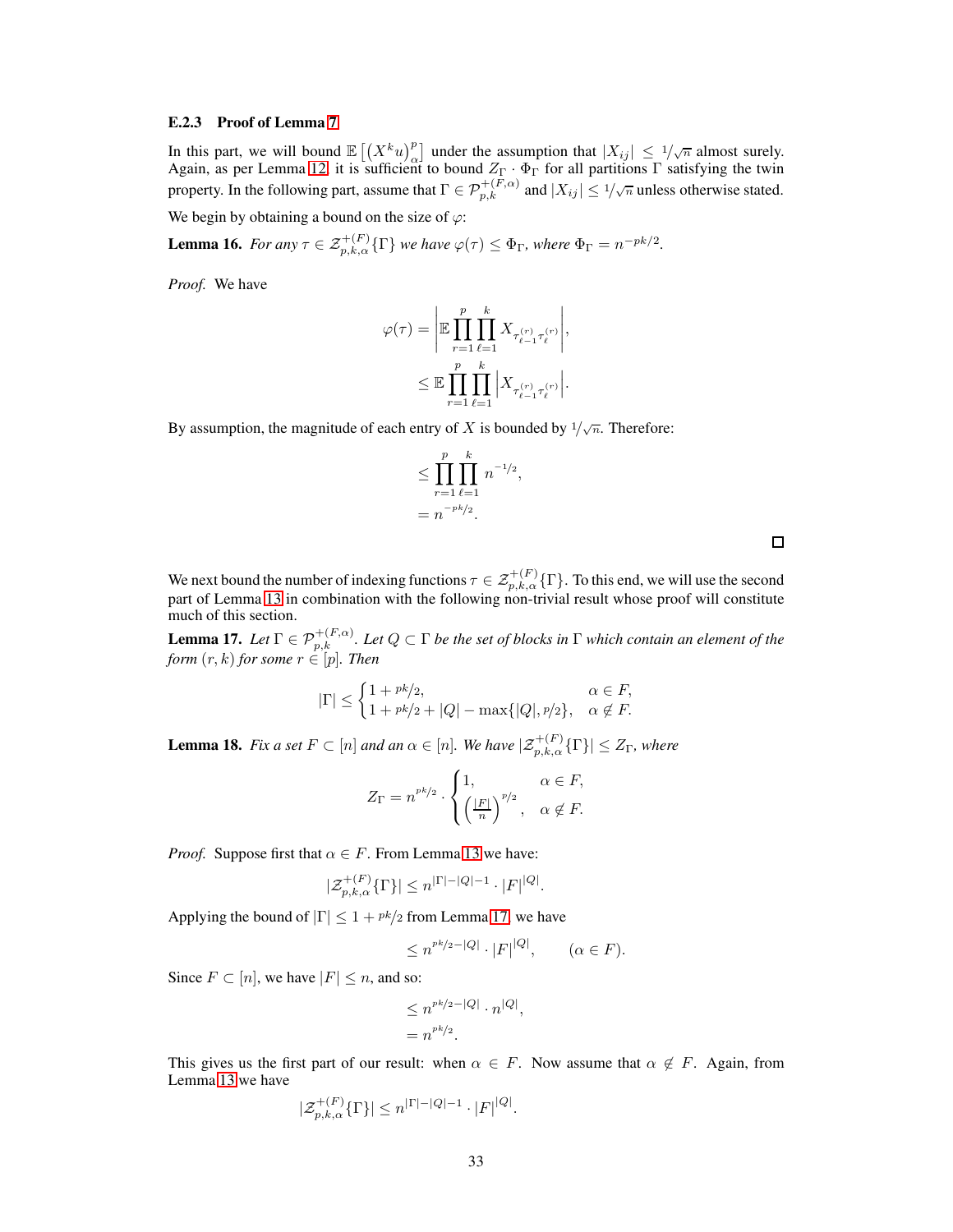Applying the bound on  $|\Gamma|$  from Lemma [17,](#page-32-0) we find:

$$
\leq n^{p k/2 - \max\{|Q|, p/2\}} \cdot |F|^{|Q|}, \qquad (\alpha \notin F).
$$

There are two cases:  $|Q| \geq p/2$  and  $|Q| < p/2$ . In the first case we find

$$
|\mathcal{Z}_{p,k,\alpha}^{+(F)}\{\Gamma\}| \leq |F|^{|Q|} \cdot n^{rk/2 - \max\{|Q|, p/2\}},
$$
  
= 
$$
|F|^{|Q|} \cdot n^{rk/2 - |Q|},
$$
  
= 
$$
\left(\frac{|F|}{n}\right)^{|Q|} n^{rk/2}.
$$

Since  $|F| \leq n$ , we have:

$$
\leq \left(\frac{|F|}{n}\right)^{p/2} n^{p k/2}.
$$

In the other case where  $|Q| < p/2$ , we have:

$$
\begin{aligned} |\mathcal{Z}_{p,k,\alpha}^{+(F)}\{\Gamma\}| &\leq |F|^{|Q|} \cdot n^{pk/2 - \max\{|Q|, p/2\}}, \\ &= |F|^{|Q|} \cdot n^{pk/2 - p/2}, \\ &\leq |F|^{p/2} \cdot n^{pk/2 - p/2}, \\ &= \left(\frac{|F|}{n}\right)^{p/2} n^{pk/2}. \end{aligned}
$$

Therefore, in both cases we find

$$
|\mathcal{Z}_{p,k,\alpha}^{+(F)}\{\Gamma\}| \le \left(\frac{|F|}{n}\right)^{p/2} n^{pk/2}
$$

when  $\alpha \notin F$ . This proves the result.

|  |  | We may now easily prove Lemma 7, restated below: |  |  |
|--|--|--------------------------------------------------|--|--|
|  |  |                                                  |  |  |

**Lemma 7.** If  $|X_{ij}| \leq 1/\sqrt{n}$  and  $F = \{i : u_i \neq 0\}$ , then

$$
\mathbb{E}\left[\left(X^k u\right)_\alpha^p\right] \le (2pk)^{pk} \cdot \begin{cases} 1, & \alpha \in F, \\ \left(\frac{|F|}{n}\right)^{p/2}, & \alpha \notin F. \end{cases}
$$

*Proof.* Let  $Z_{\Gamma}$  and  $\Phi_{\Gamma}$  be as defined in Lemma [12.](#page-30-0) Using the bounds derived in Lemmas [16](#page-32-1) and [18,](#page-32-2) we have for any  $\Gamma \in \mathcal{P}_{p,k}^{+(F,\alpha)}$ :

$$
Z_{\Gamma} \cdot \Phi_{\Gamma} \leq n^{-pk/2} \cdot n^{pk/2} \cdot \begin{cases} 1, & \alpha \in F, \\ \left(\frac{|F|}{n}\right)^{p/2}, & \alpha \notin F. \end{cases}
$$

$$
= \begin{cases} 1, & \alpha \in F, \\ \left(\frac{|F|}{n}\right)^{p/2}, & \alpha \notin F. \end{cases}
$$

The result then follows immediately from Lemma [12.](#page-30-0)

 $\Box$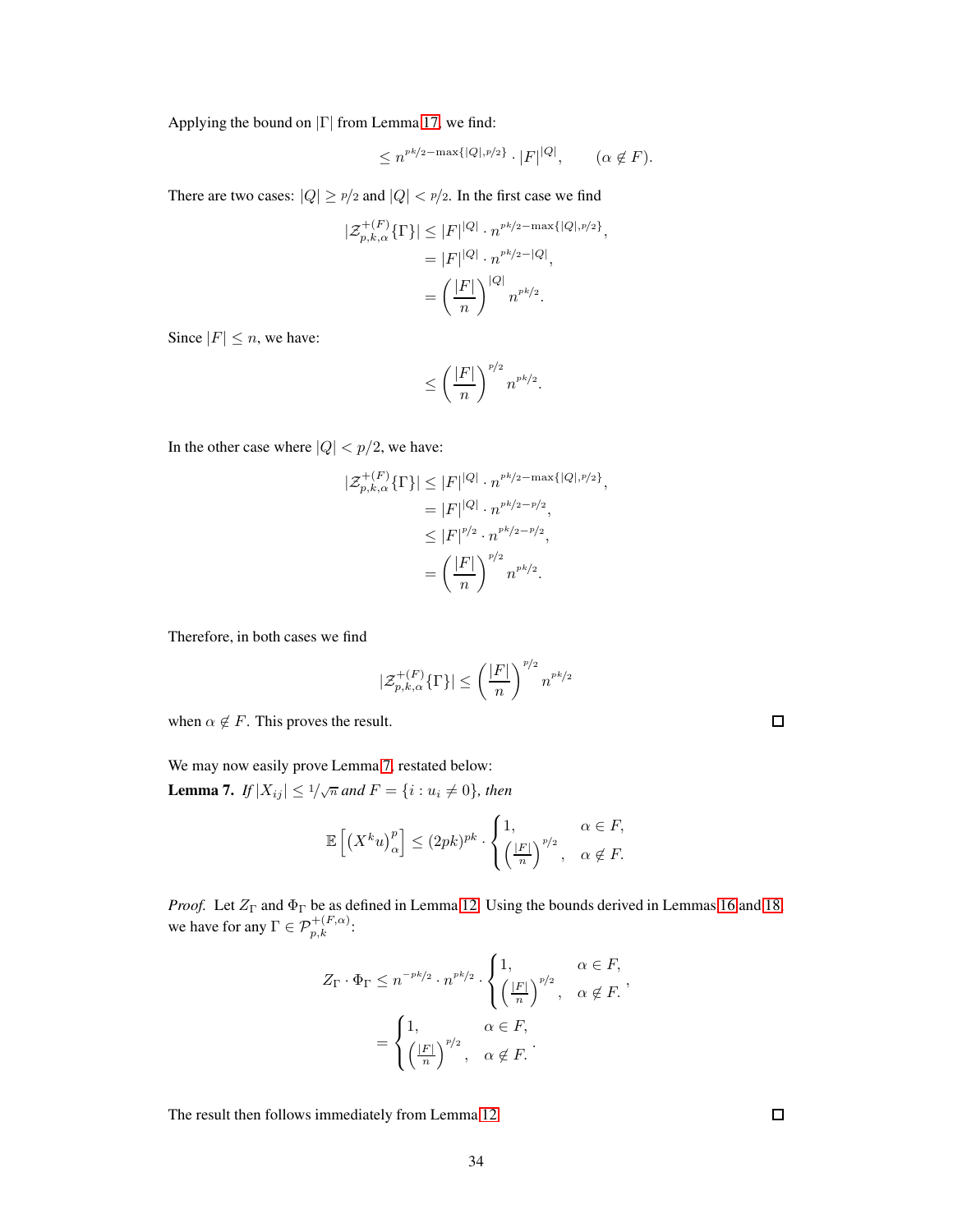A careful count of index partitions. In the remainder of this part, we prove Lemma [17](#page-32-0) which was an important part of the proof of Lemma [7.](#page-25-3) First we establish new notation and some intermediate results.

Recall from Definition [5](#page-27-1) that a  $(p, k)$ -index partition is a partition of a *subset* of  $[p] \times \{0, \ldots, k\}$ . We have so far only made use of "full" index partitions  $\Gamma \in \mathcal{P}_{p,k}$  which partition the full set  $[p] \times$  $\{0, \ldots, k\}$ . In this section we will use index partitions in their full generality. In particular, we will consider index subpartitions, defined as follows:

**Definition 10.** Let  $\Gamma$  be a  $(p, k)$ -index partition.  $\Gamma'$  is an  $(p, k)$ -index subpartition of  $\Gamma$  if  $\Gamma'$  is a  $(p, k)$ -index partition,  $[\Gamma'] \subset [\Gamma]$ , and for any  $(r, \ell), (\tilde{r}, \tilde{\ell}) \in [\Gamma']$ ,  $(r, \ell) \stackrel{\Gamma'}{\sim} (\tilde{r}, \tilde{\ell})$  if and only if  $(r, \ell) \stackrel{\Gamma}{\sim} (\tilde{r}, \tilde{\ell}).$ 

We now define notation for referencing meaningful elements of  $[{\Gamma}]$ :

**Definition 11.** Let  $\Gamma$  be a  $(p, k)$ -index partition. For any  $r \in \{1, \ldots, p\}$ , define

$$
\mathsf{Last}_{\Gamma}(r) = \max\{\ell : (r, \ell) \in [\Gamma]\}.
$$

This is always well-defined, since by the definition of an  $(p, k)$ -index partition,  $(r, 0) \in [\Gamma]$ . Similarly, we may define:

First<sub>\Gamma</sub>
$$
(r) = min{\ell : (r, \ell) \in [\Gamma]}
$$
.

However, since  $(r, 0) \in [\Gamma]$  by definition, it is always the case that  $\text{First}_{\Gamma}(r) = 0$ . For  $(r, \ell) \in [\Gamma]$ such that  $\ell > 0$ , define:

 $\mathsf{Prev}_\Gamma(r,\ell) = \max\{\ell':\ell' < \ell \text{ and } (r,\ell') \in [\Gamma]\},$ 

and for  $(r, \ell) \in [\Gamma]$  such that  $\ell <$  Last $_{\Gamma}(r)$ , define:

 $\text{Next}_{\Gamma}(r,\ell) = \min\{\ell': \ell' > \ell \text{ and } (r,\ell') \in [\Gamma]\}.$ 

With this notation we may define a generalized notion of the twin property which applies to any  $(p, k)$ -index partition, not just full partitions.

**Definition 12** (Twin property, generalized). Let  $\Gamma$  be a  $(p, k)$ -index partition. Let  $(r, \ell) \in [\Gamma]$  and  $(\tilde{r}, \tilde{\ell}) \in [\Gamma]$  be distinct and such that  $\ell, \tilde{\ell} > 0$ . We say that  $(r, \ell)$  and  $(\tilde{r}, \tilde{\ell})$  are *twins in*  $\Gamma$  if either:

1. 
$$
(r, \ell) \stackrel{\Gamma}{\sim} (\tilde{r}, \tilde{\ell})
$$
 and  $(r, \text{Prev}_{\Gamma}(r, \ell)) \stackrel{\Gamma}{\sim} (\tilde{r}, \text{Prev}_{\Gamma}(\tilde{r}, \tilde{\ell}));$  or  
2.  $(r, \ell) \stackrel{\Gamma}{\sim} (\tilde{r}, \text{Prev}_{\Gamma}(\tilde{r}, \tilde{\ell}))$  and  $(r, \text{Prev}_{\Gamma}(r, \ell)) \stackrel{\Gamma}{\sim} (\tilde{r}, \tilde{\ell}).$ 

We say that a  $(p, k)$ -index partition  $\Gamma$  satisfies the *twin property* if for any pair  $(r, \ell) \in [\Gamma]$  with  $\ell > 0$  there exists a distinct  $(\tilde{r}, \tilde{\ell}) \in [\Gamma]$  with  $\tilde{\ell} > 0$  such that  $(r, \ell)$  and  $(\tilde{r}, \tilde{\ell})$  are twins in  $\Gamma$ .

<span id="page-34-0"></span>**Claim 1.** *Let*  $\Gamma$  *be a*  $(p, k)$ *-index partition satisfying the twin property with*  $p \geq 2$ *, and suppose that* {(r ∗ , ℓ<sup>∗</sup> )} *is a singleton block in* Γ*. Then:*

- *1.*  $0 < \ell^* <$  Last<sub>Γ</sub>( $r^*$ ), hence both Prev<sub>Γ</sub>( $r^*, \ell^*$ ) and Next<sub>Γ</sub>( $r^*, \ell^*$ ) are well-defined;
- 2.  $(r^*, \text{Next}_{\Gamma}(r^*, \ell^*))$  *is the unique twin of*  $(r^*, \ell^*)$  *in*  $\Gamma$ *; and*
- 3.  $(r^*, \text{Prev}_\Gamma(r^*, \ell^*)) \overset{\Gamma}{\sim} (r^*, \text{Next}_\Gamma(r^*, \ell^*)).$

*Proof.* First, suppose  $\ell^* = 0$ . Then  $(r^*, \ell^*)$  is in a block containing  $\{(r, 0) : r \in \{1, \ldots, p\}\}\$  due to the definition of an  $(p, k)$ -index partition. Since  $p \geq 2$ , this block cannot be a singleton, and so it must be that  $\ell^* > 0$ .

Because  $\ell^* > 0$ , we may invoke the twin property of  $\Gamma$  to find a distinct pair  $(\tilde{r}, \tilde{\ell}) \in [\Gamma]$  such that  $(\tilde{r}, \tilde{\ell})$  and  $(r^*, \ell^*)$  are twins and  $\tilde{\ell} > 0$ . From the definition of the twin property, it must be that either  $(r^*, \ell^*) \overset{\Gamma}{\sim} (\tilde{r}, \tilde{\ell})$  or  $(r^*, \ell^*) \overset{\Gamma}{\sim} (\tilde{r}, \text{Prev}_{\Gamma}(\tilde{r}, \tilde{\ell})).$  It cannot be that  $(r^*, \ell^*) \overset{\Gamma}{\sim} (\tilde{r}, \tilde{\ell})$ , as then the block containing  $(r^*, \ell^*)$  also contains the distinct pair  $(\tilde{r}, \tilde{\ell})$  by definition of  $\stackrel{\Gamma}{\sim}$ , contradicting the fact that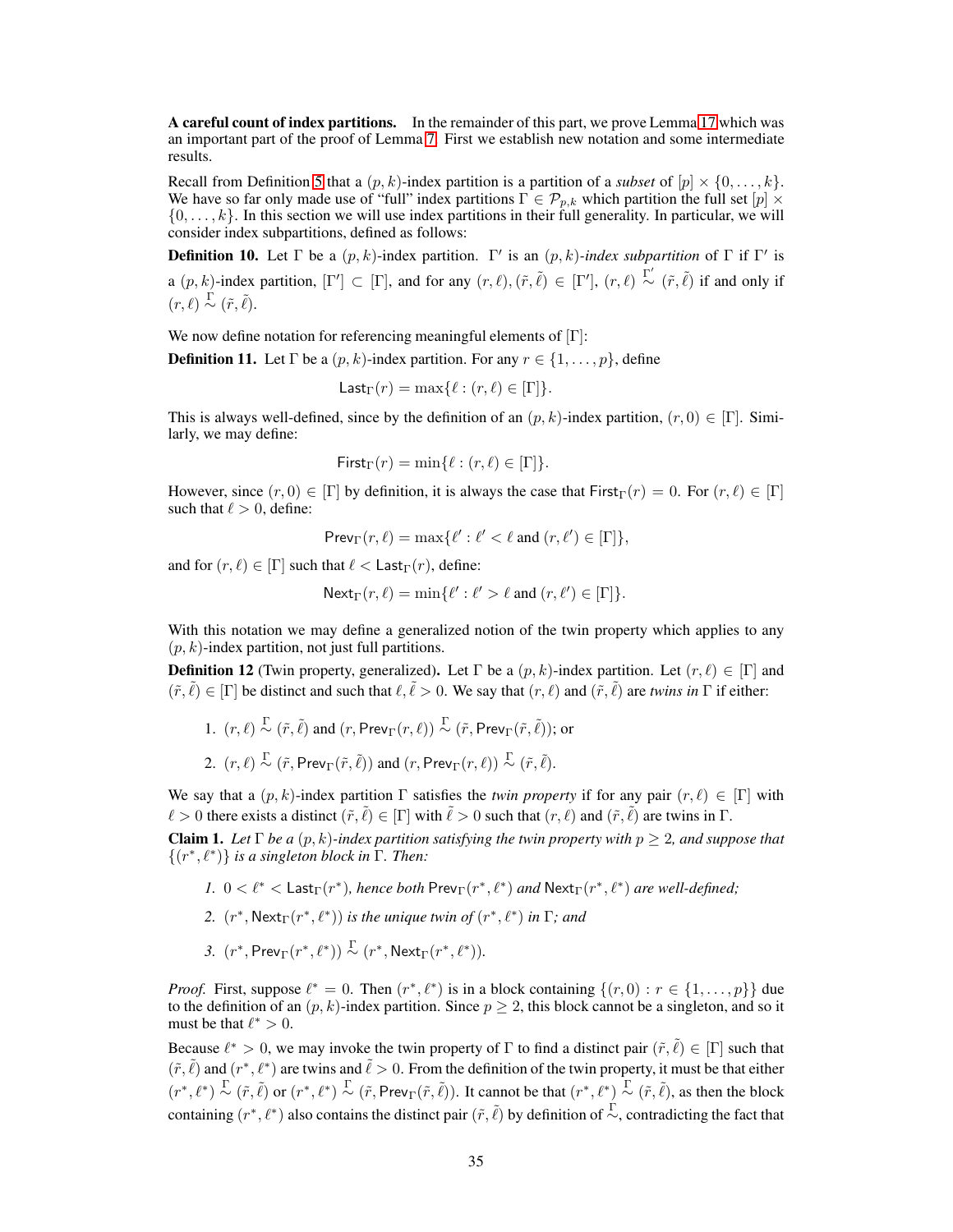the block is a singleton. Hence it must be the case that  $(r^*, \ell^*) \overset{\Gamma}{\sim} (\tilde{r}, P \text{rev}_{\Gamma}(\tilde{r}, \tilde{\ell}))$ . Since the block contains only one element, this implies that  $\tilde{r} = r^*$  and  $\text{Prev}_{\Gamma}(\tilde{r}, \tilde{\ell}) = \text{Prev}_{\Gamma}(r^*, \tilde{\ell}) = \ell^*$ . This implies that  $\tilde{\ell} = \text{Next}_{\Gamma}(\ell^*)$ . Since  $\text{Next}_{\Gamma}(r^*, \ell^*)$  is unique, this implies that  $(r^*, \text{Next}_{\Gamma}(r^*, \ell^*))$  is the unique twin of  $(r^*, \ell^*)$  in  $\Gamma$ ; it's existence implies that  $\ell^* <$  Last<sub> $\Gamma$ </sub> $(r^*)$ .

We now prove the third part of the claim. Since it cannot be that  $(r^*, \ell^*) \overset{\Gamma}{\sim} (\tilde{r}, \tilde{\ell})$ , the twin property implies that  $(r^*, Prev_\Gamma(\ell^*)) \overset{\Gamma}{\sim} (\tilde{r}, \tilde{\ell})$ . But, as shown above,  $(\tilde{r}, \tilde{\ell}) = (r^*, Next_\Gamma(r^*, \ell^*))$ . Therefore  $(r^*, \text{Prev}_\Gamma(r^*, \ell^*)) \overset{\Gamma}{\sim} (r^*, \text{Next}_\Gamma(r^*, \ell^*)).$  $\Box$ 

<span id="page-35-0"></span>Lemma 19 (Removing singletons preserves twin property). *Let* Γ *be a* (p, k)*-index partition satisfying the twin property with*  $p \geq 2$ , and suppose that  $\{(r^*, \ell^*)\}$  is a singleton block in  $\Gamma$ . Let  $\Gamma'$  be *obtained by removing the block*  $\{(r^*, \ell^*)\}$  *from*  $\Gamma$  *and deleting*  $(r^*, \text{Next}_{\Gamma}(r^*, \ell^*))$  *from the block which contains it (note that*  $\mathsf{Next}_{\Gamma}(r^*, \ell^*)$  *is well-defined according to Claim [1\)](#page-34-0). Then* 

- *1.*  $\Gamma'$  *is a*  $(p, k)$ -index subpartition of  $\Gamma$  *which satisfies the twin property;*
- 2.  $|\Gamma'| = |\Gamma| 1$  *and*  $|[\Gamma']| = |[\Gamma']| 2$ ;
- *3. for every*  $\tilde{r} \in \{1, \ldots, p\}$ ,  $(\tilde{r}, \text{Last}_{\Gamma}(\tilde{r})) \sim (\tilde{r}, \text{Last}_{\Gamma'}(\tilde{r})).$

*Proof.* First, Γ' is a partition of  $[\Gamma] \setminus \{(r^*, \ell^*), (r^*, \text{Next}_{\Gamma}(r^*, \ell^*)\}$ ; we need only verify that removing  $(r^*, \text{Next}_{\Gamma}(r^*, \ell^*))$  from the block containing it cannot create an empty block. This is true, as  $(r^*, Prev_\Gamma(r^*, \ell^*))$  was in the same block of  $\Gamma$  as  $(r^*, Nexter(\Gamma(r^*, \ell^*))$  according to Claim [1,](#page-34-0) and  $(r^*,$  Prev<sub>Γ</sub> $(r^*, \ell^*)$ ) remains in [Γ']. Hence  $|\Gamma'| = |\Gamma| - 1$ , and  $|[\Gamma']| = |[\Gamma]| - 2$ . Moreover,  $(r^*, 0)$  was not removed from the block containing it, since  $\ell^* > 0$  by Claim [1,](#page-34-0) and it is clear that Next<sub>Γ</sub>( $r^*, \ell^*$ ) cannot be  $(r^*, 0)$  by the definition of Next. Therefore, there exists a block  $\gamma \in \Gamma'$ which contains all of  $\{(r', 0) : r \in \{1, \ldots, p\}\}\.$  This is sufficient to show that  $\Gamma'$  is a  $(p, k)$ -index partition. Furthermore, it is clear that any two elements in  $[\Gamma]$  are in the same block of  $\Gamma'$  if and only if they are in the same block of  $\Gamma$ . Hence  $\Gamma'$  is a  $(p, k)$ -index subpartition of  $\Gamma$ 

We now show that Γ ′ satisfies the twin property. First we prove a useful intermediate result: for any  $(\tilde{r}, \tilde{\ell}) \in [\Gamma']$  with  $\tilde{\ell} > 0$ ,  $(\tilde{r}, \text{Prev}_{\Gamma'}(\tilde{r}, \tilde{\ell})) \overset{\Gamma}{\sim} (\tilde{r}, \text{Prev}_{\Gamma}(\tilde{r}, \tilde{\ell})).$  If  $\text{Next}_{\Gamma}(r^*, \ell^*) = \text{Last}(r^*)$ then the above is trivially true, since in fact  $(\tilde{r}, \text{Prev}_{\Gamma'}(\tilde{r}, \tilde{\ell})) = (\tilde{r}, \text{Prev}_{\Gamma}(\tilde{r}, \tilde{\ell}))$  for all  $(\tilde{r}, \tilde{\ell}) \in [\Gamma']$ . If  $\text{Next}_{\Gamma}(r^*, \ell^*) \neq \text{Last}(r^*)$ , then  $(r', \ell') := \text{Next}_{\Gamma}(\text{Next}_{\Gamma}(r^*, \ell^*))$  is well-defined; moreover, it is the only element in  $[\Gamma']$  for which  $\text{Prev}_{\Gamma'} \neq \text{Prev}_{\Gamma}$ . It follows from the definitions of Next and Prev that  $\text{Prev}_{\Gamma'}(r^{\prime}, \ell^{\prime}) = \text{Prev}_{\Gamma}(r^*, \ell^*)$  and  $\text{Prev}_{\Gamma}(r', \ell^{\prime}) = \text{Next}_{\Gamma}(r^*, \ell^*)$ . Furthermore,  $(r^*, \text{Prev}_{\Gamma}(r^*, \ell^*)) \in [\Gamma]$  by Claim [1,](#page-34-0) and it was not removed with the singleton, so it is also in [ $\Gamma'$ ].

Also by Claim [1,](#page-34-0)  $\text{Prev}_{\Gamma}(r^*, \ell^*) \overset{\Gamma}{\sim} \text{Next}_{\Gamma}(r^*, \ell^*)$ . In summary:

$$
\mathsf{Prev}_{\Gamma'}(r',\ell') = \mathsf{Prev}_{\Gamma}(r^*,\ell^*) \stackrel{\Gamma}{\sim} \mathsf{Next}_{\Gamma}(r^*,\ell^*) = \mathsf{Prev}_{\Gamma}(r',\ell').
$$

Therefore Prev<sub>Γ'</sub> $(r', \ell') \stackrel{\Gamma}{\sim}$  Prev<sub>Γ</sub> $(r', \ell')$ , and the intermediate result is proven.

Now let  $(\hat{r}, \hat{\ell}) \in [\Gamma']$  with  $\hat{\ell} > 0$ . We will show that it necessarily has a twin in  $\Gamma'$ . Let  $(\tilde{r}, \tilde{\ell})$  be its twin in  $\Gamma$  – the existence of such a twin is guaranteed by the fact that  $\Gamma$  satisfies the twin property. It cannot be that  $(\tilde{r}, \tilde{\ell})$  is missing from  $\Gamma'$ ; if it were missing, it would mean that  $(\tilde{r}, \tilde{\ell})$  is one of  $(r^*, \ell^*)$ or  $(r^*, \text{Next}_{\Gamma}(r^*, \ell^*))$ , and since  $(r^*, \ell^*)$  and  $(r^*, \text{Next}_{\Gamma}(r^*, \ell^*))$  are unique twins in  $\Gamma$ , this would imply that  $(\hat{r}, \hat{\ell})$  is either  $(r^*, \ell^*)$  or  $(r^*, \text{Next}_{\Gamma}(r^*, \ell^*))$ , and would therefore have been removed. Hence  $(\tilde{r}, \tilde{\ell}) \in [\Gamma']$ .

By the definition of twins, it must be that either

1.  $(\tilde{r}, \tilde{\ell}) \overset{\Gamma}{\sim} (\hat{r}, \hat{\ell})$  and  $(\tilde{r}, \text{Prev}_{\Gamma}(\tilde{r}, \tilde{\ell})) \overset{\Gamma}{\sim} (\hat{r}, \text{Prev}_{\Gamma}(\hat{r}, \hat{\ell}))$ ; or 2.  $(\tilde{r}, \tilde{\ell}) \stackrel{\Gamma}{\sim} (\hat{r}, \text{Prev}_{\Gamma}(\hat{r}, \hat{\ell}))$  and  $(\tilde{r}, \text{Prev}_{\Gamma}(\tilde{r}, \tilde{\ell})) \stackrel{\Gamma}{\sim} (\hat{r}, \hat{\ell}).$ 

Assume the first case. Then since  $(\hat{r}, \hat{\ell}) \stackrel{\Gamma}{\sim} (\tilde{r}, \tilde{\ell})$  and both pairs exist in  $[\Gamma']$ , we have  $(\hat{r}, \hat{\ell}) \stackrel{\Gamma'}{\sim}$ ∼  $(\tilde{r}, \tilde{\ell})$ . From the above intermediate result, we see that  $(\tilde{r}, \text{Prev}_{\Gamma}/(\tilde{r}, \tilde{\ell})) \overset{\Gamma}{\sim} (\tilde{r}, \text{Prev}_{\Gamma}(\tilde{r}, \tilde{\ell}))$  and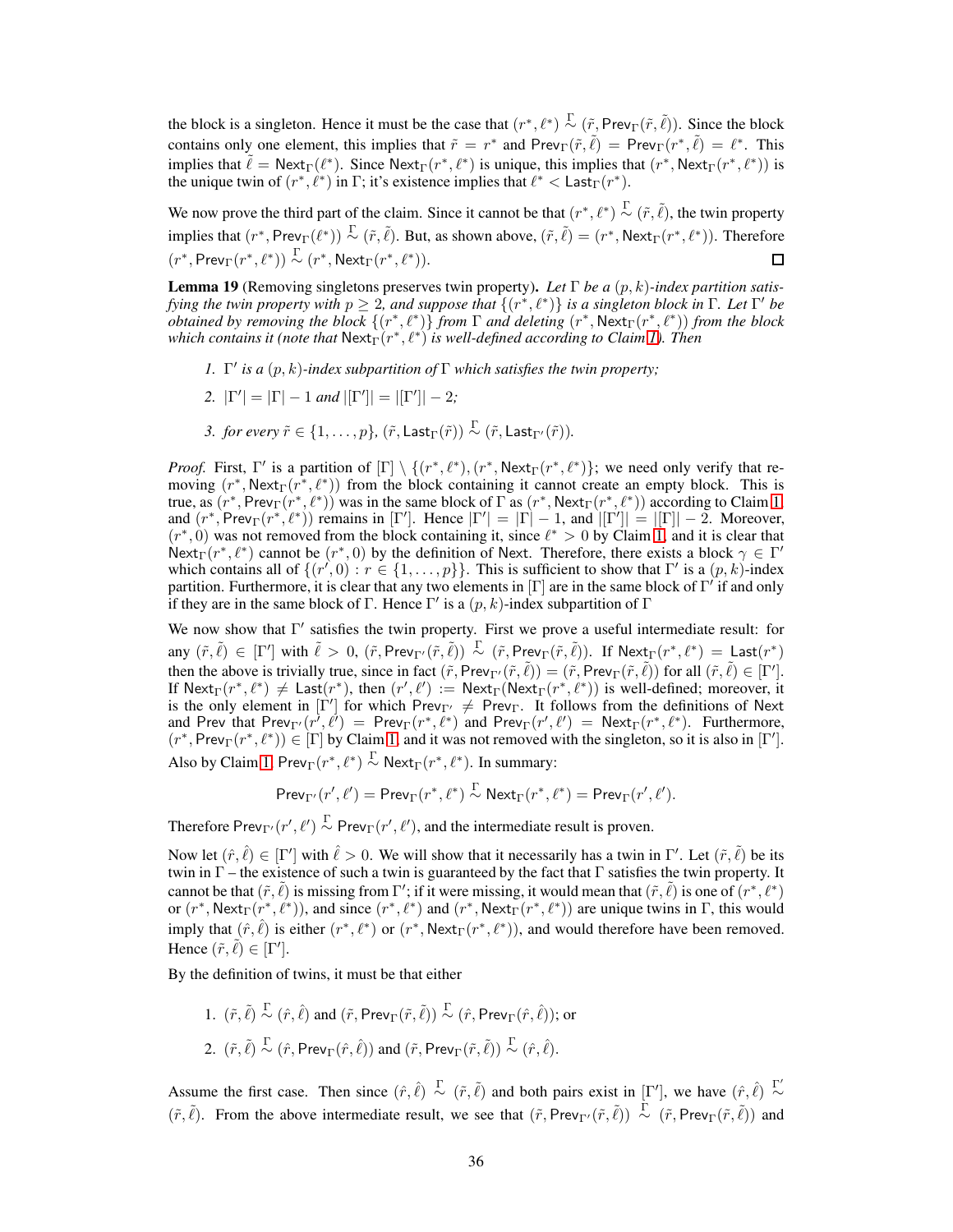$(\hat{r}, \text{Prev}_{\Gamma}(\hat{r}, \hat{\ell})) \overset{\Gamma}{\sim} (\hat{r}, \text{Prev}_{\Gamma}(\hat{r}, \hat{\ell}))$ . Since in this case  $(\tilde{r}, \text{Prev}_{\Gamma}(\tilde{r}, \tilde{\ell})) \overset{\Gamma}{\sim} (\hat{r}, \text{Prev}_{\Gamma}(\hat{r}, \hat{\ell}))$ , this implies  $(\tilde{r}, \text{Prev}_{\Gamma'}(\tilde{r}, \tilde{\ell})) \stackrel{\Gamma'}{\sim} (\hat{r}, \text{Prev}_{\Gamma}(\hat{r}, \hat{\ell}))$ . Hence  $(\tilde{r}, \tilde{\ell})$  and  $(\hat{r}, \hat{\ell})$  are twins in  $\Gamma'$ .

Now assume the second case. From the intermediate result, we see that:  $(\hat{r}, \text{Prev}_{\Gamma'}(\hat{r}, \hat{\ell})) \sim$  $(\hat{r}, \text{Prev}_\Gamma(\hat{r}, \hat{\ell}))$  and hence  $(\tilde{r}, \tilde{\ell}) \sim (\hat{r}, \text{Prev}_{\Gamma'}(\hat{r}, \hat{\ell}))$ . Therefore  $(\tilde{r}, \tilde{\ell}) \sim (\hat{r}, \text{Prev}_{\Gamma'}(\hat{r}, \hat{\ell}))$ . The symmetric argument shows  $(\hat{r}, \hat{\ell}) \stackrel{\Gamma'}{\sim} (\tilde{r}, \text{Prev}_{\Gamma'}(\tilde{r}, \tilde{\ell}))$ . As a result,  $(\tilde{r}, \tilde{\ell})$  and  $(\hat{r}, \hat{\ell})$  are twins in  $\Gamma'$ .

In both cases,  $(\tilde{r}, \tilde{\ell})$  and  $(\hat{r}, \hat{\ell})$  are twins in Γ'. Since  $(\hat{r}, \hat{\ell})$  was arbitrary, it follows that Γ' satisfies the twin property.

Finally, we show that for every  $\tilde{r} \in [\Gamma]$ , Last<sub>Γ'</sub> $(\tilde{r}) \stackrel{\Gamma}{\sim}$  Last<sub>Γ</sub>' $(\tilde{r})$ . There are two cases. If Last<sub>Γ</sub>' $(\tilde{r}) \in [\Gamma']$ , we are done. If Last<sub>Γ</sub>' $(\tilde{r}) \not\in [\Gamma']$ , then it must have been removed by the abov hence either  $(\tilde{r}, \text{Last}_{\Gamma}(\tilde{r}))$  is  $(r^*, \ell^*)$  or  $(r^*, \text{Next}_{\Gamma}(r^*, \ell^*))$ . It cannot be  $(r^*, \ell^*)$  as per Claim [1.](#page-34-0) Therefore it must be that  $(\tilde{r}, \text{Last}_{\Gamma}(\tilde{r})) = (r, \text{Next}_{\Gamma}(r^*, \ell^*))$ . Then  $\text{Last}_{\Gamma'}(\tilde{r}) = \text{Last}_{\Gamma'}(r^*) =$ Prev<sub>Γ</sub>( $r^*, \ell^*$ ). Since  $(r^*, \text{Prev}_\Gamma(r^*, \ell^*)) \overset{\Gamma}{\sim} (r^*, \text{Next}_\Gamma(r^*, \ell^*))$ , it follows that  $(\tilde{r}, \text{Last}_{\Gamma'}(\tilde{r})) \overset{\Gamma}{\sim}$  $(\tilde{r}, \textsf{Last}_{\Gamma}(\tilde{r}))$ , proving the claim.

<span id="page-36-0"></span>**Lemma 20.** *Let*  $\Gamma$  *be a*  $(p, k)$ *-index partition satisfying the twin property, with*  $p \geq 2$ *. Then* 

$$
|\Gamma| \le 1 + \frac{1}{2} (|\Gamma| - p).
$$

*Moreover, let*  $\tilde{\gamma}$  *be the block of*  $\Gamma$  *which contains*  $\{(r, 0) : r \in \{1, \ldots, p\}\}$  *as a subset, and define* 

$$
Q = \{ \gamma \in \Gamma : (r, \text{Last}_{\Gamma}(r)) \in \gamma \text{ for some } r \in \{1, \ldots, p\} \}.
$$

*If*  $\tilde{\gamma} \notin Q$ *, then* 

$$
|\Gamma| \le 1 + |Q| + \frac{1}{2} (|[\Gamma]| - p - \max\{2|Q|, p\}).
$$

*Proof.* Define  $\Gamma_0 = \Gamma$ , and let  $\Gamma_0, \Gamma_1, \ldots, \Gamma_T$  be a sequence of  $(p, k)$ -index partitions in which  $\Gamma_{t+1}$ is obtained by removing an arbitrary singleton  $(r_t^*, \ell_t^*)$  from  $\Gamma_t$  along with  $(r_t^*, \text{Next}_{\Gamma_t}(r_t^*, \ell_t^*))$  in the manner of Lemma [19,](#page-35-0) such that  $\Gamma_T$  has no singletons.

Because  $\Gamma_T$  is a  $(p, k)$ -index partition, it contains a block which is a superset of  $\{(r, 0) : r \in$  $\{1,\ldots,p\}\.$  There are at least p elements in this block, implying that there are at most  $|\Gamma_T| - p$ pairs *outside* of this block, distributed over  $|\Gamma_T| - 1$  blocks. Since each of these blocks is not a singleton by construction of  $\Gamma_T$ , each block has at least 2 elements. Therefore:

$$
|\Gamma_T|-1\leq \frac{1}{2} \left( |[\Gamma_T]| - p \right).
$$

Since  $|\Gamma_{t+1}| = |\Gamma_t| - 1$ , it follows that  $|\Gamma_T| = |\Gamma| - T$ . Similarly, since  $|[\Gamma_{t+1}]| = |[\Gamma_t]| - 2$ , we have  $||\Gamma_T|| = ||\Gamma|| - 2T$ . Substituting these into the above inequality, we find:

$$
|\Gamma| \le 1 + T + \frac{1}{2} (||\Gamma|| - 2T - p)
$$
  
= 1 +  $\frac{1}{2}$  (||\Gamma|| - p).

This proves the general claim. Now suppose that  $\tilde{\gamma} \notin Q$ . Let  $\tilde{\gamma}_T$  be the block of  $\Gamma_T$  which contains  $\{(r, 0) : r \in \{1, ..., p\}\}\$ as a subset, and let

$$
Q_T = \{ \gamma \in \Gamma_T : (r, \text{Last}_{\Gamma_T}(r)) \in \gamma \text{ for some } r \in \{1, \ldots, p\} \}.
$$

We claim that  $\tilde{\gamma}_T \notin Q_T$ , and  $|Q_T| = |Q|$ . First, it is easy to see that  $\Gamma_T$  is a  $(p, k)$ -index subpartition of  $\Gamma_0 = \Gamma$ . Second, it follows from the third part of Lemma [19](#page-35-0) and induction that  $(r, \text{Last}_{\Gamma}(r)) \sim$  $(r, \text{Last}_{\Gamma_T}(r))$  for any  $r \in \{1, \ldots, p\}$ ; in other words, for each block  $\gamma \in Q$  there is a block  $\gamma_T \in Q_T$  such that  $\gamma_T \subset \gamma$ . Recall that  $(r, \ell) \stackrel{\Gamma_T}{\sim} (\tilde{r}, \tilde{\ell})$  if and only if  $(r, \ell) \stackrel{\Gamma}{\sim} (\tilde{r}, \tilde{\ell})$  by the definition of  $(p, k)$ -index subpartition. Therefore, the blocks of  $Q_T$  are in bijection with the blocks of Q, such that  $\gamma_T \in Q_T$  maps to  $\gamma \in Q$  if and only if  $\gamma \supset \gamma_T$ . Hence  $|Q_T| = |Q|$ . Moreover, since  $\tilde{\gamma}_T \subset \tilde{\gamma}$ , it follows that  $\tilde{\gamma}_T \notin Q_T$ .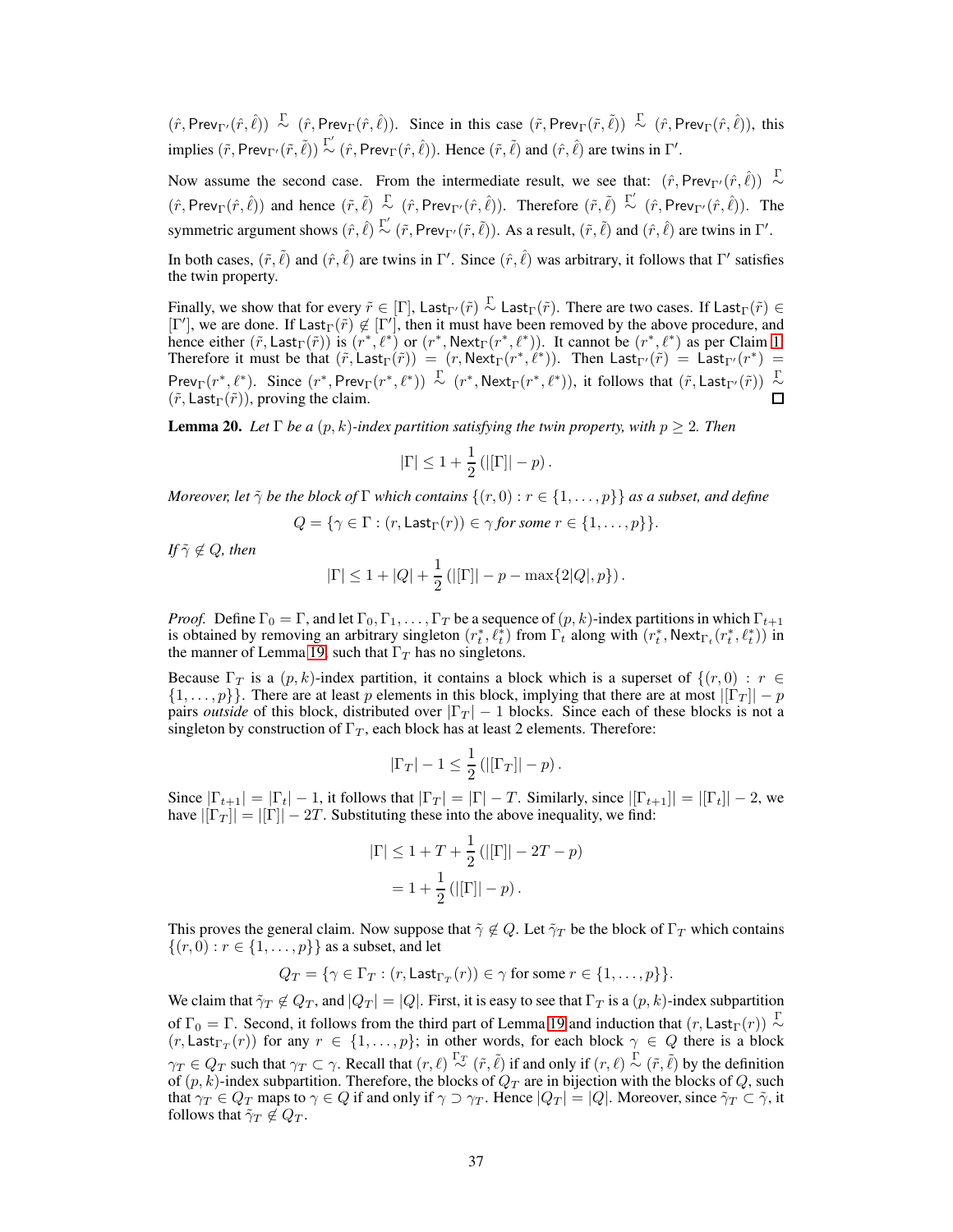We use this to improve the bound on  $|\Gamma_T|$ . As argued above, there are at least p elements in  $\tilde{\gamma}_T$ . Now, however, there is a set of blocks  $Q_T$  which (importantly) does not contain  $\tilde{\gamma}_T$ . The total number of elements in all blocks of  $Q_T$  is

$$
\sum_{\gamma\in Q_T}|\gamma|.
$$

Hence there are

$$
|[\Gamma_T]| - p - \sum_{\gamma \in Q_T} |\gamma|
$$

pairs distributed among the blocks of  $\Gamma_T$  which are not in  $Q_T$  and which are not  $\tilde{\gamma}_T$ . Since none of these blocks are singleton by construction of  $\Gamma_T$ , these elements can form at most

$$
\frac{1}{2}\left(|[\Gamma_T]| - p - \sum_{\gamma \in Q_T}|\gamma|\right)
$$

blocks. Hence:

$$
|\Gamma_T| \le 1 + |Q_T| + \frac{1}{2} \left( |[\Gamma_T]| - p - \sum_{\gamma \in Q_T} |\gamma| \right).
$$

Now, each  $\gamma \in Q_T$  has at least two elements, since  $\Gamma_T$  contains no singletons. Therefore:

$$
\sum_{\gamma\in \Gamma}|\gamma|\geq 2|Q_T|.
$$

Simultaneously, we know that

$$
\{(r,\mathsf{Last}_{\Gamma'}(r)): r \in \{1,\ldots,p\}\} \subset \bigcup_{\gamma \in Q_T} \gamma.
$$

The set on the LHS contains exactly  $p$  elements. Hence

$$
\sum_{\gamma \in \Gamma} |\gamma| \ge p.
$$

Therefore,

$$
\sum_{\gamma \in \Gamma} |\gamma| \ge \max\{2|Q_T|, p\}.
$$

Substituting this into the bound for  $|\Gamma_T|$ , we find:

$$
|\Gamma_T| \le 1 + |Q_T| + \frac{1}{2} (|[\Gamma_T]| - p - \max\{2|Q_T|, p\}).
$$

As before, we have  $|\Gamma| = |\Gamma_T| + T$  and  $|[\Gamma_T]| = |[\Gamma]| - 2T$ , and therefore

$$
\begin{aligned} |\Gamma| &\le 1 + |Q_T| + \frac{1}{2} \left( |[\Gamma]| - 2T - p - \max\{2|Q_T|, p\} \right) + T, \\ &= 1 + |Q_T| + \frac{1}{2} \left( |[\Gamma]| - p - \max\{2|Q_T|, p\} \right). \end{aligned}
$$

Since  $|Q_T| = |Q|$ , we arrive at:

$$
= 1 + |Q| + \frac{1}{2} (|[\Gamma]| - p - \max\{2|Q|, p\}).
$$

We can now prove Lemma [17,](#page-32-0) restated below:

**Lemma 17.** Let  $\Gamma \in \mathcal{P}_{p,k}^{+(F,\alpha)}$ . Let  $Q \subset \Gamma$  be the set of blocks in  $\Gamma$  which contain an element of the *form*  $(r, k)$  *for some*  $r \in [p]$ *. Then* 

$$
|\Gamma| \le \begin{cases} 1 + \frac{pk}{2}, & \alpha \in F, \\ 1 + \frac{pk}{2} + |Q| - \max\{|Q|, \frac{p}{2}\}, & \alpha \notin F. \end{cases}
$$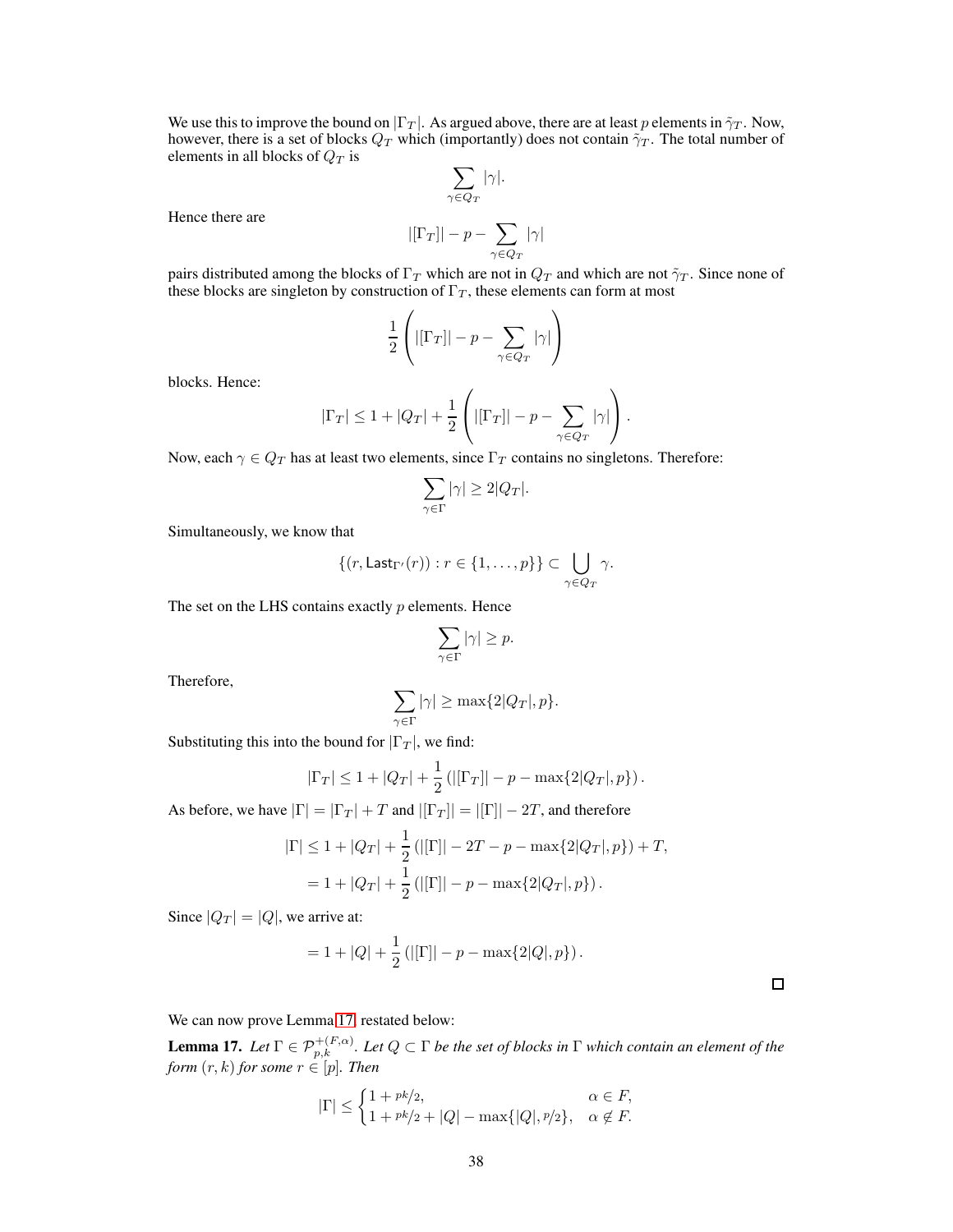*Proof.* Γ is a full  $(p, k)$ -index partition and it satisfies the twin property by assumption. Moreover, if  $\alpha \notin F$ , then the root block is not in  $Q = \{ \gamma \in \Gamma : (r, \text{Last}_{\Gamma}(r)) \in \gamma \text{ for some } r \in \{1, \ldots, p\} \}$ . We have that  $|[\Gamma]| = p(k + 1)$ , and so the result follows immediately from Lemma [20.](#page-36-0)

<span id="page-38-0"></span>**Lemma 21.** Suppose that  $\left|\left(X^k u\right)_\alpha\right| \leq \beta Q^k$  for all  $k \leq K$ . Let  $\eta$  be a positive number, and suppose  $\eta < \min\{Q^{-1}, {\|X\|}^{-1}\}.$  Then:

$$
\sum_{k\geq 1} |[(\eta X)^k u]_{\alpha}| \leq \frac{\beta \eta Q}{1 - \eta Q} + \frac{\|u\|_2 \cdot \|\eta X\|^{K+1}}{1 - \|\eta X\|}
$$

.

*Proof.* We have:

$$
\sum_{k\geq 1} |[(\eta X)^k u]_{\alpha}| = \underbrace{\sum_{k=1}^K |[(\eta X)^k u]_{\alpha}}_{\#1} + \underbrace{\sum_{k\geq K} |[(\eta X)^k u]_{\alpha}}_{\#2}.
$$

We begin by bounding #1. For each  $1 \leq k \leq K$ , we have

$$
\left| \left[ (\eta X)^k u \right]_\alpha \right| = \eta^k \left| \left( X^k u \right)_\alpha \right| \leq \beta(\eta Q)^k.
$$

The last step follows from the assumption that  $\eta Q < 1$ . As a result:

$$
\sum_{k=1}^{K} |[(\eta X)^k u]_{\alpha}| \leq \beta \sum_{k=1}^{K} (\eta Q)^k,
$$
  

$$
\leq \beta \sum_{k=1}^{\infty} (\eta Q)^k,
$$
  

$$
= \beta \eta Q \sum_{k=0}^{\infty} (\eta Q)^k,
$$
  

$$
= \frac{\beta \eta Q}{1 - \eta Q}.
$$

We next bound #2. Here we will use the assumption that  $\|\eta X\| < 1$  combined with the fact that the ∞-norm of a vector is bounded above by the 2-norm. We have:

$$
\sum_{k>K} |[(\eta X)^k u]_{\alpha}| \leq \sum_{k>K} ||(\eta X)^k u||_{\infty},
$$
  
\n
$$
\leq \sum_{k>K} ||(\eta X)^k u||_2,
$$
  
\n
$$
\leq \sum_{k>K} ||(\eta X)^k|| \cdot ||u||_2,
$$
  
\n
$$
= \sum_{k>K} ||\eta X||^k \cdot ||u||_2,
$$
  
\n
$$
= ||u||_2 \cdot ||\eta X||^{K+1} \sum_{k \geq 0} ||\eta X||^k,
$$
  
\n
$$
= \frac{||u||_2 \cdot ||\eta X||^{K+1}}{1 - ||\eta X||}.
$$

 $\Box$ 

## E.3 Proofs of Theorems [10,](#page-7-3) [15](#page-24-0) and [16](#page-24-1)

We are now able to prove the main results of this section, restated below: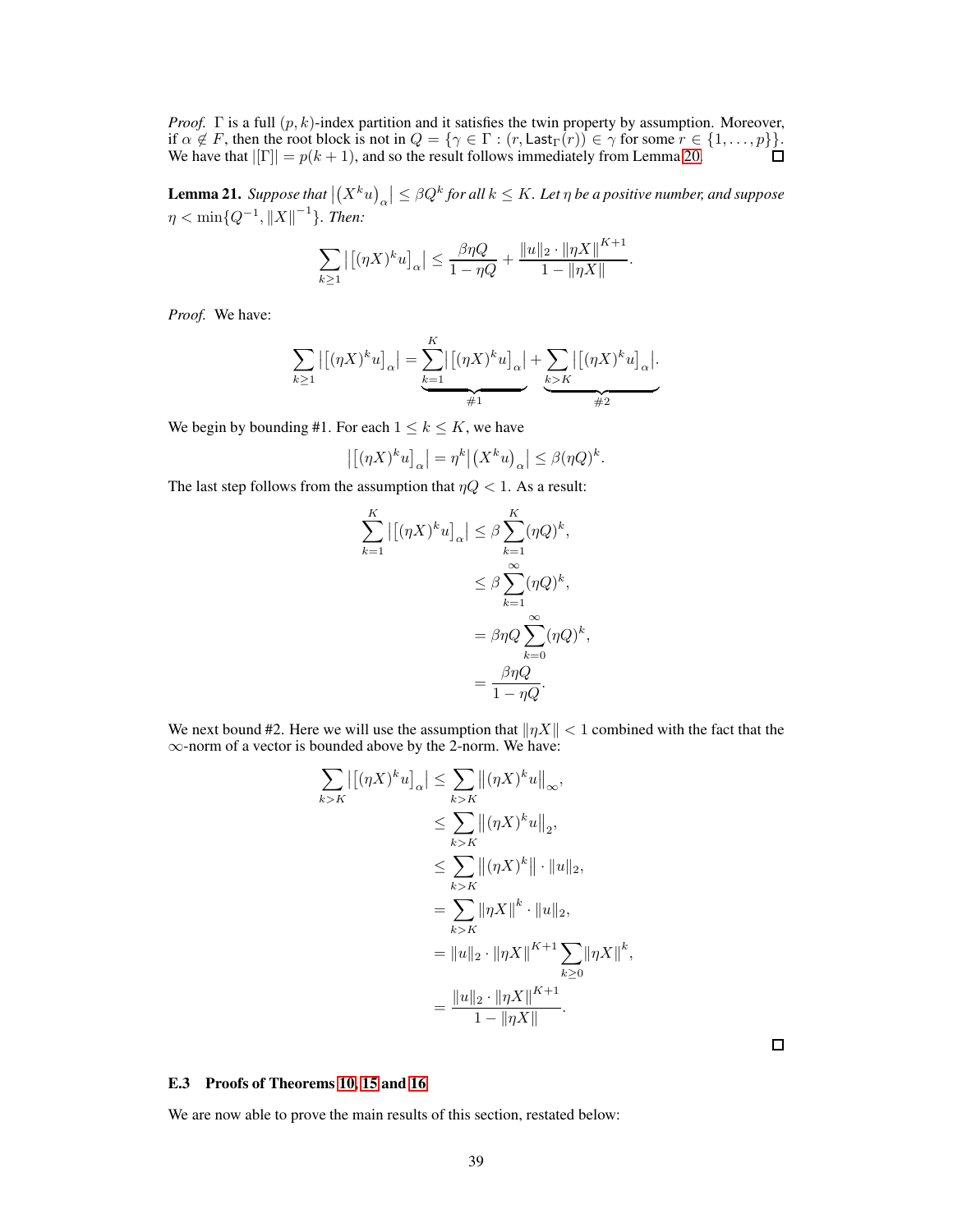**Theorem 10.** Let  $H$  be an  $n \times n$  symmetric random matrix with independent entries along the *diagonal and upper triangle satisfying*  $\mathbb{E}H_{ij} = 0$ . Suppose  $\gamma$  is such that  $\mathbb{E}|H_{ij}/\gamma|^p \le 1/n$  for all  $p \ge 2$ *. Choose*  $\xi > 1$  *and*  $\kappa \in (0,1)$ *. Let*  $\lambda \in \mathbb{R}$  *and suppose that*  $\gamma < \lambda(\log n)^{\xi}$  *and*  $\lambda > ||H||$ *. Fix*  $u \in \mathbb{R}^n$ . Then: with probability  $1 - n^{-\frac{1}{4}(\log_b n)^{\xi - 1}(\log_b e)^{-\xi} + 1}$ , where  $b = \left(\frac{\kappa + 1}{2}\right)^{-1}$ .

$$
\left\| \sum_{p \ge 1} \left( \frac{H}{\lambda} \right)^p u \right\|_{\infty} \le \frac{\gamma (\log n)^{\xi}}{\lambda - \gamma (\log n)^{\xi}} \cdot \|u\|_{\infty} + \frac{\|H/\lambda\|^{\frac{\kappa}{8} (\log n)^{\xi} + 1]}}{1 - \|H/\lambda\|} \cdot \|u\|_{2}.
$$
 (5)

*Proof.* We have

$$
\zeta_{\alpha} = \sum_{p \ge 1} \left| \left[ \left( \frac{H}{\lambda} \right)^p u \right]_{\alpha} \right|,
$$
  
=  $||u||_{\infty} \sum_{p \ge 1} \left| \left[ \left( \frac{H}{\lambda} \right)^p \cdot \frac{u}{||u||_{\infty}} \right]_{\alpha} \right|,$   
=  $||u||_{\infty} \sum_{p \ge 1} \left| \left[ \left( \frac{\gamma}{\lambda} \cdot \frac{H}{\gamma} \right)^p \cdot \frac{u}{||u||_{\infty}} \right]_{\alpha} \right|,$ 

Define  $X = H/\gamma$ ,  $\eta = \frac{\gamma}{\lambda}$ , and  $v = u/||u||_{\infty}$ . Then:

<span id="page-39-1"></span>
$$
= \|u\|_{\infty} \sum_{p\geq 1} |[(\eta X)^p v]_{\alpha}|. \tag{17}
$$

Note that  $\mathbb{E}|X_{ij}|^p = \mathbb{E}|H_{ij}/\gamma|^p$ . Thus for all  $p \geq 2$  we have  $\mathbb{E}|X_{ij}|^p \leq \frac{1}{n}$ . We may therefore invoke the first result in Theorem [17](#page-25-0) to derive, for all  $p \leq \frac{\kappa}{8} (\log n)^{\xi}$ ,

$$
\mathbb{P}\left(\left|\left(X^p v\right)_{\alpha}\right|^k \ge (\log n)^{k\xi}\right) \le 1 - n^{-\frac{1}{4}(\log_\mu n)^{\xi - 1}(\log_\mu e)^{-\xi}}.\tag{18}
$$

We now bound  $\sum_{p\geq 1} |[(\eta X)^p v]_{\alpha}|$  by applying Lemma [21](#page-38-0) with  $X = H/\gamma$ ,  $\beta = 1$ ,  $\eta = \gamma/\lambda$ ,  $Q = (\log n)^{\xi}$  and  $K = \left\lfloor \frac{\kappa}{8} (\log n)^{\xi} \right\rfloor$ . One of the requirements of Lemma [21](#page-38-0) is that  $\eta = \gamma/\lambda$  must satisfy:

$$
\frac{\gamma}{\lambda} < \min\left\{Q^{-1}, \|X\|^{-1}\right\} = \min\left\{(\log n)^{-\xi}, \gamma \|H\|^{-1}\right\}.
$$

Hence we must have  $\gamma < \lambda (\log n)^{-\xi}$  and  $\lambda > ||H||$ , as assumed. Then, applying the result of Lemma [21,](#page-38-0) we have:

$$
\zeta_{\alpha}(H,\lambda,u) = \|u\|_{\infty} \sum_{p\geq 1} |[(\eta X)^p v]_{\alpha}|,
$$
  
\n
$$
\leq \|u\|_{\infty} \left( \frac{\gamma(\log n)^{\xi}}{\lambda - \gamma(\log n)^{\xi}} + \frac{\|H/\lambda\|^{\lfloor \frac{\kappa}{8}(\log n)^{\xi} + 1 \rfloor}}{1 - \|H/\lambda\|} \cdot \frac{\|u\|_{2}}{\|u\|_{\infty}} \right),
$$
  
\n
$$
= \frac{\gamma(\log n)^{\xi}}{\lambda - \gamma(\log n)^{\xi}} \cdot \|u\|_{\infty} + \frac{\|H/\lambda\|^{\lfloor \frac{\kappa}{8}(\log n)^{\xi} + 1 \rfloor}}{1 - \|H/\lambda\|} \cdot \|u\|_{2}.
$$

<span id="page-39-0"></span>**Theorem 15.** Let H be an  $n \times n$  symmetric random matrix satisfying  $\mathbb{E}H_{ij} = 0$ . Suppose  $\gamma$  is such *that*  $|H_{ij}/\gamma| \leq 1/\sqrt{n}$ . Choose  $\xi > 1$  and  $\kappa \in (0, 1)$ . Let  $\lambda \in \mathbb{R}$  and suppose that  $\gamma < \lambda (\log n)^{\xi}$  and  $\lambda > ||\vec{H}||$ *. Fix*  $u \in \mathbb{R}^n$  and let  $F = \{i : u_i \neq 0\}$ *. Define* 

$$
\beta_{\alpha} = \begin{cases} 1, & \alpha \in F, \\ \sqrt{\frac{|F|}{n}}, & \alpha \notin F. \end{cases}
$$

*Then for all*  $\alpha \in [n]$  *simultaneously,* 

$$
\zeta_{\alpha}(H,\lambda,u) \leq \frac{\beta_{\alpha} \gamma (\log n)^{\xi}}{\lambda - \gamma (\log n)^{\xi}} \cdot \|u\|_{\infty} + \frac{\|H/\lambda\|^{\lfloor \frac{\kappa}{8}(\log n)^{\xi} + 1\rfloor}}{1 - \|H/\lambda\|} \cdot \|u\|_{2}.
$$
  
with probability  $1 - n^{-\frac{1}{4}(\log_b n)^{\xi - 1}(\log_b e)^{-\xi} + 1}$ , where  $b = \left(\frac{\kappa + 1}{2}\right)^{-1}$ .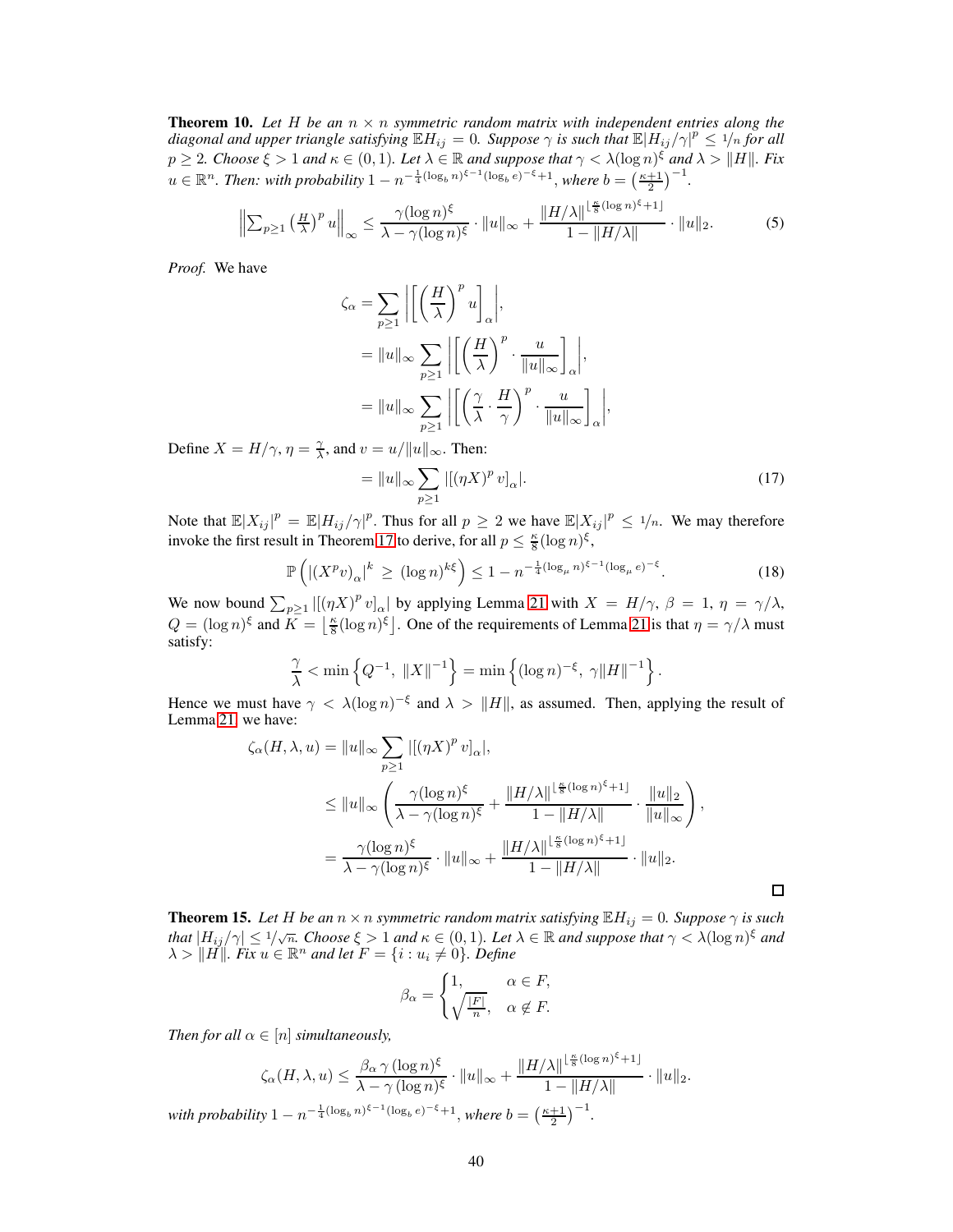*Proof.* The proof follows that of Theorem [10](#page-7-3) almost identically. Picking up from Equation [\(17\)](#page-39-1) in that proof, we invoke the second result in Theorem [17](#page-25-0) to derive, for all  $p \leq \frac{\kappa}{8} (\log n)^{\xi}$ ,

$$
\mathbb{P}\left(\left|\left(X^p v\right)_{\alpha}\right|^k \ge \beta_{\alpha} \left(\log n\right)^{k\xi}\right) \le 1 - n^{-\frac{1}{4}\left(\log_{\mu} n\right)^{\xi - 1}\left(\log_{\mu} e\right)^{-\xi}},\tag{19}
$$

where  $\beta_{\alpha}$  is defined as:

$$
\beta_{\alpha} = \begin{cases} 1, & \alpha \in F, \\ \sqrt{\frac{|F|}{n}}, & \alpha \notin F. \end{cases}
$$

We now bound  $\sum_{p\geq 1} |[(\eta X)^p v]_{\alpha}|$  by applying Lemma [21](#page-38-0) with  $X = H/\gamma$ ,  $\beta = \beta_{\alpha}$ ,  $\eta = \gamma/\lambda$ ,  $Q = (\log n)^{\xi}$  and  $K = \left\lfloor \frac{\kappa}{8} (\log n)^{\xi} \right\rfloor$ . We see that the result will be the same as that of Theorem [10](#page-7-3) except for an extra factor of  $\beta_{\alpha}$  in the first term.

<span id="page-40-0"></span>**Theorem 16.** Let H be an  $n \times n$  symmetric random matrix satisfying  $\mathbb{E}H_{ij} = 0$ . Suppose  $\gamma$  is such *that*  $|H_{ij}/\gamma| \leq 1/\sqrt{n}$ *. Choose*  $\xi > 1$  *and*  $\kappa \in (0, 1)$ *. Let*  $\lambda \in \mathbb{R}$  *and suppose that*  $\gamma < \lambda(\log n)^{\xi}$  *and*<br>*Let*  $\lambda$  is the suppose that  $\gamma < \lambda(\log n)^{\xi}$  and  $\lambda > ||H||$ *. Let*  $F_1, \ldots, F_K$  *be the* K *blocks of a partition of* [n]*. If* u *is an*  $(n, K)$ *-block vector with blocks*  $F_1, \ldots, F_K$ *, write*  $c_k(u)$  *to denote the value that* u *takes on block*  $F_k$ *. Define for all*  $\alpha \in [n]$ *and*  $k \in [K]$ *:* 

$$
\beta_{\alpha,k} = \begin{cases} 1, & \alpha \in F_k, \\ \sqrt{\frac{|F_k|}{n}}, & \alpha \notin F_k. \end{cases}
$$

*Then for all*  $(n, K)$ *-block vectors* u *and all*  $\alpha \in [n]$  *simultaneously:* 

$$
\zeta_{\alpha}(H,\lambda,u) \leq \sum_{k=1}^{K} c_k(u) \cdot \left( \frac{\beta_{\alpha,k} \gamma (\log n)^{\xi}}{\lambda - \gamma (\log n)^{\xi}} + \sqrt{|F_k|} \cdot \frac{\|H/\lambda\|^{\lfloor \frac{\kappa}{8} (\log n)^{\xi} + 1 \rfloor}}{1 - \|H/\lambda\|} \right)
$$

*with probability*  $1 - Kn^{-\frac{1}{4}(\log_b n)^{\xi - 1}(\log_b e)^{-\xi} + 1}$ , *where*  $b = \left(\frac{\kappa + 1}{2}\right)^{-1}$ .

*Proof.* For any  $(n, K)$ -block vector u with blocks  $F_1, \ldots, F_K$ , we have

$$
u = \sum_{k=1}^{K} c_k(u) \mathbb{1}_{F_k}.
$$

Hence:

$$
\zeta_{\alpha}(H,\lambda,u) = \sum_{p\geq 1} \left| \left[ \left( \frac{H}{\lambda} \right)^p u \right]_{\alpha} \right|,
$$
  
\n
$$
= \sum_{p\geq 1} \left| \left[ \left( \frac{H}{\lambda} \right)^p \sum_{k=1}^K c_k(u) \mathbb{1}_{F_k} \right]_{\alpha} \right|,
$$
  
\n
$$
= \sum_{k=1}^K c_k(u) \cdot \sum_{p\geq 1} \left| \left[ \left( \frac{H}{\lambda} \right)^p \mathbb{1}_{F_k} \right]_{\alpha} \right|,
$$
  
\n
$$
= \sum_{k=1}^K c_k(u) \cdot \zeta_{\alpha}(H,\lambda, \mathbb{1}_{F_k}).
$$

All of the assumptions of Theorem [15](#page-24-0) hold, and we use it to bound  $\zeta_{\alpha}(H, \lambda, \mathbb{1}_{F_k})$  for each  $k \in [K]$ . We find:

$$
= \sum_{k=1}^K c_k(u) \cdot \left( \frac{\beta_{\alpha,k} \gamma (\log n)^{\xi}}{\lambda - \gamma (\log n)^{\xi}} + \sqrt{|F_k|} \cdot \frac{\|H/\lambda\|^{\lfloor \frac{\kappa}{8} (\log n)^{\xi} + 1 \rfloor}}{1 - \|H/\lambda\|} \right),
$$

where we have defined

$$
\beta_{\alpha,k} = \begin{cases} 1, & \alpha \in F_k, \\ \sqrt{\frac{|F_k|}{n}}, & \alpha \notin F_k. \end{cases}
$$